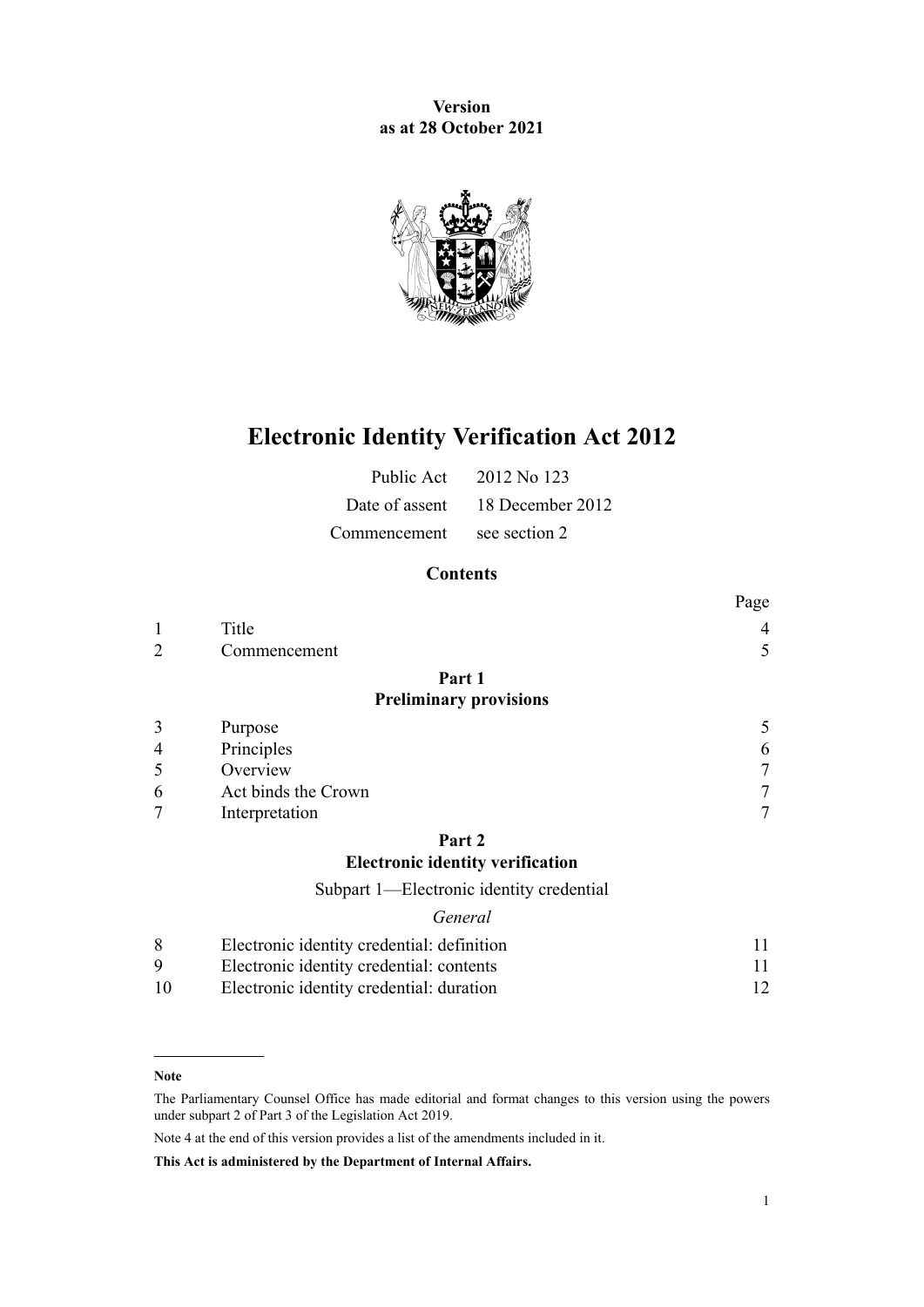|     | <b>Electronic Identity Verification Act 2012</b>                                                             | Version as at<br>28 October 2021 |
|-----|--------------------------------------------------------------------------------------------------------------|----------------------------------|
| 11  | Only 1 electronic identity credential per individual                                                         | 13                               |
| 12  | Exception to section 11 for certain individuals with new identity<br>information                             | 13                               |
| 13  | Limits of exception in section 12                                                                            | 14                               |
| 14  | Electronic identity credential to be personal to individual                                                  | 14                               |
| 15  | Individual has no property rights in electronic identity credential<br>Use of electronic identity credential | 14                               |
| 16  | Restrictions on use of electronic identity credential by individual                                          | 14                               |
| 17  | Use of electronic identity credential by individual                                                          | 15                               |
| 18  | Use of electronic identity credential by participating agency                                                | 15                               |
| 19  | Effect of using electronic identity credential                                                               | 16                               |
| 20  | Effect of change in status of electronic identity credential                                                 | 17                               |
|     | Use of electronic identity photograph                                                                        |                                  |
| 20A | Use of electronic identity photograph by participating agency                                                | 17                               |
|     | Access                                                                                                       |                                  |
| 21  | Access to core identity information and status information                                                   | 18                               |
| 22  | Access to electronic identity photograph                                                                     | 19                               |
| 23  | Access to record of usage history via chief executive                                                        | 19                               |
| 24  | Disclosure of record of usage history by chief executive                                                     | 20                               |
| 25  | Access to record of usage history via search warrant                                                         | 20                               |
|     | <i>Applications</i>                                                                                          |                                  |
| 26  | What applications may be made                                                                                | 20                               |
| 27  | Who may make application                                                                                     | 20                               |
| 28  | Application for issue                                                                                        | 21                               |
| 29  | Application for renewal                                                                                      | 22                               |
| 30  | Application for amendment                                                                                    | 22                               |
| 31  | Application for voluntary cancellation                                                                       | 23                               |
|     | Mandatory amendment or cancellation, suspension, or revocation                                               |                                  |
| 32  | Mandatory amendment of electronic identity credential                                                        | 24                               |
| 33  | Mandatory cancellation of electronic identity credential                                                     | 24                               |
| 34  | Suspension of processing of application or electronic identity<br>credential                                 | 25                               |
| 35  | Revocation of electronic identity credential                                                                 | 25                               |
| 36  | Process for suspension or revocation                                                                         | 25                               |
|     | Subpart 2-Administrative provisions                                                                          |                                  |
|     | Information matching                                                                                         |                                  |
| 37  | Definitions                                                                                                  | 26                               |
| 38  | Purpose of disclosure of identity-related information                                                        | 26                               |
| 39  | Disclosure of identity-related information                                                                   | 27                               |
| 40  | Use of results of information matching                                                                       | 27                               |
|     |                                                                                                              |                                  |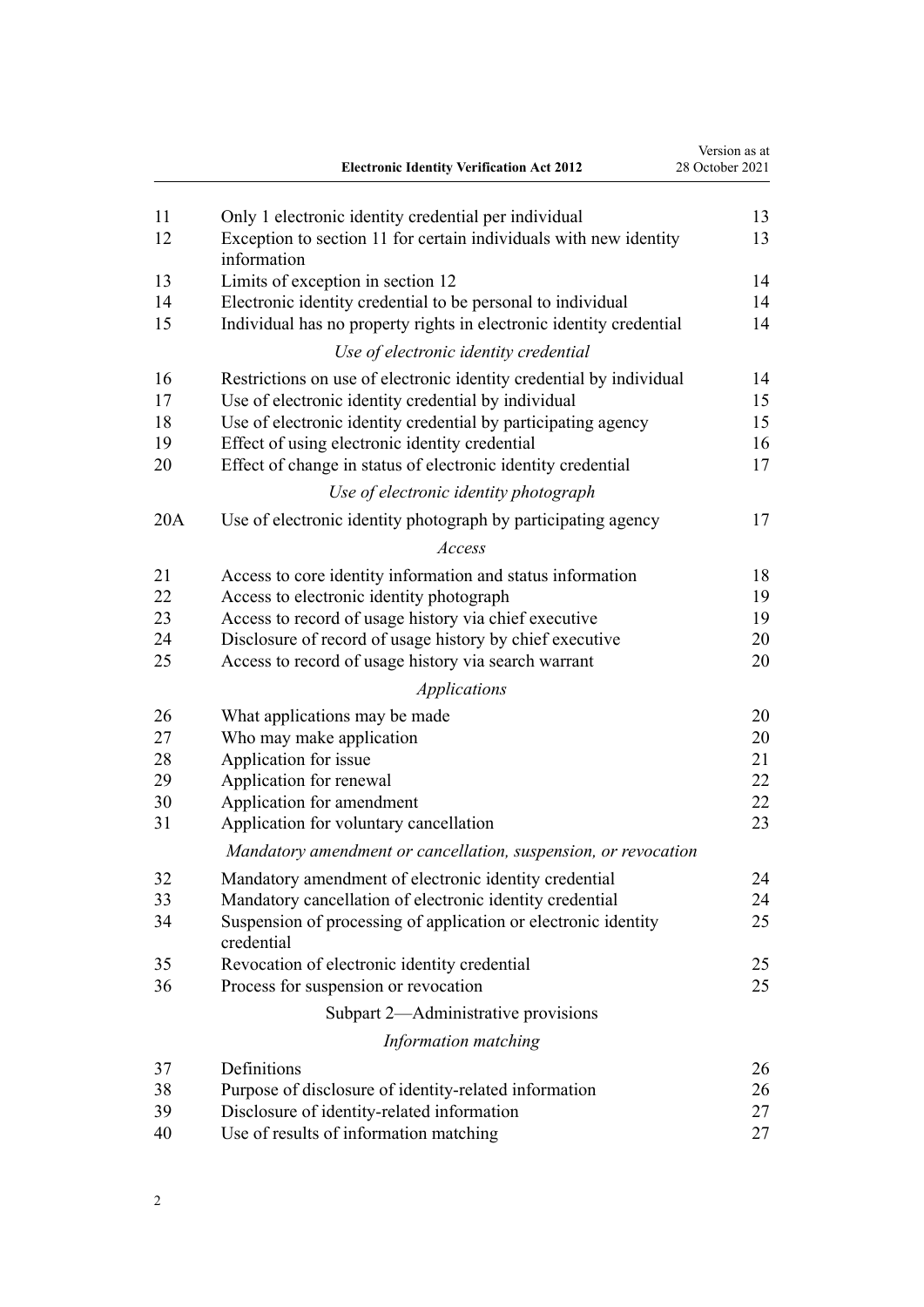Version as at<br>28 October 2021

|    | 28 October 2021<br><b>Electronic Identity Verification Act 2012</b>                                                                                                |    |
|----|--------------------------------------------------------------------------------------------------------------------------------------------------------------------|----|
|    | Functions of chief executive                                                                                                                                       |    |
| 41 | Functions of chief executive                                                                                                                                       | 27 |
|    |                                                                                                                                                                    |    |
|    | Duties of chief executive                                                                                                                                          |    |
| 42 | Chief executive must take all reasonable steps to authenticate<br>individual's identity                                                                            | 28 |
| 43 | Chief executive must publish material                                                                                                                              | 28 |
| 44 | Chief executive must keep record of usage history for prescribed<br>period                                                                                         | 29 |
|    | Powers of chief executive                                                                                                                                          |    |
| 45 | Chief executive may approve manner in which applications to be<br>made                                                                                             | 29 |
| 46 | Chief executive may specify information to be provided with<br>applications                                                                                        | 30 |
| 47 | Chief executive may set standards or specifications for use of<br>electronic identity credentials and electronic identity photographs<br>by participating agencies | 31 |
| 48 | Chief executive may require participating agencies to report on use<br>of electronic identity credentials or electronic identity photographs                       | 31 |
| 49 | Chief executive may suspend use of electronic identity credentials<br>or electronic identity photographs by participating agencies                                 | 32 |
| 50 | Chief executive may delegate functions, duties, and powers                                                                                                         | 33 |
| 51 | Chief executive may enter into agreement with third party for<br>performance of functions and duties, or exercise of powers, under<br>this Act                     | 34 |
| 52 | Application of Ombudsmen Act 1975 and Official Information Act<br>1982 to certain delegates of chief executive and to certain third<br>parties                     | 34 |
|    | Reconsideration of decisions                                                                                                                                       |    |
| 53 | Application of section 54                                                                                                                                          | 35 |
| 54 | Reconsideration of decision                                                                                                                                        | 35 |
|    | Electronic Identity Verification Service                                                                                                                           |    |
| 55 | Electronic Identity Verification Service                                                                                                                           | 36 |
| 56 | <b>Function of Service</b>                                                                                                                                         | 36 |
|    | Reporting requirements                                                                                                                                             |    |
| 57 | Privacy Commissioner may require periodic reports on operation<br>of Service or of confirmation agreement                                                          | 37 |
|    | Part 3                                                                                                                                                             |    |
|    | <b>Miscellaneous provisions</b>                                                                                                                                    |    |
|    | Relationship with other Acts                                                                                                                                       |    |

[58](#page-36-0) [Official Information Act 1982](#page-36-0) [37](#page-36-0)

3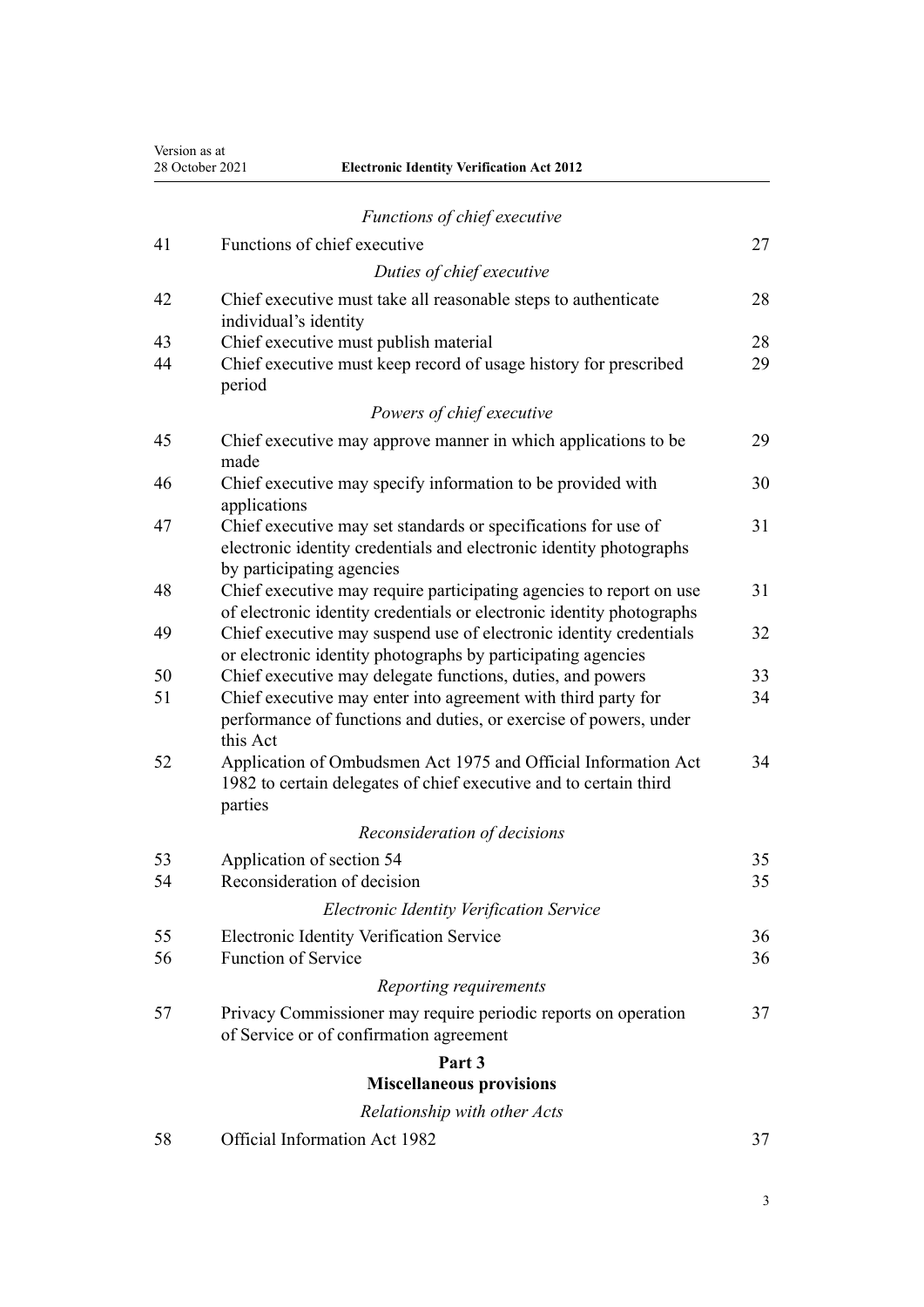<span id="page-3-0"></span>

| s 1 | <b>Electronic Identity Verification Act 2012</b>                                      | Version as at<br>28 October 2021 |
|-----|---------------------------------------------------------------------------------------|----------------------------------|
| 59  | Privacy Act 2020                                                                      | 38                               |
|     | Offences and penalties                                                                |                                  |
| 60  | Offences relating to Service information and material                                 | 38                               |
| 61  | Offence relating to improper issue                                                    | 39                               |
| 62  | Offences relating to improper access and use                                          | 40                               |
| 63  | Offences involving statements or documentation                                        | 41                               |
|     | Court orders                                                                          |                                  |
| 64  | Court may make certain orders in relation to specified offence                        | 41                               |
|     | Liability                                                                             |                                  |
| 65  | Protection from liability                                                             | 42                               |
|     | <b>Notices</b>                                                                        |                                  |
| 66  | Giving of notices                                                                     | 43                               |
|     | Regulations                                                                           |                                  |
| 67  | Regulations relating to participating agencies                                        | 43                               |
| 68  | When Minister may recommend certain regulations relating to<br>participating agencies | 44                               |
| 69  | Regulations relating to agencies for purposes of Schedule 1                           | 45                               |
| 70  | Regulations relating to time periods                                                  | 45                               |
| 71  | Regulations relating to fees                                                          | 47                               |
| 72  | Other regulations                                                                     | 48                               |
|     | Transitional provisions                                                               |                                  |
| 73  | Pre-commencement electronic identity credential                                       | 49                               |
| 74  | Existing application for pre-commencement electronic identity<br>credential           | 49                               |
| 75  | Pre-commencement third-party agreement                                                | 49                               |
|     | Consequential amendments                                                              |                                  |
| 76  | Consequential amendments                                                              | 50                               |
|     | <b>Schedule 1</b><br><b>Identity information checks</b>                               | 51                               |
|     | <b>Schedule 2</b>                                                                     | 57                               |
|     | <b>Consequential amendments</b>                                                       |                                  |

# **The Parliament of New Zealand enacts as follows:**

# **1 Title**

This Act is the Electronic Identity Verification Act 2012.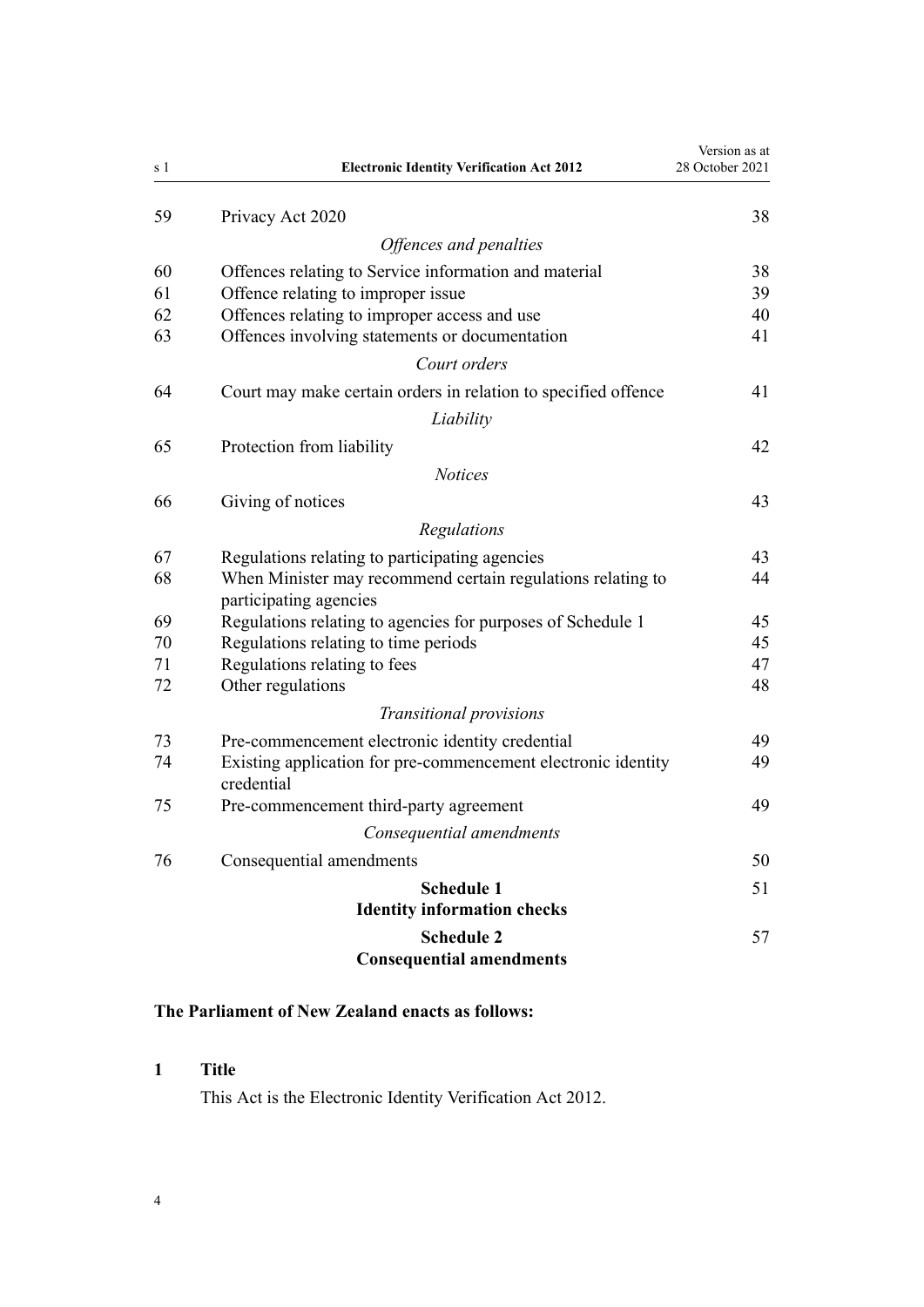#### <span id="page-4-0"></span>**2 Commencement**

- (1) [Parts 2](#page-10-0) and [3](#page-36-0) (except [sections 67 to 72\)](#page-42-0) and [Schedules 1](#page-50-0) and [2](#page-56-0) come into force on a date appointed by the Governor-General by Order in Council and 1 or more Orders in Council may be made appointing different dates for different provisions and for different purposes.
- (2) Any provisions of [Parts 2](#page-10-0) and [3](#page-36-0) and [Schedules 1](#page-50-0) and [2](#page-56-0) that are not in force on the day that is 12 months after the date on which this Act receives the Royal assent come into force on that day.
- (3) The rest of this Act comes into force on the day after the date on which it receives the Royal assent.
- (4) An order under subsection (1) is secondary legislation (*see* [Part 3](http://legislation.govt.nz/pdflink.aspx?id=DLM7298343) of the Legis‐ lation Act 2019 for publication requirements).

| Legislation Act 2019 requirements for secondary legislation made under this section |                                                                                                  |                                    |  |
|-------------------------------------------------------------------------------------|--------------------------------------------------------------------------------------------------|------------------------------------|--|
| <b>Publication</b>                                                                  | PCO must publish it on the legislation website and notify LA19 s $69(1)(c)$<br>it in the Gazette |                                    |  |
| <b>Presentation</b>                                                                 | The Minister must present it to the House of<br>Representatives                                  | LA19 s 114, Sch 1<br>cl $32(1)(a)$ |  |
| <b>Disallowance</b>                                                                 | It may be disallowed by the House of Representatives                                             | LA19 ss 115, 116                   |  |
| This note is not part of the Act.                                                   |                                                                                                  |                                    |  |

Section 2(1): Parts 2 and 3 (except sections 67 to 72) and Schedules 1 and 2 brought into force, on 2 April 2013, by the Electronic Identity Verification Act Commencement Order 2013 (SR 2013/8).

Section 2(2): Sections 67 to 72 brought into force, on 18 December 2013, by section 2(2).

Section 2(4): inserted, on 28 October 2021, by [section 3](http://legislation.govt.nz/pdflink.aspx?id=LMS268932) of the Secondary Legislation Act 2021 (2021 No 7).

# **Part 1**

# **Preliminary provisions**

#### **3 Purpose**

- (1) The purpose of this Act is to facilitate secure interactions (particularly online interactions) between individuals on the one hand and participating agencies on the other.
- (2) To that end, this Act—
	- (a) ensures that participating agencies can achieve a high degree of confi‐ dence in an individual's identity by providing the individual with the option of verifying his or her identity authoritatively and in real time by electronic means if a degree of confidence is necessary for the interac‐ tion between the participating agency and the individual; and
	- (b) provides for a whole of government shared service to enable a centralised approach to be taken in relation to the verification of an individual's identity by electronic means while protecting the individual's privacy.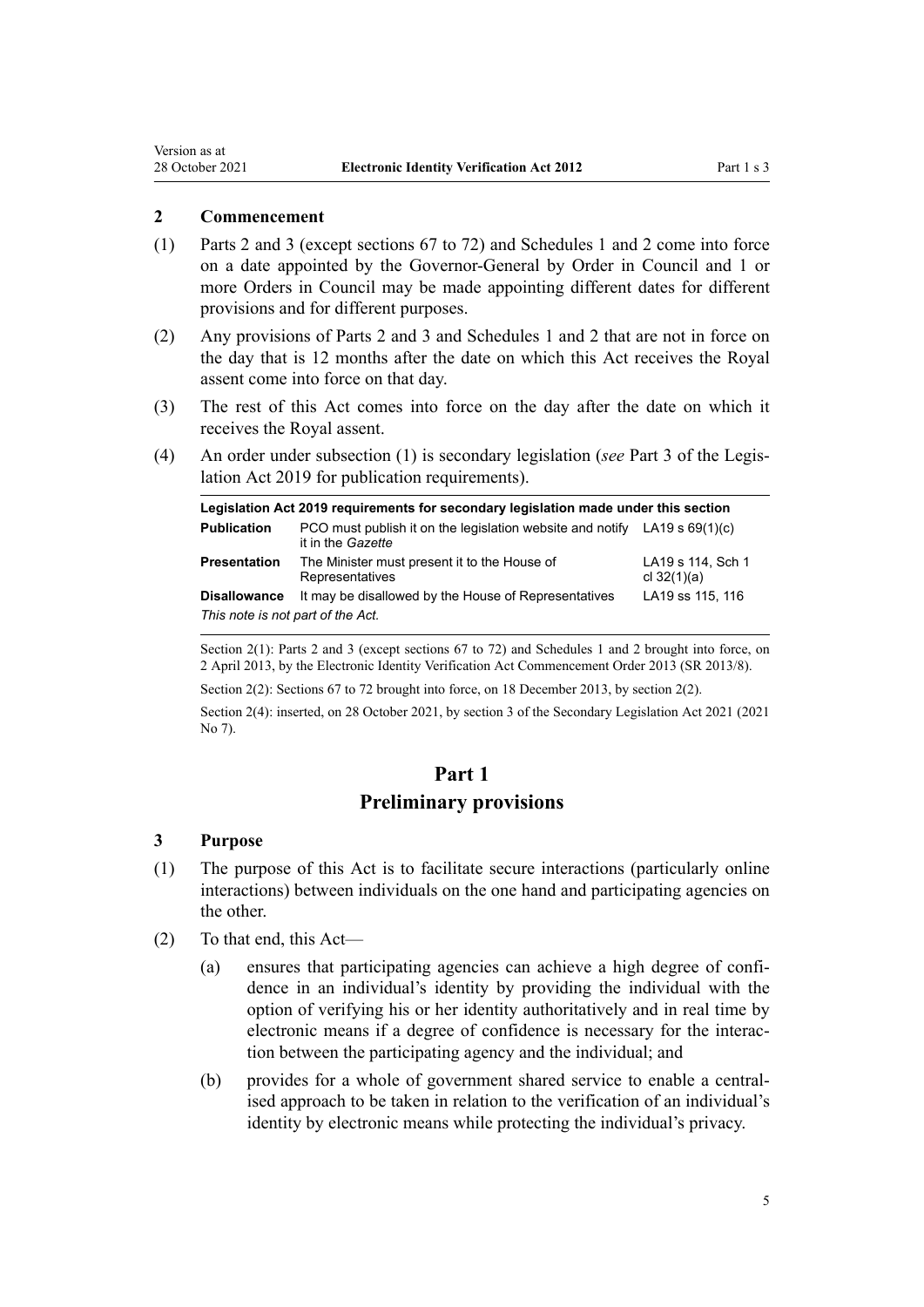# <span id="page-5-0"></span>**4 Principles**

- (1) This Act is based on the following principles:
	- (a) an individual has a complete discretion to decide whether to apply for an electronic identity credential to be issued to him or her and whether to use it at all if it has been issued:
	- (b) an individual may continue to access the services of a participating agency by means other than by using an electronic identity credential even though an electronic identity credential has already been issued to him or her:
	- (c) the use of an electronic identity credential does not, of itself, limit or affect the need for an individual, if required,—
		- $(i)$  to show that he or she is qualified or eligible for a particular service offered by a participating agency; and
		- (ii) to authorise the agency to act on a particular matter or transaction:
	- (d) an individual's consent to the supply of his or her personal information to a participating agency must be obtained before the Service can supply the information to the agency and, even if the consent is obtained, the Service may supply only the minimum amount of personal information that is necessary for the agency to act as part of a given transaction or a series of transactions:
	- (e) an individual may check whether information held about him or her by the Service is correct and up to date:
	- (f) an individual may view the record of usage history for his or her elec‐ tronic identity credential or electronic identity photograph:
	- $(g)$  the Service may disclose core identity information contained in electronic identity credentials, photographs, or records of usage history only in accordance with this Act.
- (2) The chief executive, the Service, every employee or contractor of the depart‐ ment, and every participating agency must, in making decisions, performing functions or duties, or exercising powers under this Act, take into account the principles specified in subsection (1) that are applicable, so far as is practicable in the circumstances.
- (3) Subsections (1) and (2) do not—
	- (a) override any other provision in this Act or any other enactment; or
	- (b) confer on any person any legal right that is enforceable, for example, in a court of law.

Section 4(1)(f): amended, on 16 December 2017, by [section 27](http://legislation.govt.nz/pdflink.aspx?id=DLM6962152) of the Electronic Interactions Reform Act 2017 (2017 No 50).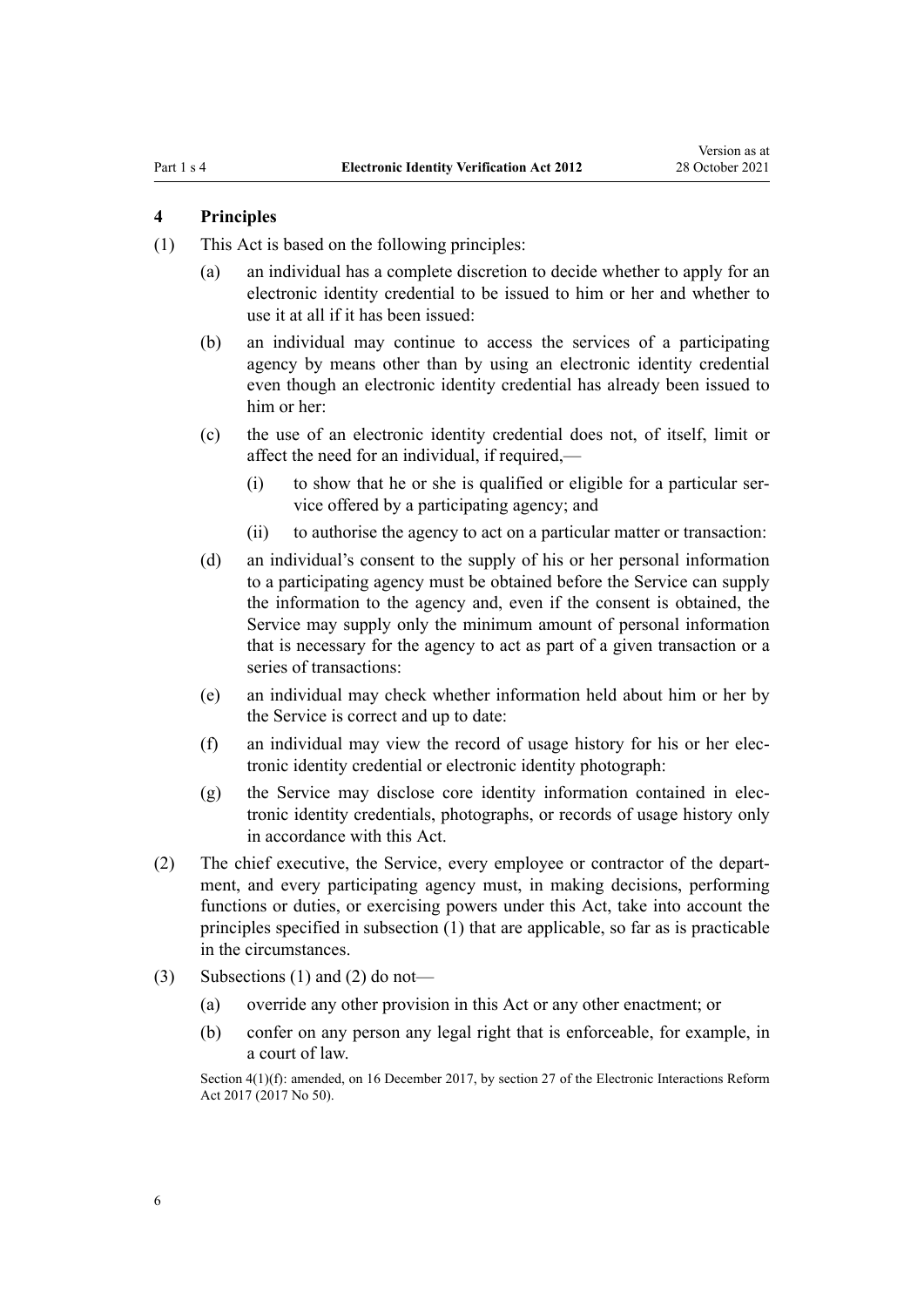# <span id="page-6-0"></span>**5 Overview**

- (1) Part 1 deals with preliminary matters, including the purpose of this Act, the principles on which this Act is based, the application of this Act to the Crown, and interpretation.
- (2) [Part 2](#page-10-0) deals with matters relating to electronic identity verification, including—
	- (a) provisions that set out requirements governing the use of electronic identity credentials for the purpose of verifying an individual's identity:
	- (b) provisions relating to administrative matters that underpin the substantive provisions dealing with electronic identity verification (for example, the disclosure of identity-related information to the chief executive and the Service, the functions, duties, and powers of the chief executive, the reconsideration of decisions made by the chief executive under this Act, and the function of the Service).
- (3) [Part 3](#page-36-0) deals with miscellaneous matters, including—
	- (a) this Act's relationship with other Acts:
	- (b) offences and penalties:
	- (c) court orders relating to specified offences:
	- (d) protection of the Crown and other persons from liability:
	- (e) requirements for notices given under this Act:
	- (f) regulation-making powers:
	- (g) transitional provisions:
	- (h) consequential amendments to other enactments.
- (4) [Schedule 1](#page-50-0) sets out a mechanism that allows the chief executive to authenticate an individual's identity for the purposes of this Act. It provides for identity information checks to be carried out by agencies (whether in the public sector or private sector) under confirmation agreements with the chief executive.
- (5) [Schedule 2](#page-56-0) sets out consequential amendments to other enactments.
- (6) This section is only a guide to the general scheme and effect of this Act.

## **6 Act binds the Crown**

This Act binds the Crown.

# **7 Interpretation**

In this Act, unless the context otherwise requires,—

**applicable transaction or service** means a transaction or service chosen by a participating agency under [section 18\(4\)\(a\)](#page-14-0) as a transaction or service for which the identity of an individual may be verified by electronic means

**applicant**, except in [section 54,](#page-34-0) means—

(a) an individual who makes or has made an application; and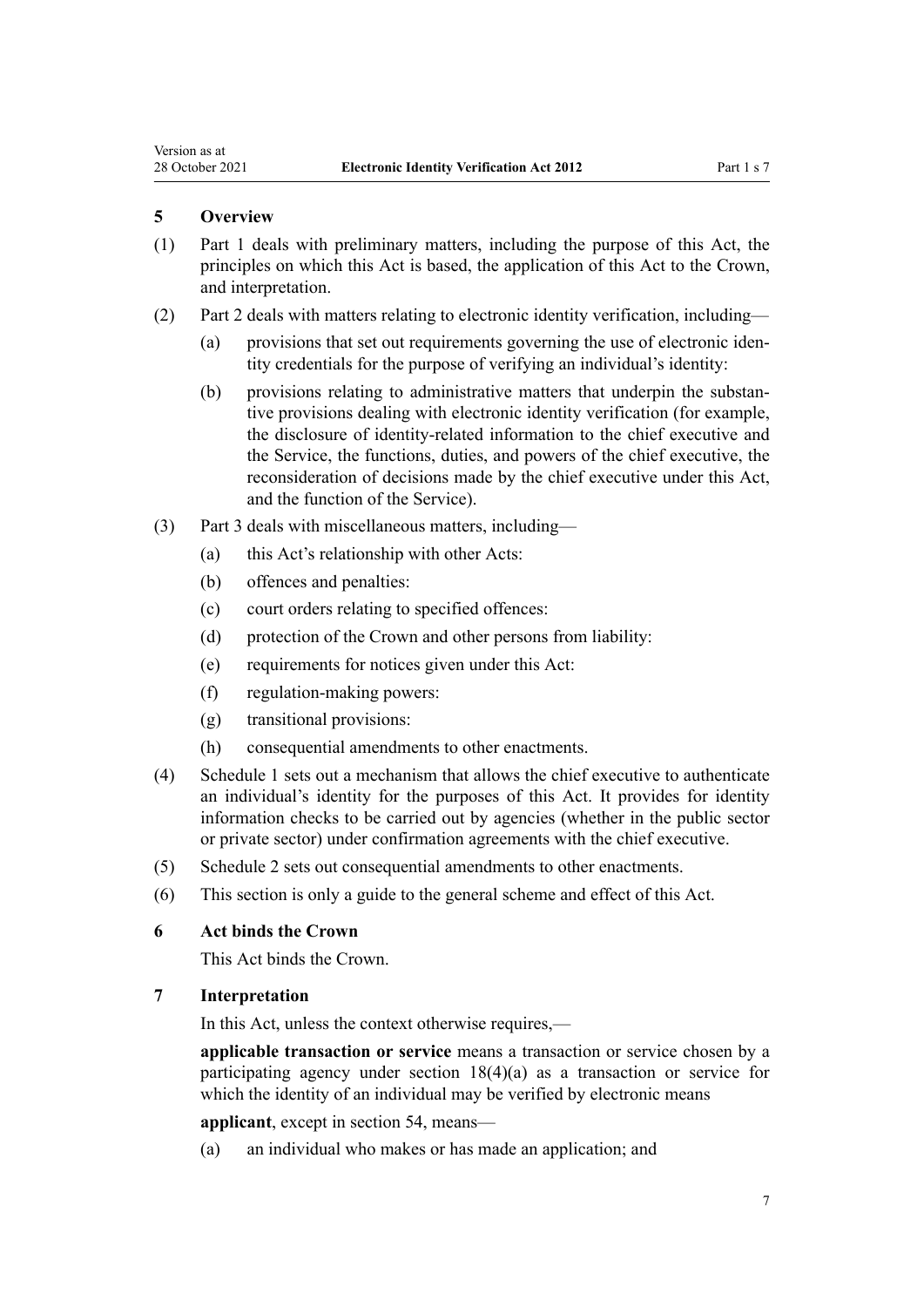(b) an individual under 14 years of age on whose behalf an application is or has been made

**application**, except in [sections 19\(2\)\(a\)](#page-15-0) and [54](#page-34-0), means any of the applications referred to in [section 26](#page-19-0)

**authenticated** means the state of having been confirmed, to the reasonable satisfaction of the chief executive, as being authoritative

**cancellation**, in relation to an electronic identity credential, means—

- (a) voluntary cancellation under [section 31;](#page-22-0) and
- (b) mandatory cancellation under [section 33](#page-23-0)

**chief executive** means the chief executive of the department

**core identity information** means the information specified in [section 9\(1\)](#page-10-0)

**current**, in relation to an electronic identity credential, means that the elec‐ tronic identity credential has been issued and has not expired and is not cancel‐ led, suspended, or revoked

**department** means the department of State that is, with the authority of the Prime Minister, for the time being responsible for the administration of this Act

**electronic** includes electrical, digital, magnetic, optical, electromagnetic, and photonic

**electronic identity credential** has the meaning given to it by [section 8](#page-10-0)

**electronic identity photograph** means a photograph of an individual that is either or both of the following:

- (a) stored or recorded in or on the Service database:
- (b) supplied to a participating agency under [section 20A](#page-16-0)

**electronic signature**, in relation to information in electronic form, means a method used to identify an individual and to indicate that individual's approval of that information

#### **identity-related information**—

- (a) means any or all of the following:
	- (i) adoption information, birth information, death information, mar‐ riage information, civil union information, and name change information under the [Births, Deaths, Marriages, and Relation‐](http://legislation.govt.nz/pdflink.aspx?id=DLM359368) [ships Registration Act 1995](http://legislation.govt.nz/pdflink.aspx?id=DLM359368):
	- (ii) citizenship information (within the meaning of [section 26A\(6\)](http://legislation.govt.nz/pdflink.aspx?id=DLM444014) of the Citizenship Act 1977):
	- (iii) identifying information (within the meaning of [section 303\(8\)](http://legislation.govt.nz/pdflink.aspx?id=DLM2391029) of the Immigration Act 2009, except that it also includes the expiry date of any visa granted to the individual (if applicable)):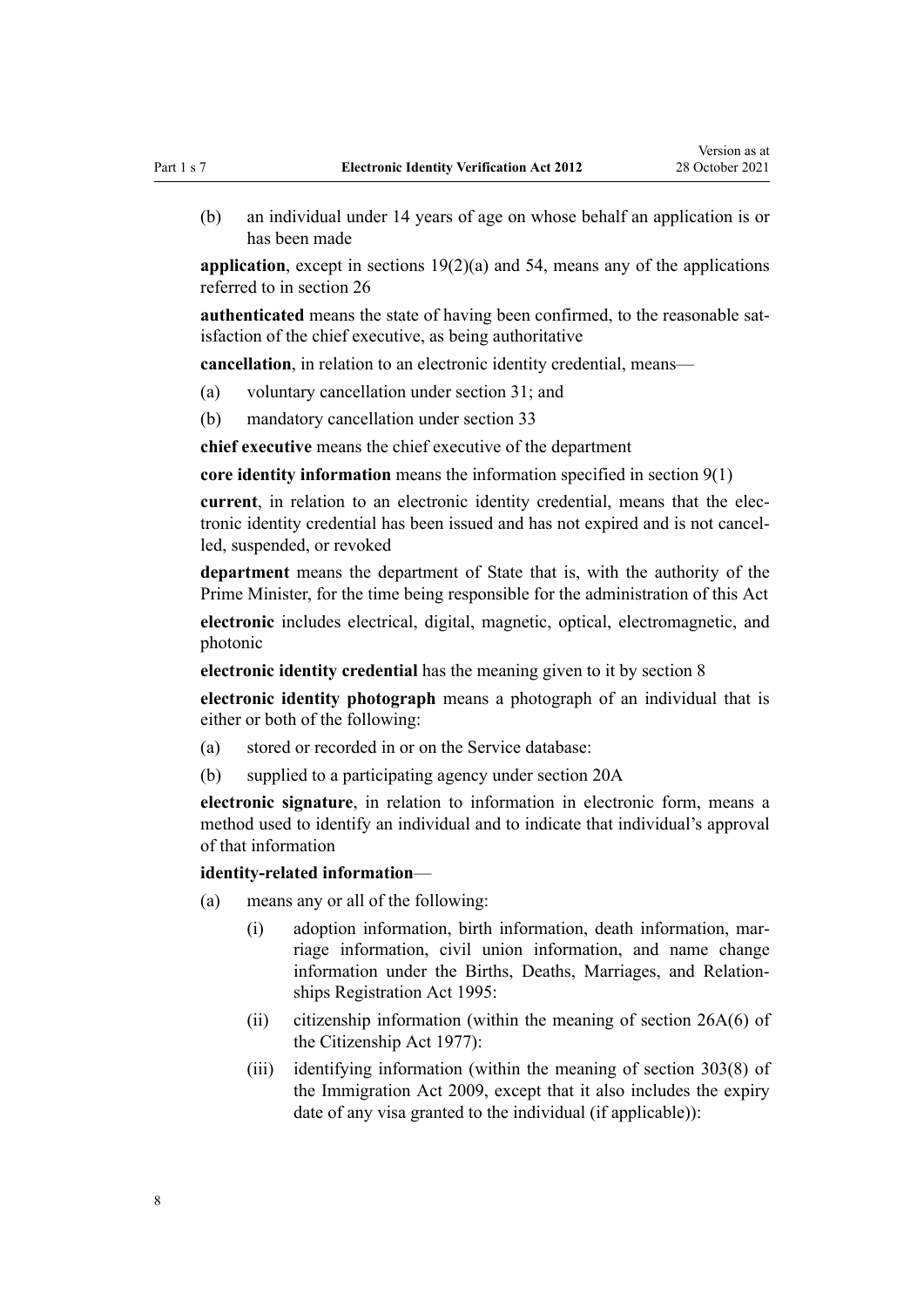- (iv) New Zealand travel document information of a kind referred to in [section 37](http://legislation.govt.nz/pdflink.aspx?id=DLM278329) of the Passports Act 1992:
- (b) includes a photograph of the individual to whom the information referred to in paragraph (a) relates

**individual** means a natural person, except a deceased natural person

#### **law enforcement agency** means—

- (a) the New Zealand Police; or
- (b) any government department declared by the Governor-General, by regulations made under [section 72\(a\),](#page-47-0) to be a law enforcement agency for the purposes of this Act

#### **legal requirement**—

- (a) means a requirement that is in an enactment administered by a participating agency or is otherwise imposed under the general law; and
- (b) includes a provision that sets out consequences that depend on whether or not the provision is complied with

**Minister** means the Minister of the Crown who is, with the authority of the Prime Minister, for the time being responsible for the administration of this Act

#### **organisation** includes—

- (a) a person as defined in [section 13](http://legislation.govt.nz/pdflink.aspx?id=DLM7298197) of the Legislation Act 2019; and
- (b) a partnership; and
- (c) a government department named in [Part 1](http://legislation.govt.nz/pdflink.aspx?id=DLM431205) of Schedule 1 of the Ombuds‐ men Act 1975; and
- (d) a Crown entity as defined in [section 10\(1\)](http://legislation.govt.nz/pdflink.aspx?id=DLM329649) of the Crown Entities Act 2004

**participating agency** means a body, office, or officer declared by the Governor-General, by regulations made under [section 67,](#page-42-0) to be a participating agency for the purposes of this Act

**personal information** has the meaning given to it by [section 7\(1\)](http://legislation.govt.nz/pdflink.aspx?id=LMS23312) of the Privacy Act 2020

**photograph** includes any electronic record of the photograph

**pre-commencement electronic identity credential** has the meaning given to it by [section 73](#page-48-0)

**Privacy Commissioner** means the Privacy Commissioner appointed under [section 13](http://legislation.govt.nz/pdflink.aspx?id=LMS23322) of the Privacy Act 2020

**record of usage history** means the record that the chief executive is required to keep under [section 44](#page-28-0) about the usage history of each electronic identity credential and each electronic identity photograph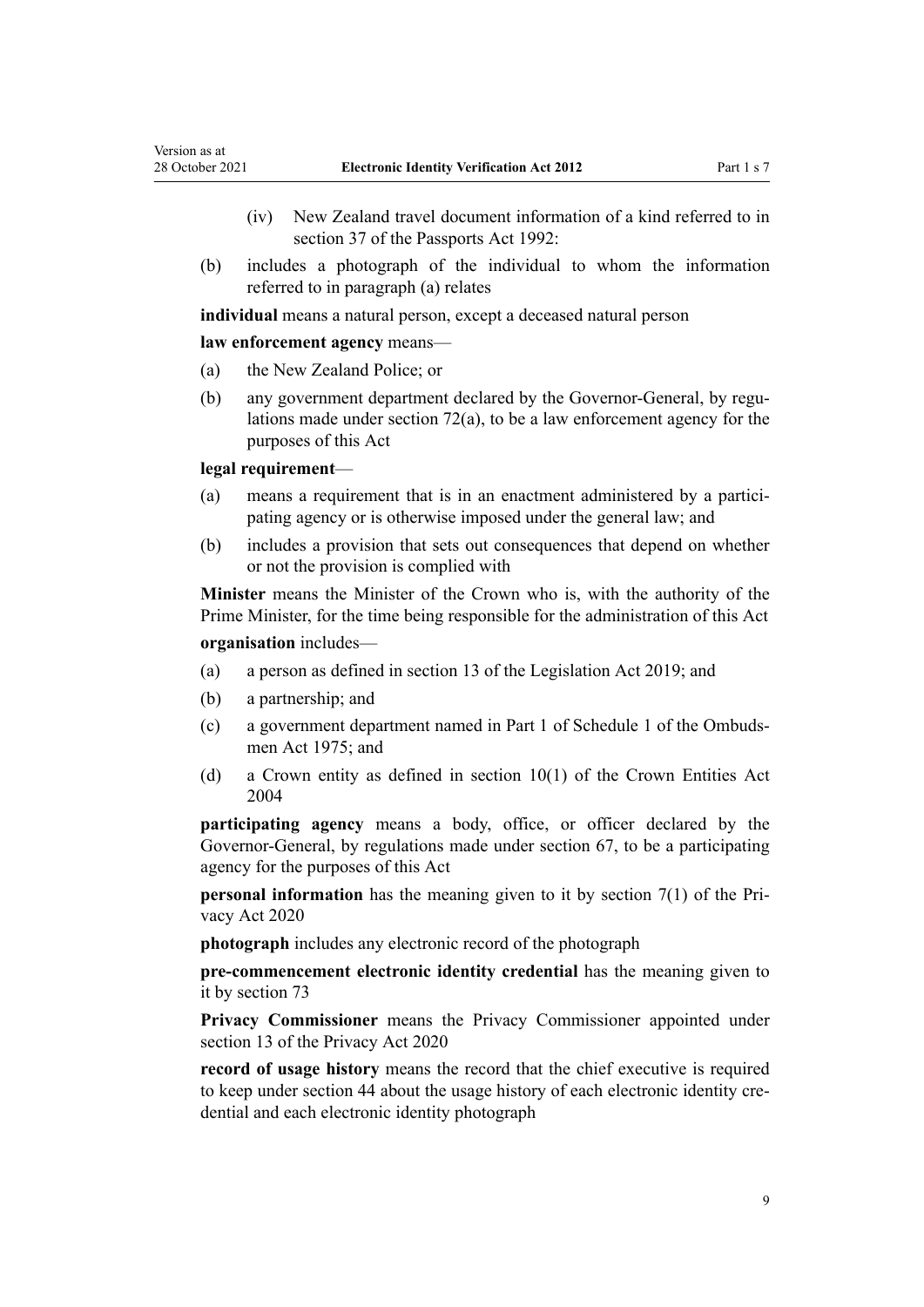**Registrar-General** has the meaning given to it by [section 2](http://legislation.govt.nz/pdflink.aspx?id=DLM359378) of the Births, Deaths, Marriages, and Relationships Registration Act 1995

**Service** means the Electronic Identity Verification Service described in [section](#page-35-0) [55](#page-35-0)

**Service database** means an electronic file, register, or device in or on which information is or is to be recorded or stored by the Service or employees of the department for the purposes of this Act

**specified individual** has the meaning given to it by [section 12\(2\)](#page-12-0)

**specified offence** means—

- (a) an offence against this Act:
- (b) an offence against any other enactment involving the use of an electronic identity credential:
- (c) an offence against any other enactment involving a computer system on which the operation of the Service database relies

**State services** has the meaning given to it by [section 5](http://legislation.govt.nz/pdflink.aspx?id=LMS356868) of the Public Service Act 2020

**status**, in relation to an electronic identity credential, means the currency, expiry, amendment, cancellation, suspension, or revocation of the electronic identity credential

**technical code** means a code to which the following apply:

- (a) it is randomly generated by the Service for an individual's electronic identity credential; and
- (b) it is associated with the individual's electronic identity credential; and
- (c) it is used for 1 or more of the applicable transactions or services that the individual engages in with the participating agency; and
- (d) it is different from the technical codes generated by the Service for other individuals' electronic identity credentials and other participating agencies; and
- (e) it is additional to the unique code assigned by the Service to the individ‐ ual's electronic identity credential under [section 8](#page-10-0)

**usage history** means information about each occasion that—

- (a) an individual uses the individual's electronic identity credential or elec‐ tronic identity photograph:
- (b) a participating agency uses an individual's electronic identity credential or electronic identity photograph:
- (c) any of the persons referred to in [section 23\(1\)](#page-18-0) accesses the information referred to in paragraph (a) or (b)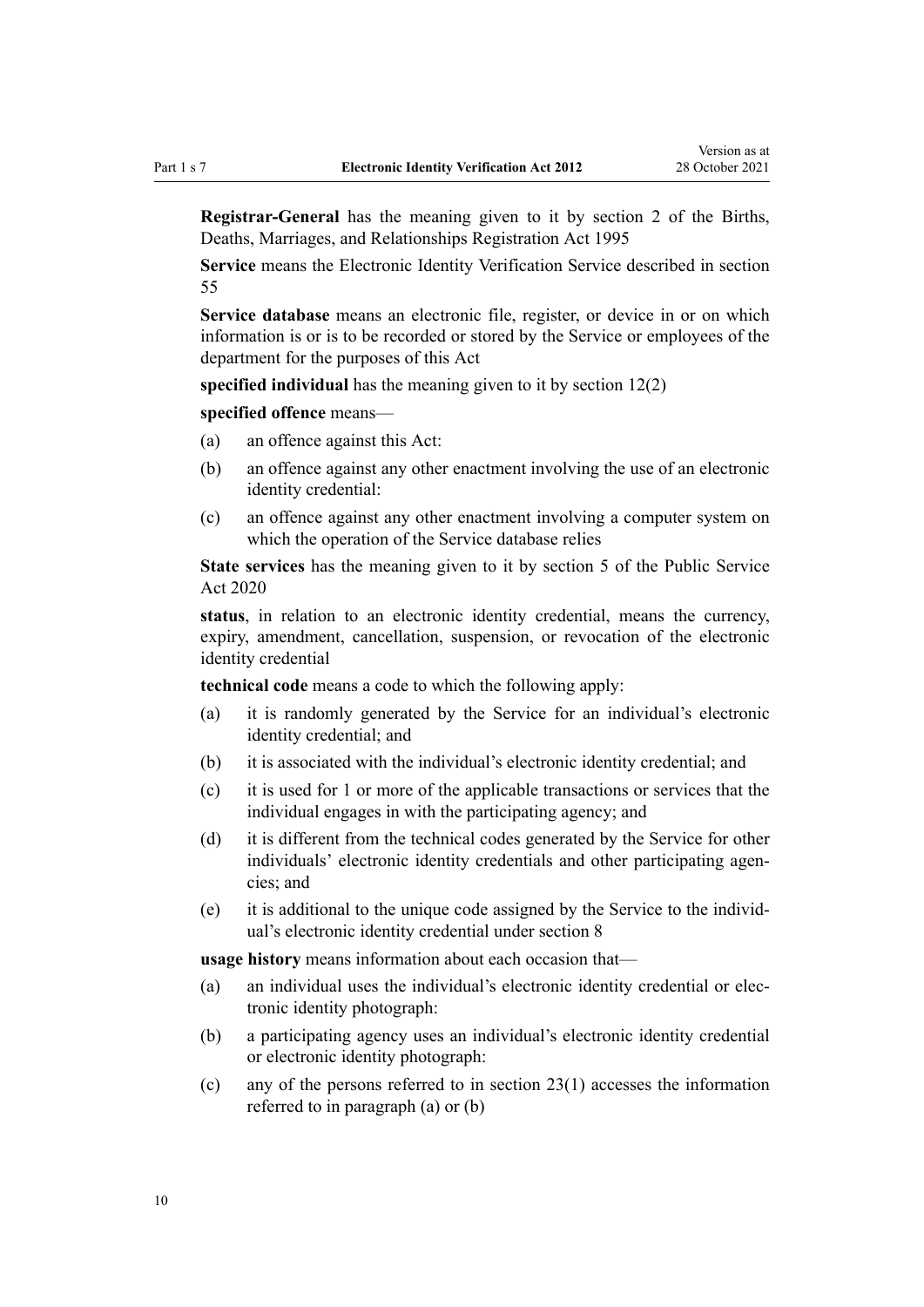#### <span id="page-10-0"></span>**use**,—

- (a) in relation to the use of an electronic identity credential by an individual, means to use the credential as described in [section 17;](#page-14-0) or
- (b) in relation to the use of an electronic identity credential by a participating agency, means to use the credential to obtain or verify information about the identity of an individual by electronic means.

Section 7 **conviction on indictment**: repealed, on 1 July 2013, by [section 413](http://legislation.govt.nz/pdflink.aspx?id=DLM3360714) of the Criminal Procedure Act 2011 (2011 No 81).

Section 7 **electronic identity photograph**: inserted, on 16 December 2017, by [section 28\(1\)](http://legislation.govt.nz/pdflink.aspx?id=DLM6962153) of the Electronic Interactions Reform Act 2017 (2017 No 50).

Section 7 **organisation** paragraph (a): amended, on 28 October 2021, by [section 3](http://legislation.govt.nz/pdflink.aspx?id=LMS268932) of the Secondary Legislation Act 2021 (2021 No 7).

Section 7 **personal information**: amended, on 1 December 2020, by [section 217](http://legislation.govt.nz/pdflink.aspx?id=LMS23706) of the Privacy Act 2020 (2020 No 31).

Section 7 **Privacy Commissioner**: amended, on 1 December 2020, by [section 217](http://legislation.govt.nz/pdflink.aspx?id=LMS23706) of the Privacy Act 2020 (2020 No 31).

Section 7 **record of usage history**: amended, on 16 December 2017, by [section 28\(2\)](http://legislation.govt.nz/pdflink.aspx?id=DLM6962153) of the Electronic Interactions Reform Act 2017 (2017 No 50).

Section 7 **State services**: amended, on 7 August 2020, by [section 135](http://legislation.govt.nz/pdflink.aspx?id=LMS176959) of the Public Service Act 2020 (2020 No 40).

Section 7 **usage history** paragraph (a): amended, on 16 December 2017, by [section 28\(3\)](http://legislation.govt.nz/pdflink.aspx?id=DLM6962153) of the Electronic Interactions Reform Act 2017 (2017 No 50).

Section 7 **usage history** paragraph (b): amended, on 16 December 2017, by [section 28\(3\)](http://legislation.govt.nz/pdflink.aspx?id=DLM6962153) of the Electronic Interactions Reform Act 2017 (2017 No 50).

# **Part 2**

#### **Electronic identity verification**

## Subpart 1—Electronic identity credential

#### *General*

#### **8 Electronic identity credential: definition**

An **electronic identity credential** is a record kept in electronic form that—

- (a) contains authenticated core identity information about an individual; and
- (b) is assigned a unique code by the Service.

#### **9 Electronic identity credential: contents**

- (1) An electronic identity credential may contain as much of the following core identity information about an individual as it is possible to authenticate:
	- (a) the individual's full name:
	- (b) the individual's sex:
	- (c) the individual's date of birth: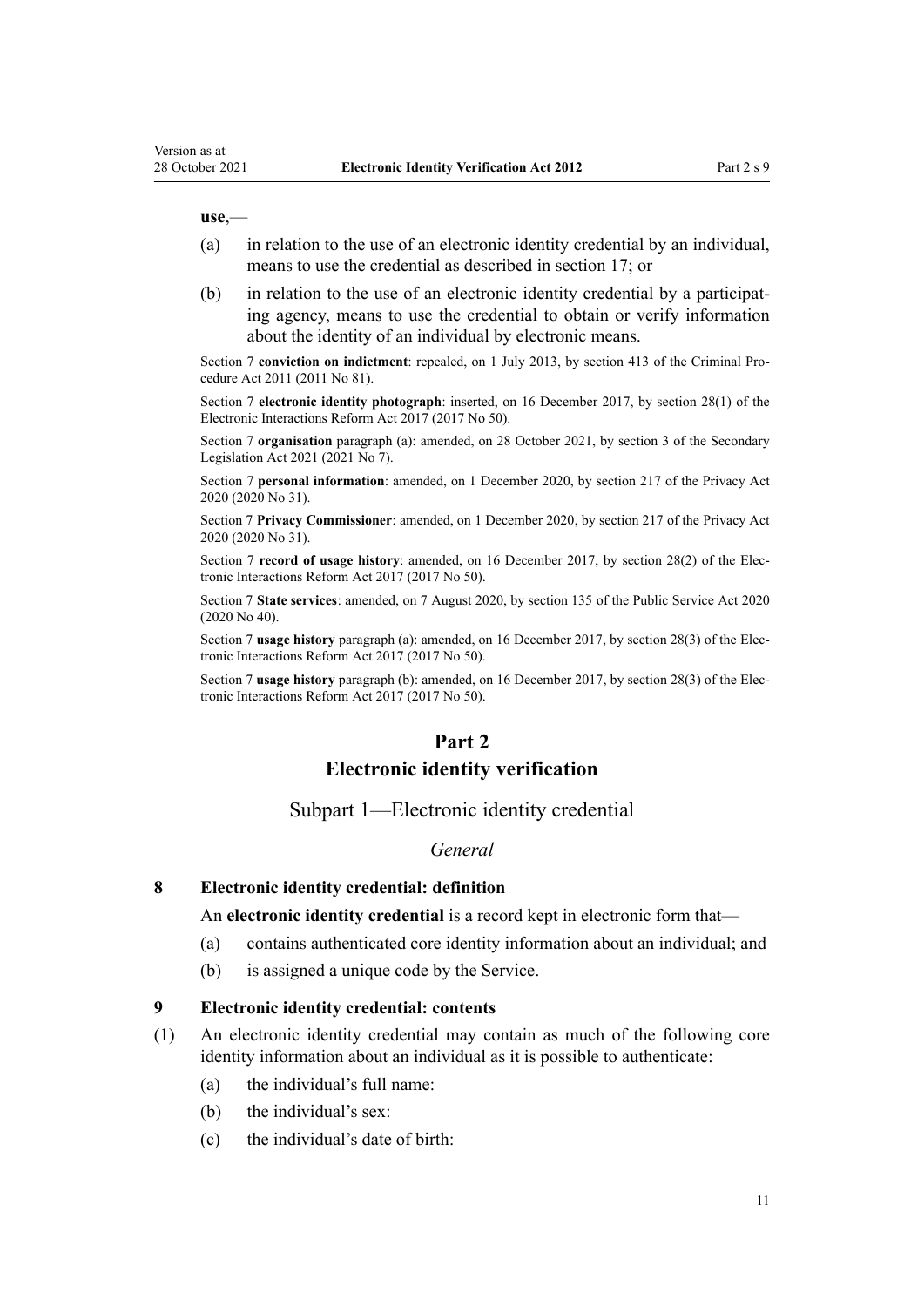- (d) the individual's place of birth.
- <span id="page-11-0"></span>(2) The following table sets out details that may be included in an electronic iden‐ tity credential under each of the paragraphs in subsection (1):

| <b>Core identity</b> |     |                                                                                                                                                                                                                                                                                                     |
|----------------------|-----|-----------------------------------------------------------------------------------------------------------------------------------------------------------------------------------------------------------------------------------------------------------------------------------------------------|
| information          |     | Details that may be included                                                                                                                                                                                                                                                                        |
| Full name            |     | May include all or any of the following:                                                                                                                                                                                                                                                            |
|                      | (a) | the individual's current name (that is, the<br>individual's name at the time of applying for an<br>electronic identity credential to be issued):                                                                                                                                                    |
|                      | (b) | the individual's full name at birth (if different from<br>the current name):                                                                                                                                                                                                                        |
|                      | (c) | other names the individual has used before applying<br>for an electronic identity credential to be issued or<br>renewed:                                                                                                                                                                            |
|                      | (d) | other names the individual may use while an<br>electronic identity credential is current (for example,<br>a name change registered under section 21B of the<br>Births, Deaths, Marriages, and Relationships<br>Registration Act 1995 or under a corresponding<br>provision in overseas legislation) |
| <b>Sex</b>           |     | May include all or any of the following:                                                                                                                                                                                                                                                            |
|                      | (a) | the individual's sex as recorded at birth:                                                                                                                                                                                                                                                          |
|                      | (b) | the individual's nominated sex if the individual can<br>provide to the chief executive evidence of a sex<br>change (for example, a declaration of the Family<br>Court under section 28 or 29 of the Births, Deaths,<br>Marriages, and Relationships Registration Act 1995)                          |
| Date of birth        |     | May include day, month, and year of birth                                                                                                                                                                                                                                                           |
| Place of birth       |     | May include all or any of the following details about the<br>individual's place of birth:                                                                                                                                                                                                           |
|                      | (a) | locality or town or city:                                                                                                                                                                                                                                                                           |
|                      | (b) | state or province or territory:                                                                                                                                                                                                                                                                     |
|                      | (c) | country                                                                                                                                                                                                                                                                                             |

#### **10 Electronic identity credential: duration**

- (1) An electronic identity credential is effective for the period prescribed in regula‐ tions made under [section 70\(1\).](#page-44-0)
- (2) Subsection (1) applies unless the electronic identity credential—
	- (a) is cancelled by the chief executive under [section 31](#page-22-0) or [33;](#page-23-0) or
	- (b) is revoked by the chief executive under [section 35;](#page-24-0) or
	- (c) is revoked by order of a court under section  $64(1)(b)$ .
- (3) An electronic identity credential may be renewed, in accordance with [section](#page-21-0) [29,](#page-21-0) for a further period or periods prescribed in regulations.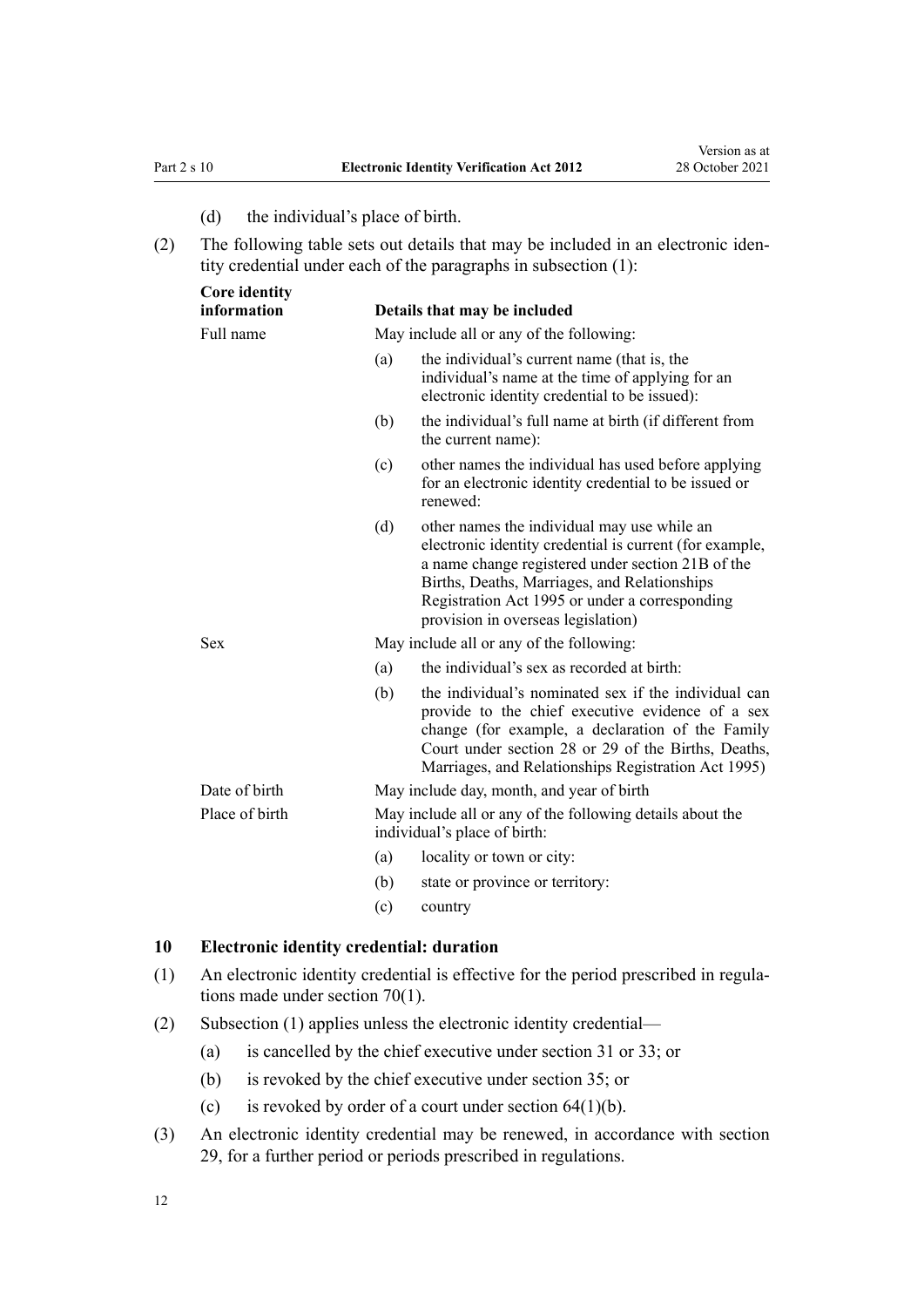#### **11 Only 1 electronic identity credential per individual**

- (1) There must be no more than 1 electronic identity credential for each individual at any given time.
- (2) This section is subject to section 12.

<span id="page-12-0"></span>Version as at

## **12 Exception to section 11 for certain individuals with new identity information**

- (1) Section 11 does not apply to an individual who is specified in subsection (2) for whom new identity information has been created under [section 65](http://legislation.govt.nz/pdflink.aspx?id=DLM364720) of the Births, Deaths, Marriages, and Relationships Registration Act 1995 (which relates to the protection of certain witnesses, undercover police officers, and other protected persons).
- (2) An individual referred to in subsection (1) (a **specified individual**) is—
	- (a) a person who is, has been, or will be, an undercover Police officer; or
	- (b) an employee of an intelligence and security agency.
- (3) Accordingly, a specified individual who already has a current electronic iden‐ tity credential at the time the new identity information is created may, on appli‐ cation under [section 28,](#page-20-0) be issued another electronic identity credential in respect of his or her new identity.
- (4) If subsection (3) applies and the other electronic identity credential is issued, the specified individual may choose to use either or both of the electronic iden‐ tity credentials in question.
- (5) However, a specified individual who does not have a current electronic identity credential at the time the new identity information is created may, on application under [section 28,](#page-20-0) be issued an electronic identity credential in respect of—
	- (a) his or her original identity; or
	- (b) his or her new identity; or
	- (c) both identities.
- (6) If subsection  $(5)(c)$  applies and 2 electronic identity credentials are issued, the specified individual may choose to use either or both of the electronic identity credentials in question.
- (7) A specified individual who uses either or both of the specified individual's electronic identity credentials as contemplated by subsections (4) and (6) is not excused from any criminal liability in respect of any act or omission involving the use of those credentials that would otherwise constitute an offence against any other enactment.
- (8) However, subsection (7) does not limit or affect the provision of any other enactment or rule of law that confers protection on a specified individual against criminal liability and, if there is any inconsistency between that subsec‐ tion and that provision, the latter prevails.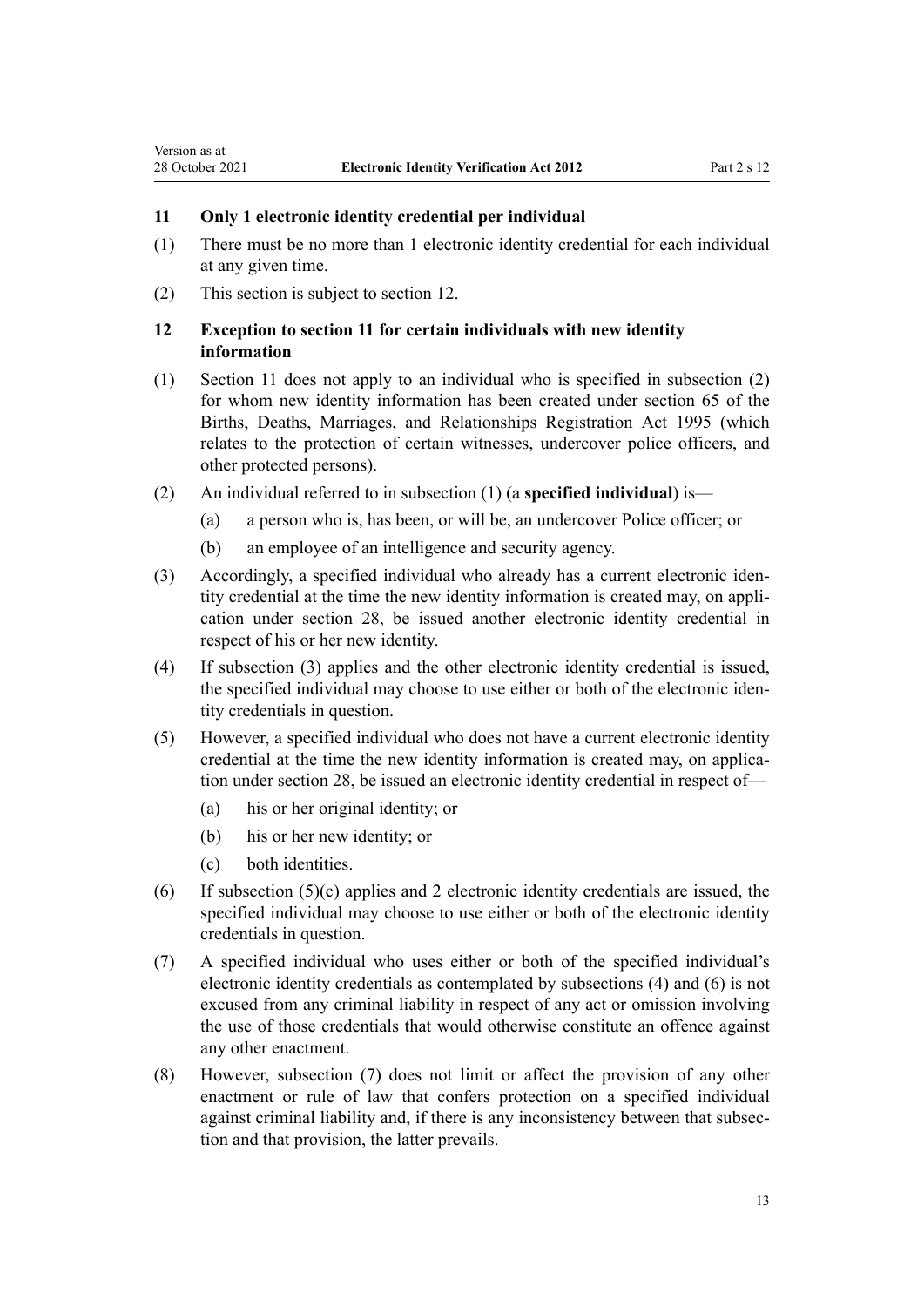<span id="page-13-0"></span>(9) In this section,—

**employee** has the meaning given to it by [section 22](http://legislation.govt.nz/pdflink.aspx?id=DLM6920944) of the Intelligence and Security Act 2017

**intelligence and security agency** has the meaning given to it by [section 4](http://legislation.govt.nz/pdflink.aspx?id=DLM6920830) of the Intelligence and Security Act 2017

**undercover Police officer** has the meaning given to it by [section 65\(5\)](http://legislation.govt.nz/pdflink.aspx?id=DLM364720) of the Births, Deaths, Marriages, and Relationships Registration Act 1995.

Section 12(2): replaced, on 28 September 2017, by [section 262\(1\)](http://legislation.govt.nz/pdflink.aspx?id=DLM6921324) of the Intelligence and Security Act 2017 (2017 No 10).

Section 12(9): replaced, on 28 September 2017, by [section 262\(2\)](http://legislation.govt.nz/pdflink.aspx?id=DLM6921324) of the Intelligence and Security Act 2017 (2017 No 10).

#### **13 Limits of exception in section 12**

- (1) The following individuals for whom new identity information has been created under [section 65](http://legislation.govt.nz/pdflink.aspx?id=DLM364720) of the Births, Deaths, Marriages, and Relationships Registration Act 1995 do not come within the exception set out in [section 12:](#page-12-0)
	- (a) an individual who is, has been, or will be a witness in any proceeding and who is not a specified individual:
	- (b) an individual who needs protection because of his or her relationship to an individual who is, has been, or will be a witness in any proceeding.
- (2) For an individual referred to in subsection (1), the chief executive—
	- (a) may, on application under [section 28](#page-20-0), issue an electronic identity creden‐ tial in respect of the individual's new identity; and
	- (b) if applicable, must cancel, in accordance with [section 33,](#page-23-0) an electronic identity credential that has been issued in respect of the individual's original identity.

#### **14 Electronic identity credential to be personal to individual**

An electronic identity credential is personal to the individual to whom it has been issued and may not be transferred or vest by operation of law in any person other than that individual.

#### **15 Individual has no property rights in electronic identity credential**

An individual does not have any legal or beneficial interest in an electronic identity credential that has been issued to him or her.

## *Use of electronic identity credential*

Heading: amended, on 16 December 2017, by [section 29](http://legislation.govt.nz/pdflink.aspx?id=DLM6962159) of the Electronic Interactions Reform Act 2017 (2017 No 50).

#### **16 Restrictions on use of electronic identity credential by individual**

An individual may use an electronic identity credential only if—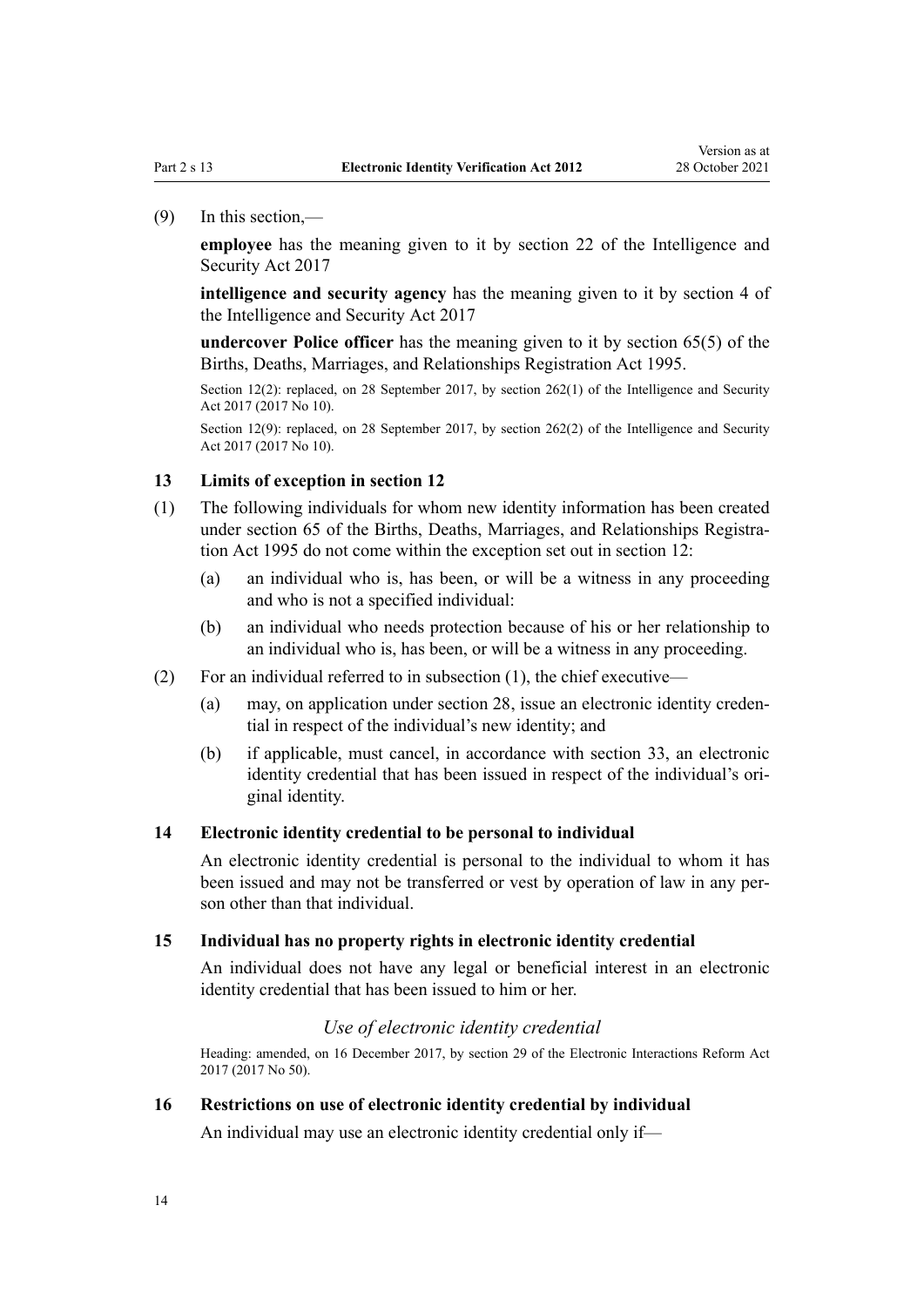- <span id="page-14-0"></span>(a) it has been issued to him or her; and
- (b) it is current.

# **17 Use of electronic identity credential by individual**

- (1) An individual may use an electronic identity credential for the purpose of veri‐ fying his or her identity by electronic means in order to meet the identification requirements of a participating agency in relation to any applicable transaction or service.
- (2) An individual may give consent for the Service to supply to a participating agency some or all of the core identity information contained in the individual's electronic identity credential for the purpose of verifying the individual's identity.

# **18 Use of electronic identity credential by participating agency**

- (1) The Service may supply any of the information described in subsection (2) to a participating agency if the participating agency has paid or has made arrangements to pay any fees or charges prescribed by regulations made under this Act or set by an agreement referred to in section  $71(4)(a)(ii)$  or  $(b)(ii)$ .
- (2) The information is as follows and must, if supplied, be accompanied by the technical code for the individual's electronic identity credential:
	- (a) core identity information contained in the individual's current electronic identity credential:
	- (b) information derived from, or based on, core identity information referred to in paragraph (a) (for example, the individual's age as derived from his or her date of birth):
	- (c) information about the status of the individual's electronic identity credential.
- (3) A participating agency that is supplied by the Service with any of the informa‐ tion referred to in subsection (2) may use the information to verify the identity of the individual concerned by electronic means.
- (4) For the purposes of subsections (1) to (3), a participating agency may—
	- (a) choose the types of transactions or services offered by the agency that are to be applicable transactions or services (as long as the choice of those transactions or services is consistent with achieving the purpose of this Act); and
	- (b) choose the types of core identity information that the agency will accept or require for the purpose of verifying an individual's identity; and
	- (c) for a continuing service, determine the frequency at which an individual will be required to verify his or her identity in order to continue to receive the service from the agency.
- (5) This section is subject to this Act and any other enactment.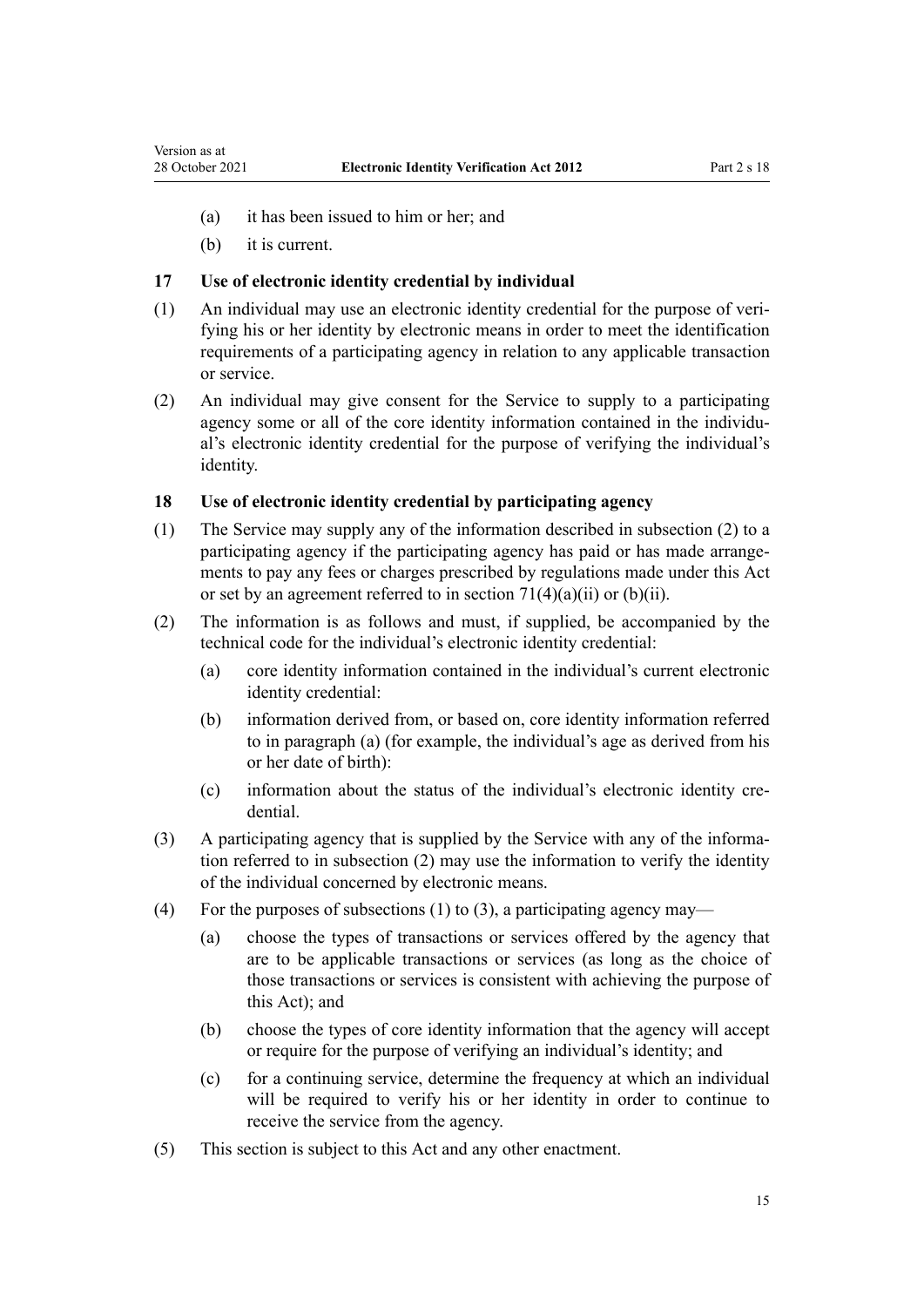# <span id="page-15-0"></span>**19 Effect of using electronic identity credential**

- (1) Subsections (2) and (3) apply to—
	- (a) a legal requirement for an individual to supply information about the individual's identity to a participating agency:
	- (b) a legal requirement for a participating agency to obtain or verify infor‐ mation about an individual's identity.
- (2) A legal requirement to supply information or to obtain or verify information about an individual's identity includes, for example, a legal requirement arising in the course of—
	- (a) making an application:
	- (b) making or lodging a claim:
	- (c) lodging a return:
	- (d) making a request:
	- (e) lodging an objection:
	- (f) making a complaint:
	- (g) providing access to information:
	- (h) providing access to a benefit, service, or transaction:
	- (i) establishing a relationship with an individual:
	- (j) monitoring or maintaining a relationship with an individual or an indi‐ vidual's transactions.
- (3) The legal requirement is met—
	- (a) if the individual gives consent for the Service to supply all or some of the core identity information contained in the individual's current elec‐ tronic identity credential to the participating agency; and
	- (b) if the Service supplies the information to the participating agency; and
	- (c) even if the requirement does not specify that information contained in an individual's electronic identity credential may be used; and
	- (d) only to the extent to which the information that is required to be supplied is the same as the information that the individual consents to the Service supplying.
- (4) Subsections (5) and (6) apply to a legal requirement for an individual to supply a signature to a participating agency.
- (5) The legal requirement is met—
	- (a) if the individual gives consent for the Service to supply the individual's current electronic identity credential to the participating agency; and
	- (b) if the Service supplies the individual's current electronic identity creden‐ tial to the participating agency; and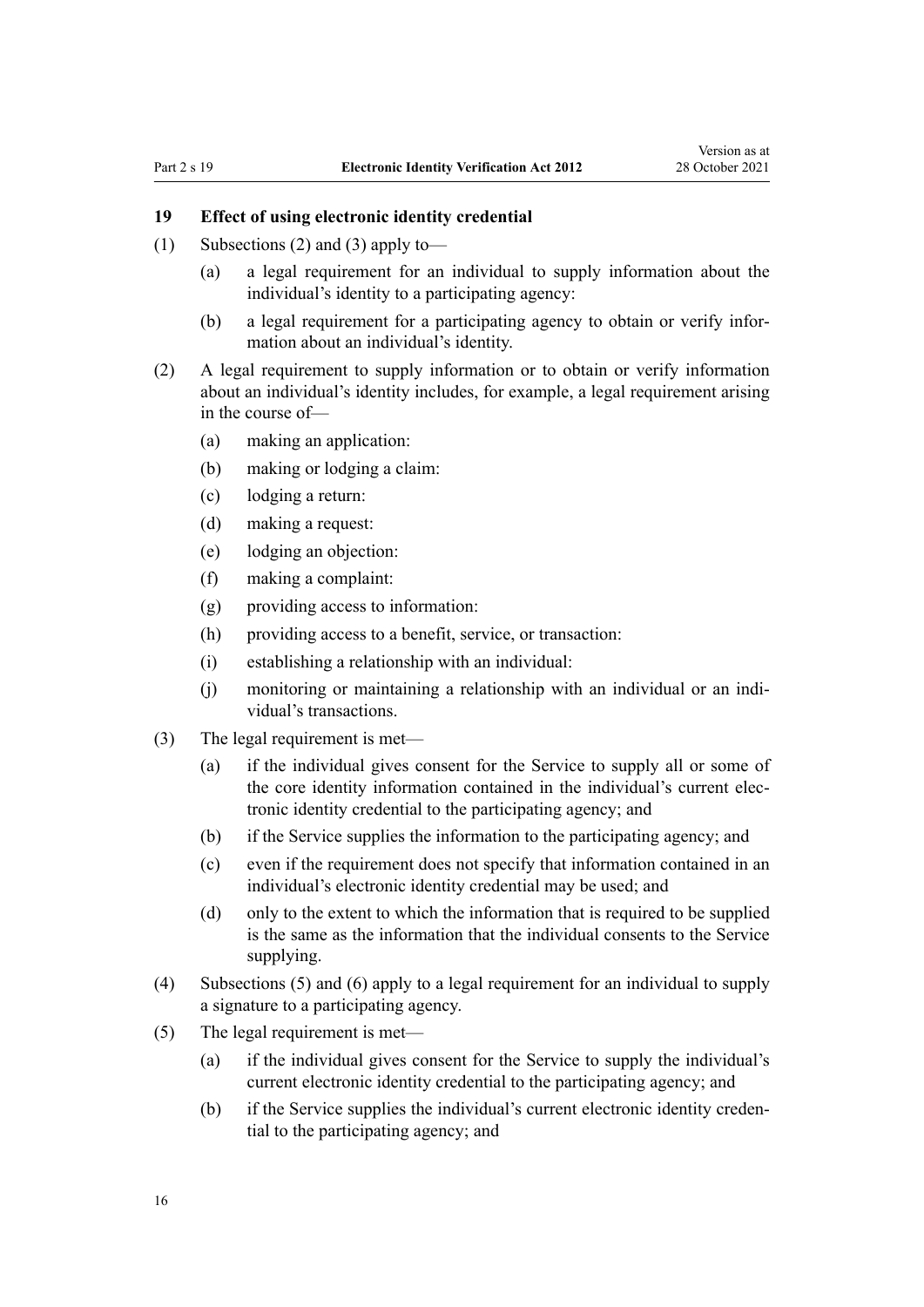<span id="page-16-0"></span>Version as at

- (c) even if the requirement does not specify that an individual's electronic identity credential may be used; and
- (d) for matters that are additional to those addressed by the individual's cur‐ rent electronic identity credential and are the subject of information supplied to the participating agency by the individual,—
	- (i) the individual adequately indicates to the participating agency the individual's approval of the information that the individual supplies; and
	- (ii) alterations subsequently made in the information are detectable.
- (6) In interpreting subsection  $(5)(d)(i)$ , reference may be made to [sections 210](http://legislation.govt.nz/pdflink.aspx?id=DLM6844450) and [226\(1\)\(a\)](http://legislation.govt.nz/pdflink.aspx?id=DLM6844474) of the Contract and Commercial Law Act 2017.

Section 19(6): amended, on 1 September 2017, by [section 347](http://legislation.govt.nz/pdflink.aspx?id=DLM6844761) of the Contract and Commercial Law Act 2017 (2017 No 5).

# **20 Effect of change in status of electronic identity credential**

- (1) A change in status of an electronic identity credential does not, of itself, affect the validity of any applicable transaction or service that was completed or pro‐ vided before the change even if the identity of the individual to whom the transaction or service relates was verified using the credential.
- (2) Nevertheless, the chief executive—
	- (a) must give written or electronic notice of the revocation of an electronic identity credential to each participating agency with which an individual has used the credential; and
	- (b) may provide information about any other change in the status of an elec‐ tronic identity credential to a participating agency with which an indi‐ vidual has used the credential if, in the chief executive's opinion, it is in the participating agency's interest to receive that information.
- (3) Subsection (1) is subject to any direction that a court may give under [section](#page-40-0)  $64(1)(c)$ .

# *Use of electronic identity photograph*

Heading: inserted, on 16 December 2017, by [section 30](http://legislation.govt.nz/pdflink.aspx?id=DLM6962160) of the Electronic Interactions Reform Act 2017 (2017 No 50).

#### **20A Use of electronic identity photograph by participating agency**

- (1) A person who has access to an individual's electronic identity photograph under [section 22\(1\)\(b\)](#page-18-0) may supply the photograph to a participating agency only if—
	- (a) the individual who is the subject of the photograph—
		- (i) has a current electronic identity credential; and
		- (ii) consents to the supply of the photograph; and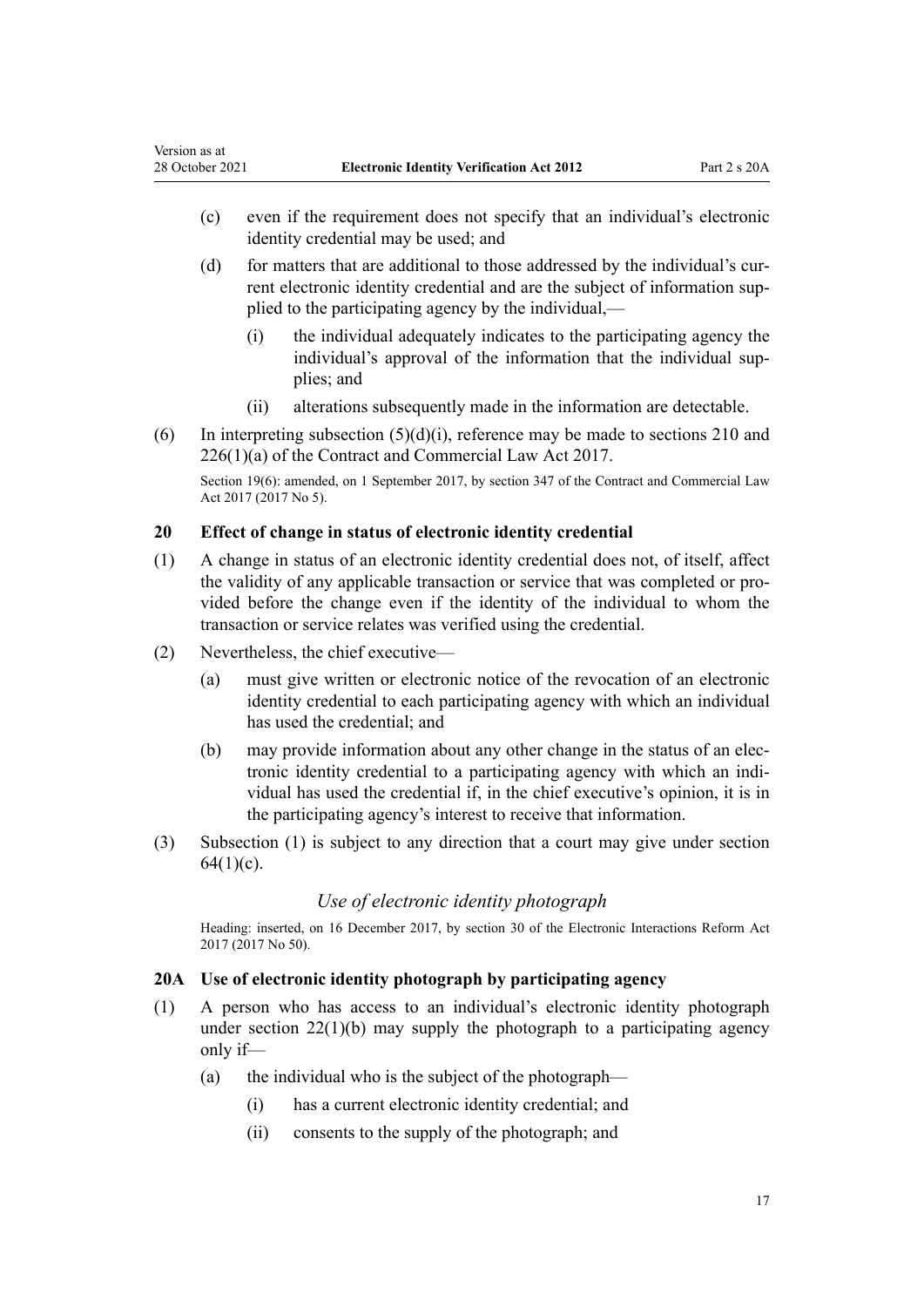- <span id="page-17-0"></span>(b) the photograph is the photograph most recently provided by, or on behalf of, the individual to the Service in accordance with requirements speci‐ fied by the chief executive under [section 46](#page-29-0); and
- (c) the participating agency requests the photograph for 1 or more of the fol‐ lowing purposes:
	- (i) to issue an identification document to the individual with the photograph on it:
	- (ii) to issue an electronic licence or a means of identification to the individual that displays the photograph electronically (for example, in a mobile application):
	- (iii) to display the photograph in a public register on which the individual is registered:
	- (iv) to compare the photograph with a photograph held by the participating agency (the **participating agency's photograph**) in order to verify the participating agency's photograph for 1 or more of the purposes in paragraphs (i) to (iii):
	- (v) any other purpose permitted by Order in Council made under this Act; and
- (d) the participating agency has paid or has made arrangements to pay any fees or charges prescribed by regulations made under this Act or set by an agreement referred to in section  $71(4)(a)(ii)$  or  $(b)(ii)$ .
- (2) A photograph supplied under subsection (1) must be accompanied by the tech‐ nical code for the individual's electronic identity.
- (3) A participating agency that is supplied with a photograph under subsection (1) may use the photograph only for a purpose described in subsection (1)(c) to which the individual consents.
- (4) For the purposes of this section, an **identification document** means any of the following:
	- (a) a passport:
	- (b) an identification card:
	- (c) a licence:
	- (d) a document that evidences the individual's identity.

Section 20A: inserted, on 16 December 2017, by [section 30](http://legislation.govt.nz/pdflink.aspx?id=DLM6962160) of the Electronic Interactions Reform Act 2017 (2017 No 50).

## *Access*

#### **21 Access to core identity information and status information**

An individual may access—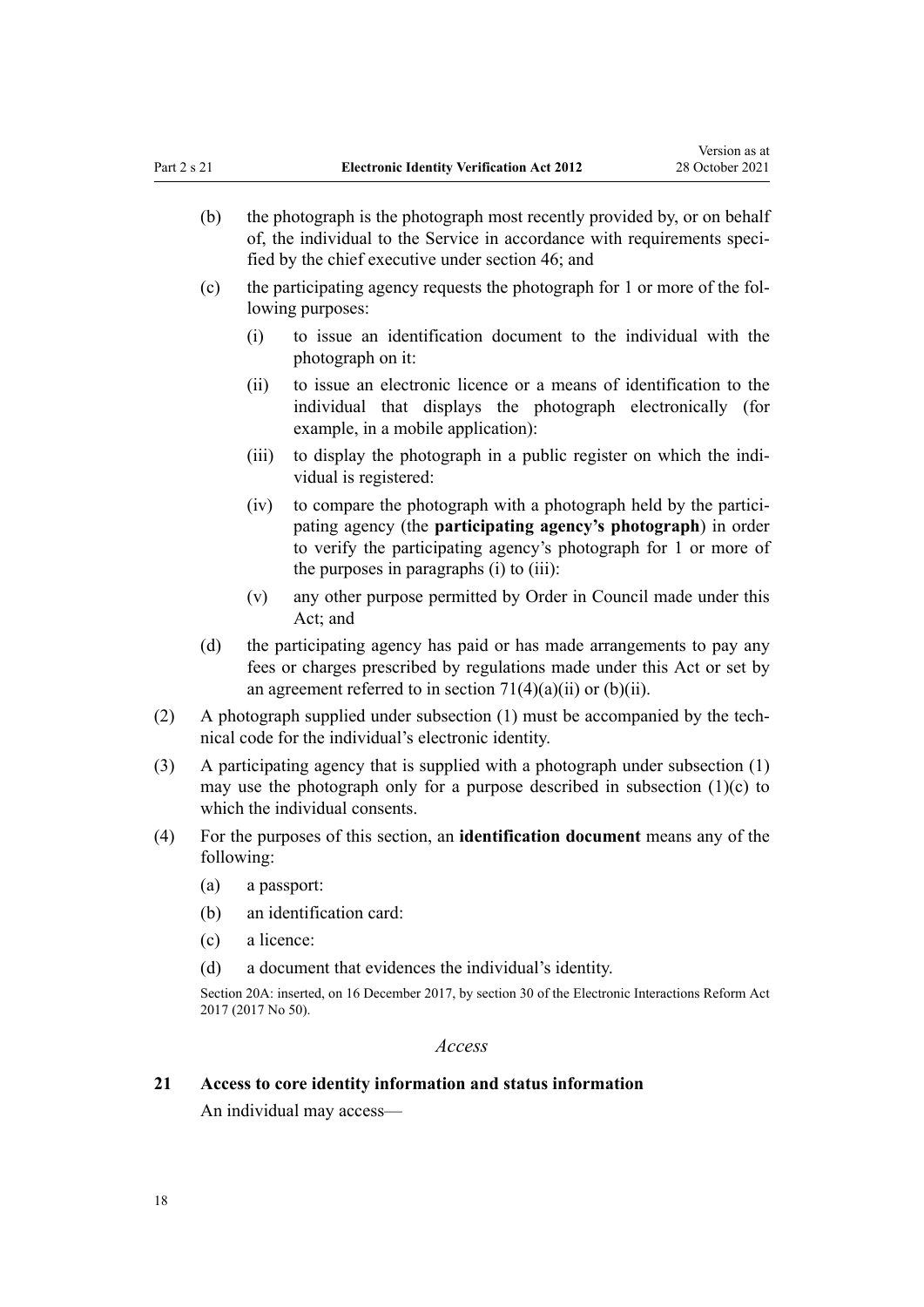- (a) the core identity information contained in the individual's electronic identity credential:
- (b) information about the status of the individual's electronic identity credential.

#### **22 Access to electronic identity photograph**

<span id="page-18-0"></span>Version as at

- (1) Only the following persons may access an electronic identity photograph of an individual:
	- (a) the individual who is the subject of the photograph:
	- (b) the chief executive or an employee of the Service or department who is authorised by the chief executive for the purpose:
	- (c) an officer of a law enforcement agency for the purpose of any proceed‐ ings relating to a specified offence.
- (2) A person who has access to an electronic identity photograph under subsection (1)(b) or (c) may use the photograph only in the course, and for the purposes, of the person's official duties.

Section 22 heading: amended, on 16 December 2017, by [section 31\(1\)](http://legislation.govt.nz/pdflink.aspx?id=DLM6962164) of the Electronic Interactions Reform Act 2017 (2017 No 50).

Section 22(1): amended, on 16 December 2017, by section  $31(2)$  of the Electronic Interactions Reform Act 2017 (2017 No 50).

Section 22(2): amended, on 16 December 2017, by [section 31\(3\)](http://legislation.govt.nz/pdflink.aspx?id=DLM6962164) of the Electronic Interactions Reform Act 2017 (2017 No 50).

#### **23 Access to record of usage history via chief executive**

- (1) Only the following persons may access an individual's record of usage history:
	- (a) the individual to whom the electronic identity credential that is the subject of the record has been issued:
	- (b) a person who satisfies the chief executive that access to the record is required for the conduct of proceedings before a court or tribunal relat‐ ing to electronic identity credentials or the Service:
	- (c) a person who satisfies the chief executive that information obtained from accessing the record is to be used only for statistical or research purposes and will not be published in a form that could reasonably be expected to identify the subject of the information:
	- (d) a person authorised by the chief executive who is carrying out administrative, technical, or other functions relating to the management, main‐ tenance, and use of the Service.
- (2) A person described in subsection (1) may be refused access to the record if the chief executive considers that access—
	- (a) may prejudice an investigation or prosecution against an individual for a specified offence; or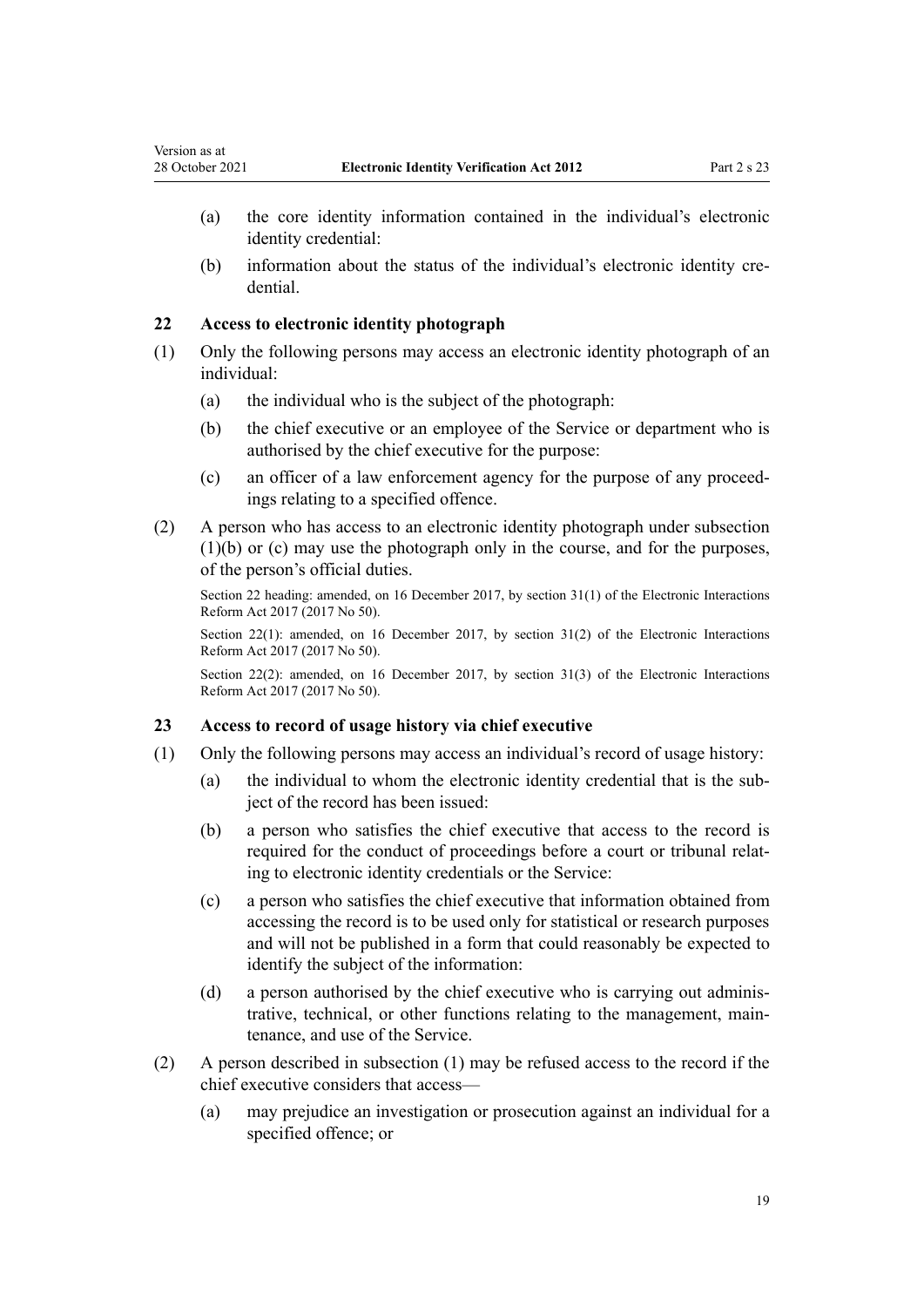- <span id="page-19-0"></span>(b) may prejudice the security or integrity of the Service; or
- (c) cannot be given for technical or practical reasons.
- (3) The person described in subsection  $(1)(c)$  may be granted access to the record only if the chief executive makes the record available in a form that protects the privacy of the individual concerned.

#### **24 Disclosure of record of usage history by chief executive**

The chief executive may disclose an individual's record of usage history to a law enforcement agency if the chief executive believes on reasonable grounds that—

- (a) a specified offence has been or may be committed; and
- (b) the law enforcement agency cannot investigate the offence without the record of usage history.

# **25 Access to record of usage history via search warrant**

An issuing officer may issue a search warrant under the Search and Surveil[lance Act 2012](http://legislation.govt.nz/pdflink.aspx?id=DLM2136500) to access an individual's record of usage history.

Section 25: amended, on 1 April 2014, by [section 239A](http://legislation.govt.nz/pdflink.aspx?id=DLM5135123) of the Search and Surveillance Act 2012 (2012 No 24).

# *Applications*

#### **26 What applications may be made**

An application to the chief executive may be made for an electronic identity credential—

- (a) to be issued under [section 28](#page-20-0); or
- (b) to be renewed under [section 29;](#page-21-0) or
- (c) to be amended under [section 30](#page-21-0); or
- (d) to be voluntarily cancelled under [section 31](#page-22-0).

## **27 Who may make application**

- (1) An individual may make an application on his or her own behalf.
- (2) If the individual is under 14 years of age,—
	- (a) the individual—
		- (i) may make the application on his or her own behalf; and
		- (ii) must include in it the written or electronic consent of at least 1 of his or her parents or guardians; or
	- (b) 1 of the individual's parents or guardians may make the application on the individual's behalf.
- (3) Subsection (2)(b) describes the only situation in which an individual may make an application for someone else.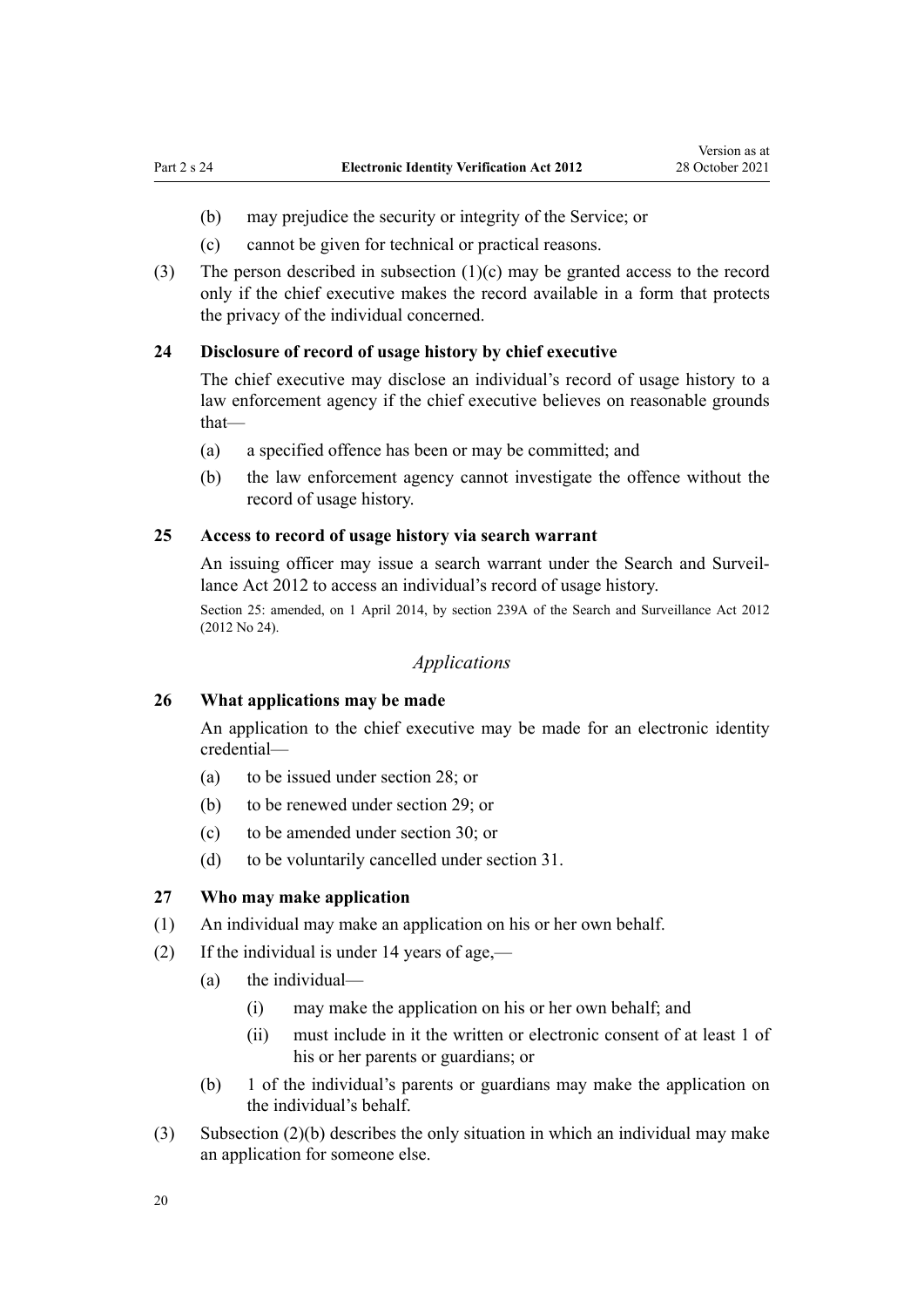# **28 Application for issue**

<span id="page-20-0"></span>Version as at

- (1) An application for an electronic identity credential to be issued must—
	- (a) be made in a manner approved by the chief executive under [section 45;](#page-28-0) and
	- (b) include any information specified by the chief executive under [section](#page-29-0) [46;](#page-29-0) and
	- (c) include any other prescribed information or documentation; and
	- (d) be accompanied by any prescribed fee.
- (2) The chief executive may grant the application only if—
	- (a) the application complies with subsection (1); and
	- (b) the chief executive is satisfied by 1 or more of the following sources that the identity of the applicant has been authenticated:
		- (i) the information included with the application:
		- (ii) a comparison of the information undertaken in accordance with [section 39\(4\):](#page-26-0)
		- (iii) proper inquiries; and
	- (c) the chief executive is satisfied, if an item of core identity information is absent, that the absence does not derogate from the authentication of the identity of the applicant; and
	- (d) subsection (3) does not apply.
- (3) The chief executive must refuse the application if—
	- (a) it is made by, or on behalf of, an individual under 14 years of age and it does not include the written or electronic consent of at least 1 of the individual's parents or guardians; or
	- (b) the applicant has already been issued with an electronic identity credential and it is suspended under [section 34;](#page-24-0) or
	- (c) an order made by a court under section  $64(1)(a)$  in respect of the applicant has not expired; or
	- (d) the chief executive has not completed any action necessary to give effect to an order made by a court under section  $64(1)(b)$ ; or
	- (e) the chief executive—
		- (i) knows that the applicant is under investigation, liable to prosecu‐ tion, or the subject of a charge for a specified offence; and
		- (ii) is satisfied that refusing the application will not prejudice the investigation into or proceedings about the offence.
- (4) If the chief executive refuses the application, he or she must, as soon as practic‐ able, give the applicant written or electronic notice of the decision and the reason for it.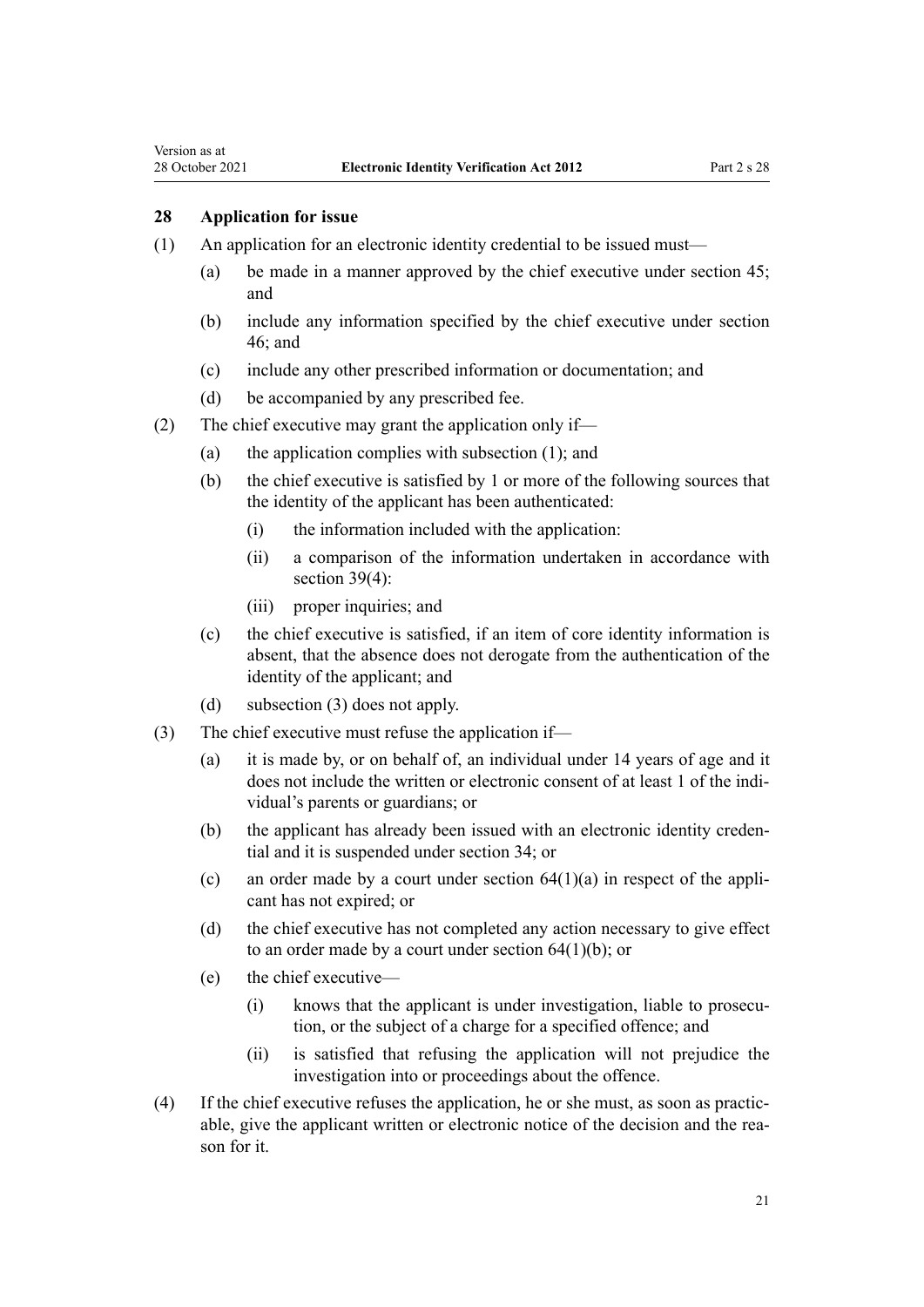# <span id="page-21-0"></span>**29 Application for renewal**

- (1) An application to renew an electronic identity credential may be made either before or after the expiry of the electronic identity credential (as provided in [section 10](#page-11-0)).
- (2) [Section 28](#page-20-0) applies, with any necessary modifications, to the application as if it were an application for an electronic identity credential to be issued.

## **30 Application for amendment**

- $(1)$  An application to amend an electronic identity credential may be made if—
	- (a) an individual has changed his or her name; or
	- (b) an individual's core identity information has changed as a result of the individual's adoption under any of the following:
		- (i) an adoption order under the [Adoption Act 1955:](http://legislation.govt.nz/pdflink.aspx?id=DLM292660)
		- (ii) an adoption order that has the same operation and effect as an adoption order under that Act:
		- (iii) an adoption to which [section 17](http://legislation.govt.nz/pdflink.aspx?id=DLM293196) of that Act or [section 11](http://legislation.govt.nz/pdflink.aspx?id=DLM423030) of the Adoption (Intercountry) Act 1997 applies; or
	- (c) an individual has assumed and intends to maintain the gender identity of a person of a different sex from the sex that is included in the individu‐ al's electronic identity credential; or
	- (d) an individual considers, on reasonable grounds, that there is an error or omission in the core identity information contained in his or her elec‐ tronic identity credential.
- (2) The application must—
	- (a) be made in a manner approved by the chief executive under [section 45;](#page-28-0) and
	- (b) include any information specified by the chief executive under [section](#page-29-0) [46;](#page-29-0) and
	- (c) include the written or electronic consent of at least 1 parent or guardian of an individual under 14 years of age; and
	- (d) include any other prescribed information or documentation; and
	- (e) be accompanied by any prescribed fee.
- (3) The chief executive may grant the application only if—
	- (a) the chief executive is satisfied that the application complies with subsec‐ tion (2); and
	- (b) the chief executive is satisfied by 1 or more of the following sources that good reason for the amendment exists:
		- (i) the information included with the application: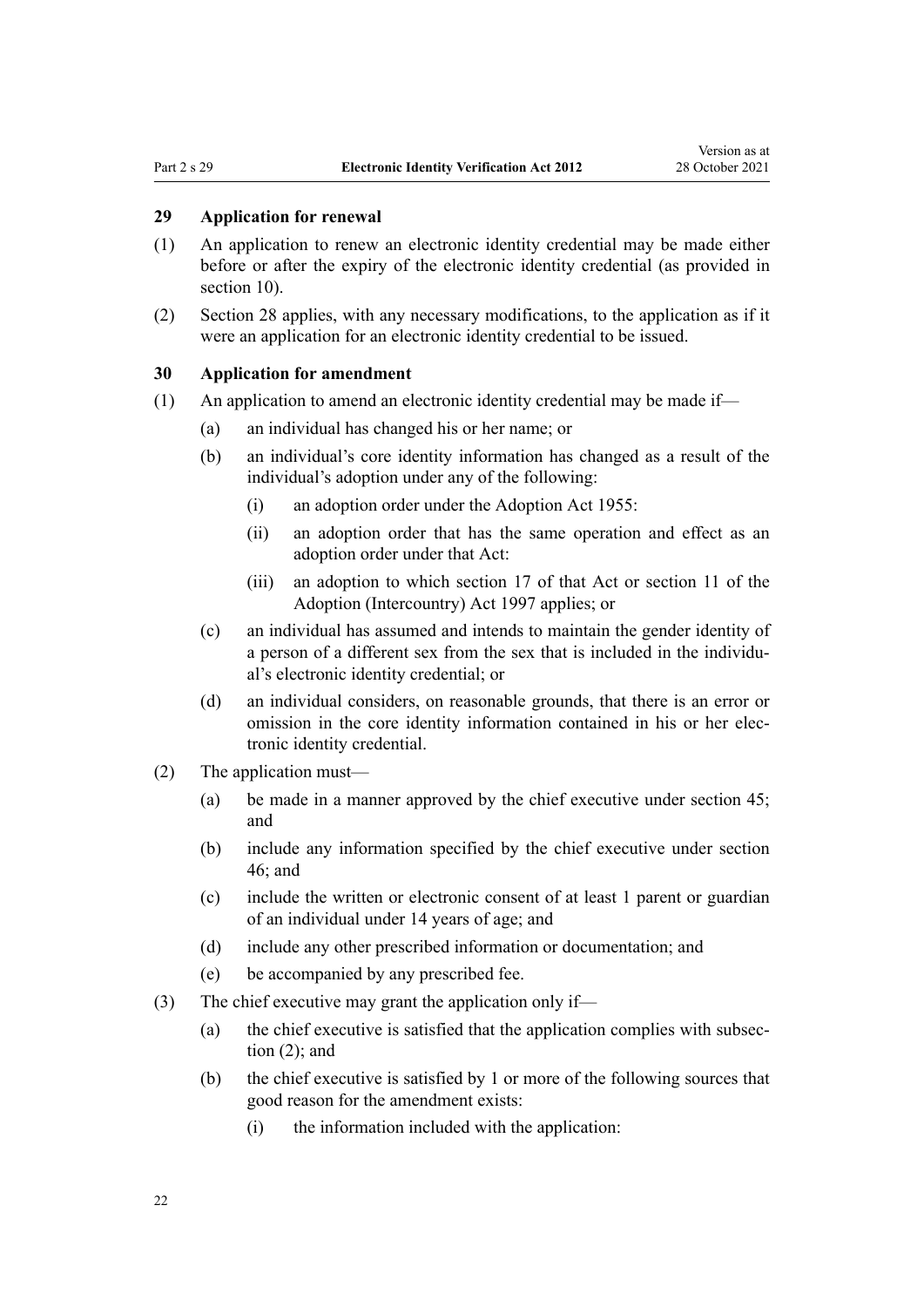- (ii) a comparison of the information undertaken in accordance with [section 39\(4\):](#page-26-0)
- (iii) proper inquiries.
- (4) If the chief executive refuses an application because he or she is not satisfied as required by subsection  $(3)(a)$ , he or she must, as soon as practicable, give the individual written or electronic notice of—
	- (a) the refusal; and

<span id="page-22-0"></span>Version as at

- (b) the reason for the refusal.
- (5) If the chief executive refuses an application because he or she is not satisfied as required by subsection (3)(b), he or she must, as soon as practicable, give the individual written or electronic notice of—
	- (a) the refusal; and
	- (b) the reason for the refusal; and
	- (c) the individual's right in subsection (6).
- (6) The right is to request the chief executive to take steps to indicate that the information is contested when the Service supplies the information to a participating agency.
- (7) If an individual exercises the right, the chief executive must take the steps that the chief executive considers reasonable.
- (8) Subsection (9) applies if the chief executive is satisfied about an application as required by subsection (3) but knows that the individual is under investigation, liable to prosecution, or the subject of a charge for a specified offence.
- (9) The chief executive—
	- (a) may grant the application; or
	- (b) may refuse the application and, if he or she does so, may comply with subsection (4) or (5) or neither.

#### **31 Application for voluntary cancellation**

- (1) An application for an electronic identity credential to be voluntarily cancelled must—
	- (a) be made in a manner approved by the chief executive under [section 45;](#page-28-0) and
	- (b) be accompanied by any prescribed fee.
- (2) If an application complies with subsection (1), the chief executive must—
	- (a) grant the application; and
	- (b) give to the applicant, as soon as practicable, written or electronic notice of the cancellation of the applicant's electronic identity credential.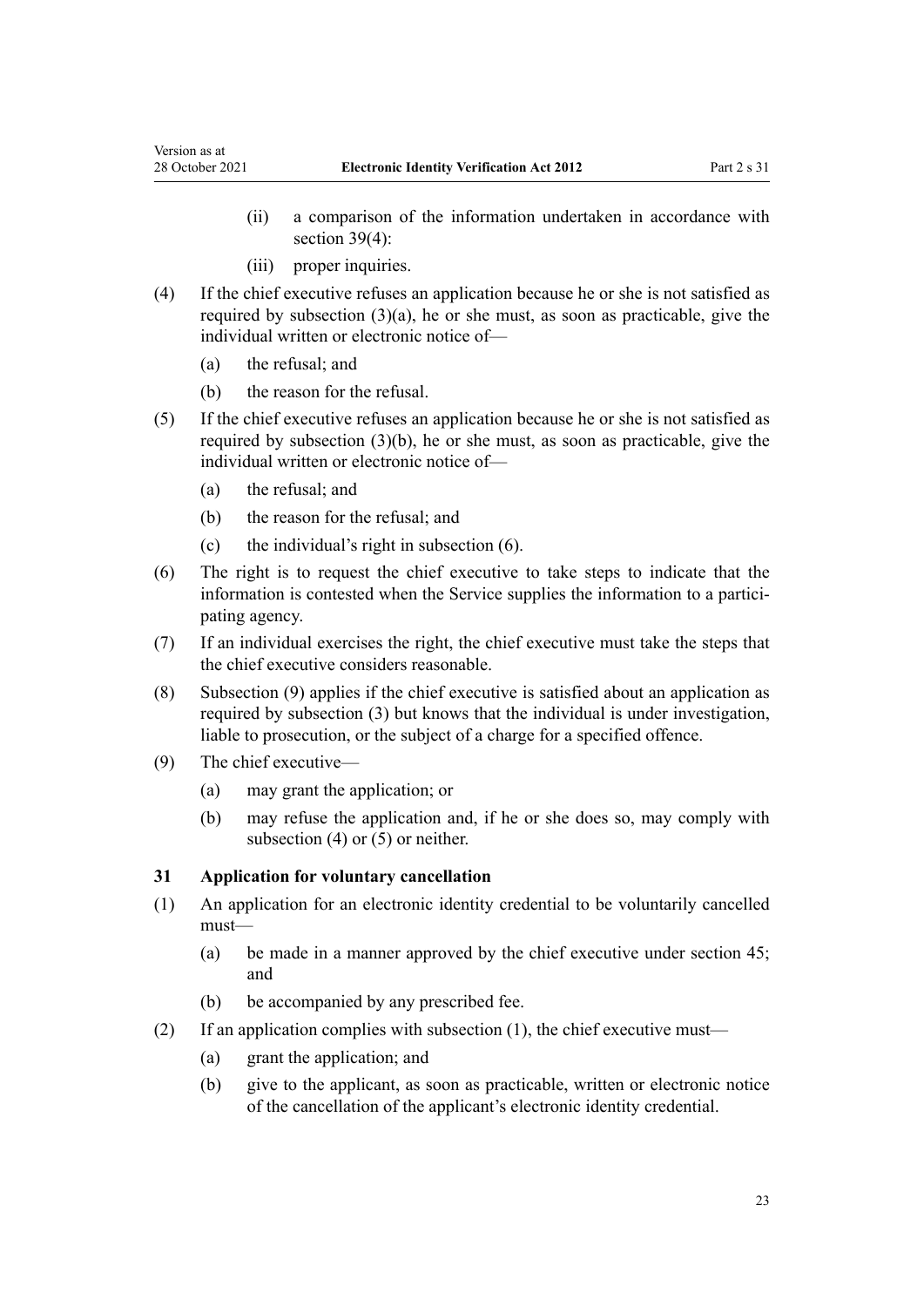*Mandatory amendment or cancellation, suspension, or revocation*

#### <span id="page-23-0"></span>**32 Mandatory amendment of electronic identity credential**

- (1) The chief executive must amend an electronic identity credential if the chief executive is satisfied, after proper inquiries, that—
	- (a) the core identity information of the individual to whom it has been issued has changed as a result of the individual's adoption under any of the following:
		- (i) an adoption order under the [Adoption Act 1955:](http://legislation.govt.nz/pdflink.aspx?id=DLM292660)
		- (ii) an adoption order that has the same operation and effect as an adoption order under that Act:
		- (iii) an adoption to which [section 17](http://legislation.govt.nz/pdflink.aspx?id=DLM293196) of that Act or [section 11](http://legislation.govt.nz/pdflink.aspx?id=DLM423030) of the Adoption (Intercountry) Act 1997 applies; or
	- (b) there is an error or omission in the core identity information contained in the electronic identity credential; or
	- (c) the core identity information contained in the electronic identity creden‐ tial needs to be updated.
- (2) Subsection (1)—
	- (a) applies whether or not an application to amend the electronic identity credential is made to the chief executive under [section 30](#page-21-0); and
	- (b) does not limit the grounds for making an application to amend an elec‐ tronic identity credential under [section 30](#page-21-0).
- (3) If subsection (1)(b) applies, the chief executive must remove any incorrect information and replace it with new information, but only if he or she is satisfied that the new information in his or her possession is correct.

#### **33 Mandatory cancellation of electronic identity credential**

- (1) The chief executive must cancel an electronic identity credential if the chief executive is satisfied, after proper inquiries, that the individual to whom it has been issued—
	- (a) has died; or
	- (b) is a specified individual who is exempted under [section 12\(1\)](#page-12-0) from the requirements of [section 11,](#page-12-0) but is no longer using the credential because it relates to 1 of his or her identities that is no longer required; or
	- (c) is an individual referred to in [section 13\(1\)](#page-13-0) and the credential is in respect of his or her original identity.
- (2) Subsection  $(1)$ 
	- (a) applies whether or not an application to voluntarily cancel the electronic identity credential is made to the chief executive under [section 31](#page-22-0); and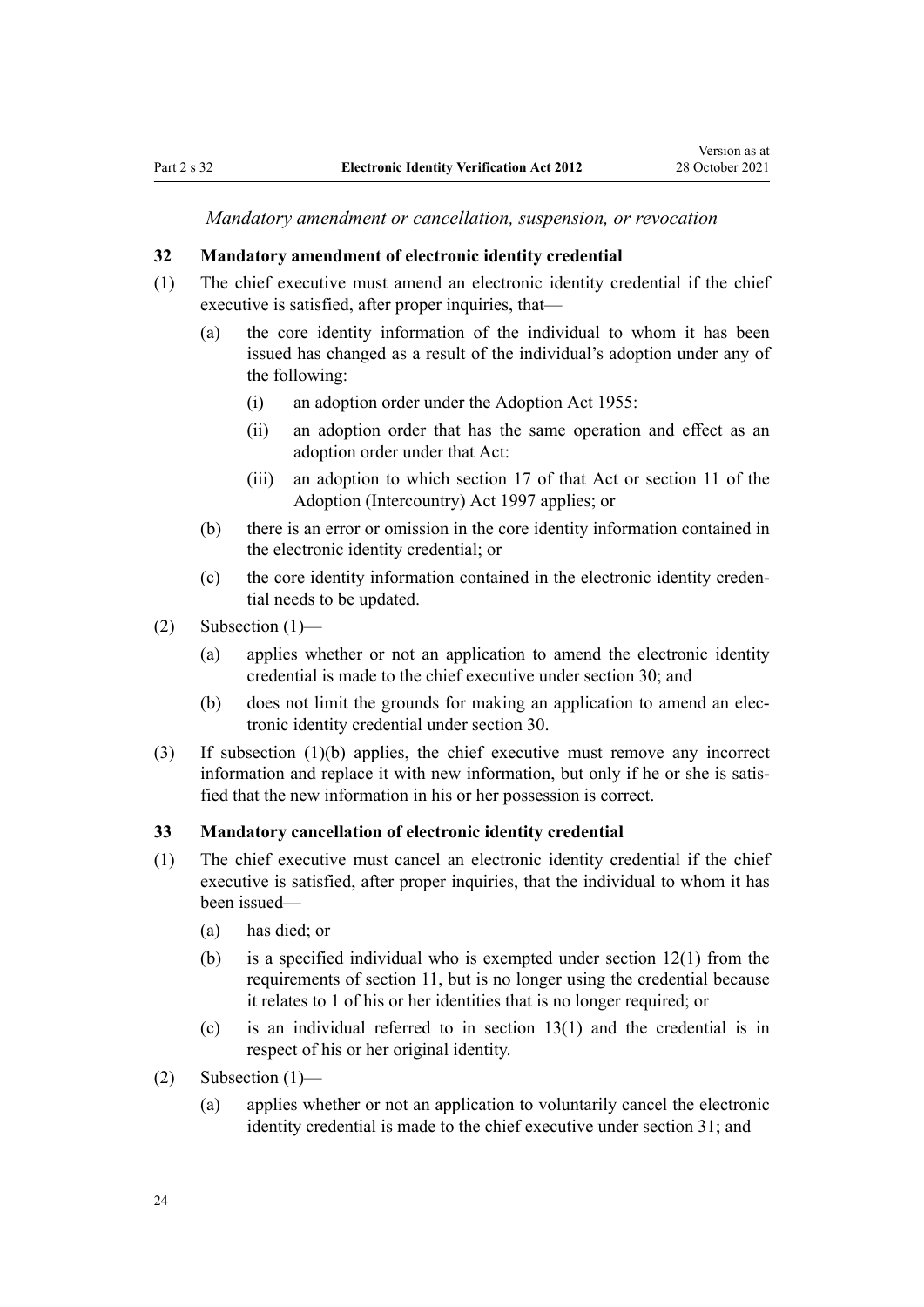(b) does not limit the grounds for making an application to voluntarily cancel an electronic identity credential under that section.

# **34 Suspension of processing of application or electronic identity credential**

(1) This section applies if—

<span id="page-24-0"></span>Version as at

- (a) an individual is under investigation for a specified offence; or
- (b) the chief executive has reasonable grounds to believe that an individual is liable to prosecution, or is the subject of a charge, in respect of a specified offence.
- (2) The chief executive may suspend—
	- (a) the processing of an application relating to the individual; or
	- (b) the individual's electronic identity credential.
- (3) The chief executive may withdraw the suspension at any time by written or electronic notice to the individual concerned if he or she is satisfied that the reason for the suspension no longer applies.
- (4) An individual whose electronic identity credential is suspended may not apply for the credential to be renewed or for a further credential to be issued during the period of the suspension.
- (5) The suspension of an electronic identity credential does not affect its expiry.

#### **35 Revocation of electronic identity credential**

- (1) The chief executive may revoke an individual's electronic identity credential if the chief executive is satisfied, after proper inquiries, that the credential—
	- (a) was issued, renewed, or amended on the basis of any false or fraudulent representation or declaration, made either orally or in writing; or
	- (b) was issued or renewed in error.
- (2) An individual whose electronic identity credential is revoked may apply for another electronic identity credential to be issued to him or her.

### **36 Process for suspension or revocation**

- (1) Before exercising the power of suspension conferred by section 34 or the power of revocation conferred by section 35, the chief executive must give the individual—
	- (a) written or electronic notice of the proposed suspension or revocation and the reason for it; and
	- (b) a reasonable opportunity to make written or electronic submissions.
- (2) However, subsection (1) does not apply if the chief executive considers that giving written or electronic notice to the individual—
	- (a) may prejudice the investigation referred to in section  $34(1)(a)$  or the inquiries referred to in section 35(1); or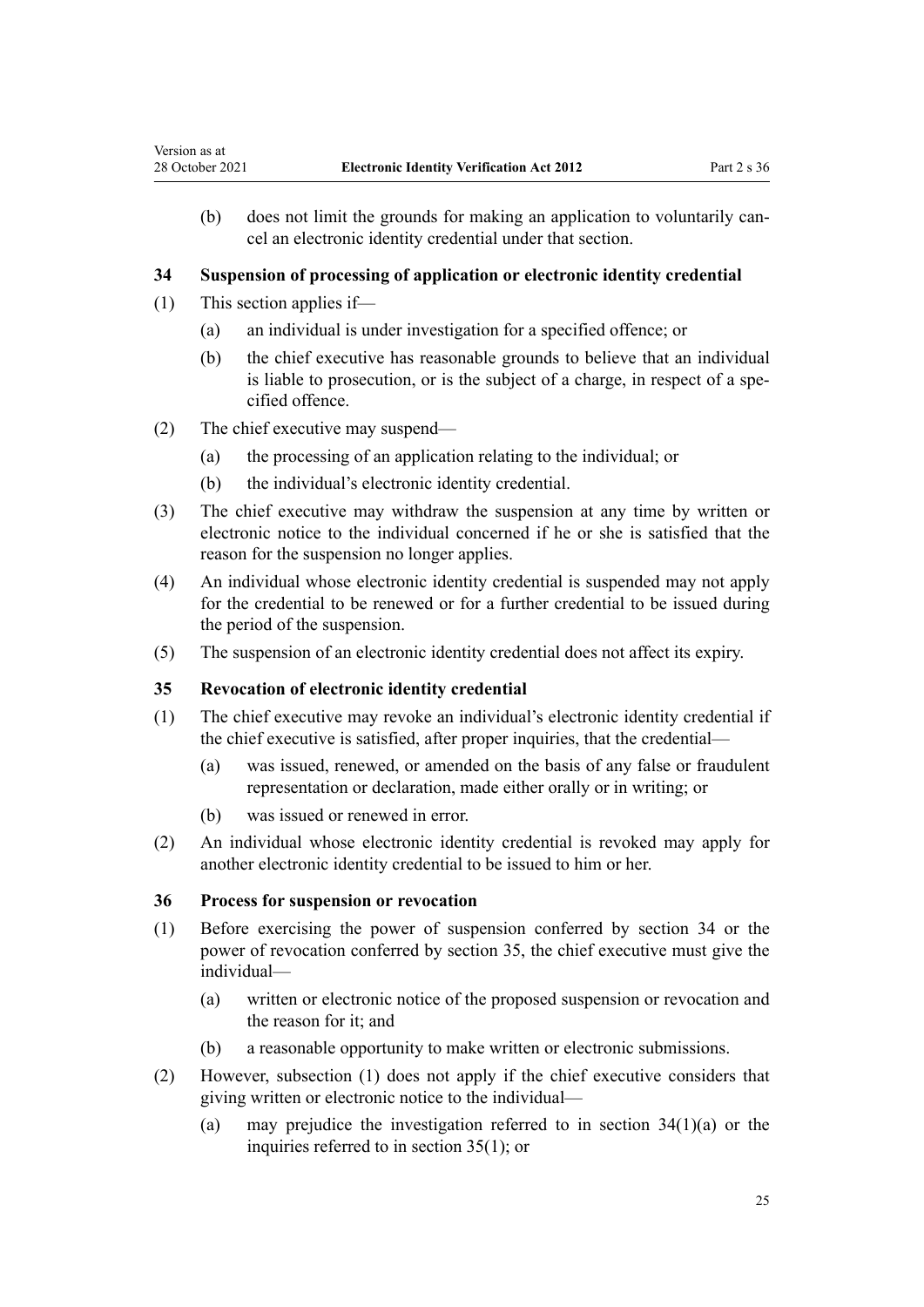- <span id="page-25-0"></span>(b) is not practicable because the individual cannot be located and his or her contact details cannot readily be established; or
- (c) may compromise the security or integrity of the electronic identity cre‐ dential in question or of the Service and immediate suspension or revocation is necessary to avoid or lessen that risk.
- (3) If the chief executive decides to exercise the power of suspension or revocation after considering any written or electronic submissions made by the individual, the chief executive must, as soon as practicable, give written or electronic notice of the suspension or revocation to the individual.
- (4) The written or electronic notice must specify—
	- (a) the reason for the suspension or revocation; and
	- (b) the date on which and the time at which the suspension or revocation commences; and
	- (c) for a suspension, the period of the suspension.

Subpart 2—Administrative provisions

*Information matching*

#### **37 Definitions**

In sections 38 and [39,](#page-26-0)—

**identity-related information** has the meaning given to it by [section 7](#page-6-0)

**responsible authority** means—

- (a) the Registrar-General:
- (b) the chief executive of each department of State that, for the time being, is responsible for the administration of any of the following Acts:
	- (i) the [Citizenship Act 1977:](http://legislation.govt.nz/pdflink.aspx?id=DLM443683)
	- (ii) the [Immigration Act 2009:](http://legislation.govt.nz/pdflink.aspx?id=DLM1440300)
	- (iii) the [Passports Act 1992.](http://legislation.govt.nz/pdflink.aspx?id=DLM277432)

#### **38 Purpose of disclosure of identity-related information**

The purpose of [section 39](#page-26-0) is to facilitate the disclosure of identity-related information to the chief executive and the Service for the purpose of helping the chief executive to—

- (a) authenticate an individual's identity; and
- (b) keep the core identity information contained in an individual's electronic identity credential accurate and up to date.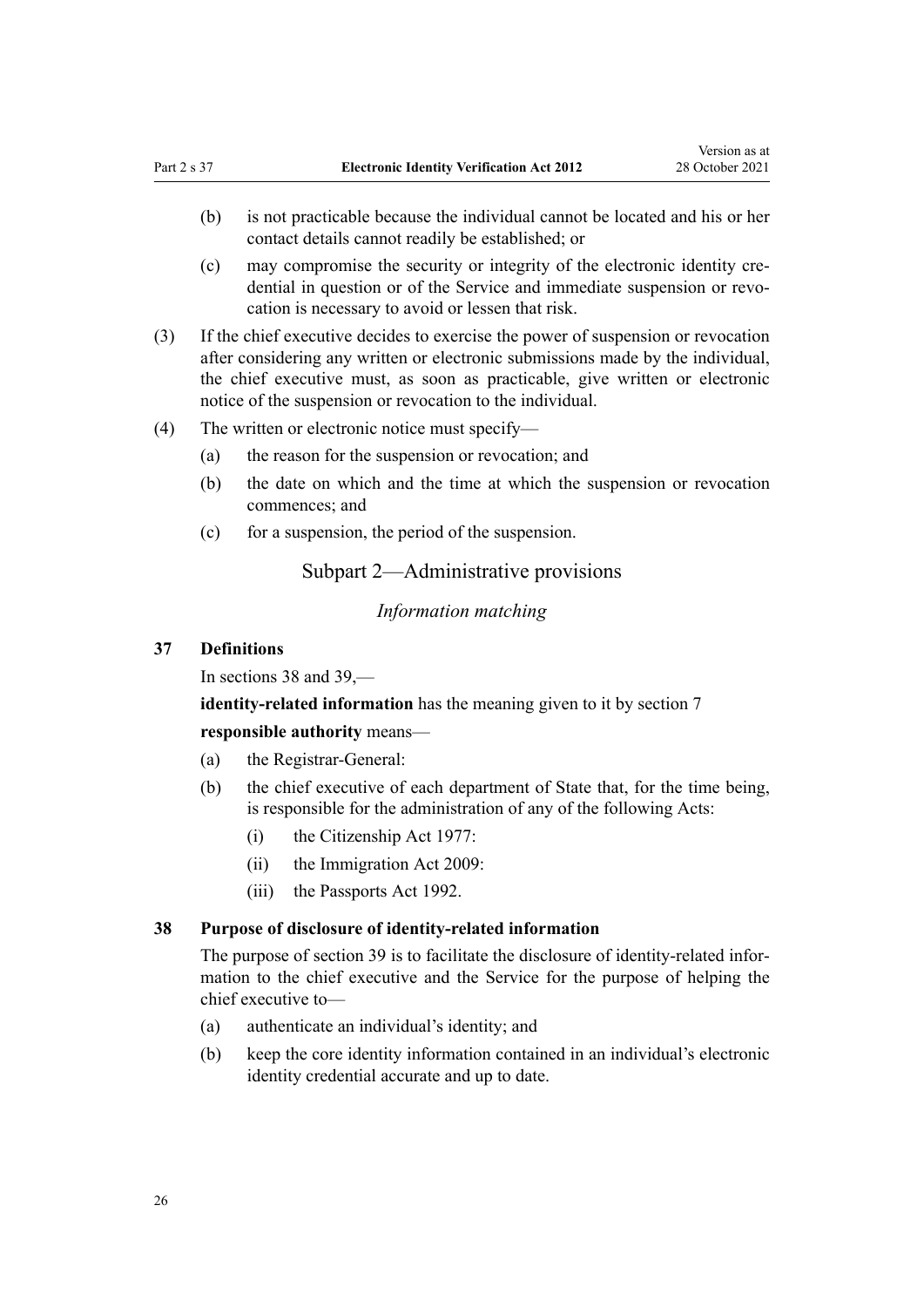# **39 Disclosure of identity-related information**

<span id="page-26-0"></span>Version as at

- (1) The chief executive and a responsible authority may enter into an agreement for the disclosure by the responsible authority to the chief executive of identityrelated information in respect of an individual who has applied for or been issued with an electronic identity credential.
- (2) Subsection (1) applies even though the chief executive is the same person as the responsible authority.
- (3) A responsible authority may disclose identity-related information only in accordance with an agreement entered into under subsection (1).
- (4) The chief executive or the Service may cause a comparison to be made of any identity-related information disclosed under an agreement entered into under subsection (1) with information held in the Service database.
- (5) On or after 1 December 2020, no information may be supplied under this sec‐ tion except under—
	- (a) an information matching agreement entered into under [Part 10](http://legislation.govt.nz/pdflink.aspx?id=DLM297914) of the Pri‐ vacy Act 1993 and continued by [clause 11](http://legislation.govt.nz/pdflink.aspx?id=LMS261719) of Schedule 1 of the Privacy Act 2020; or
	- (b) an information matching agreement entered into under [subpart 4](http://legislation.govt.nz/pdflink.aspx?id=LMS23666) of Part 7 of the Privacy Act 2020; or
	- (c) an approved information sharing agreement entered into under [subpart 1](http://legislation.govt.nz/pdflink.aspx?id=LMS23595) of Part 7 of the Privacy Act 2020.

Section 39(5): inserted, on 1 December 2020, by [section 190](http://legislation.govt.nz/pdflink.aspx?id=LMS23664) of the Privacy Act 2020 (2020 No 31).

#### **40 Use of results of information matching**

- (1) The chief executive may keep and maintain information produced by a comparison undertaken in accordance with section 39(4) for use in auditing the access and use of that information by the Service or employees of the depart‐ ment for the purposes of this Act.
- (2) This section applies despite rule 5 of the information matching rules set out in [Schedule 6](http://legislation.govt.nz/pdflink.aspx?id=LMS23760) of the Privacy Act 2020.

Section 40(2): replaced, on 1 December 2020, by [section 217](http://legislation.govt.nz/pdflink.aspx?id=LMS23706) of the Privacy Act 2020 (2020 No 31).

# *Functions of chief executive*

## **41 Functions of chief executive**

The functions of the chief executive under this Act are the following:

- (a) to establish and maintain the Service database:
- (b) to provide advice and information to participating agencies on matters relating to the use of electronic identity credentials: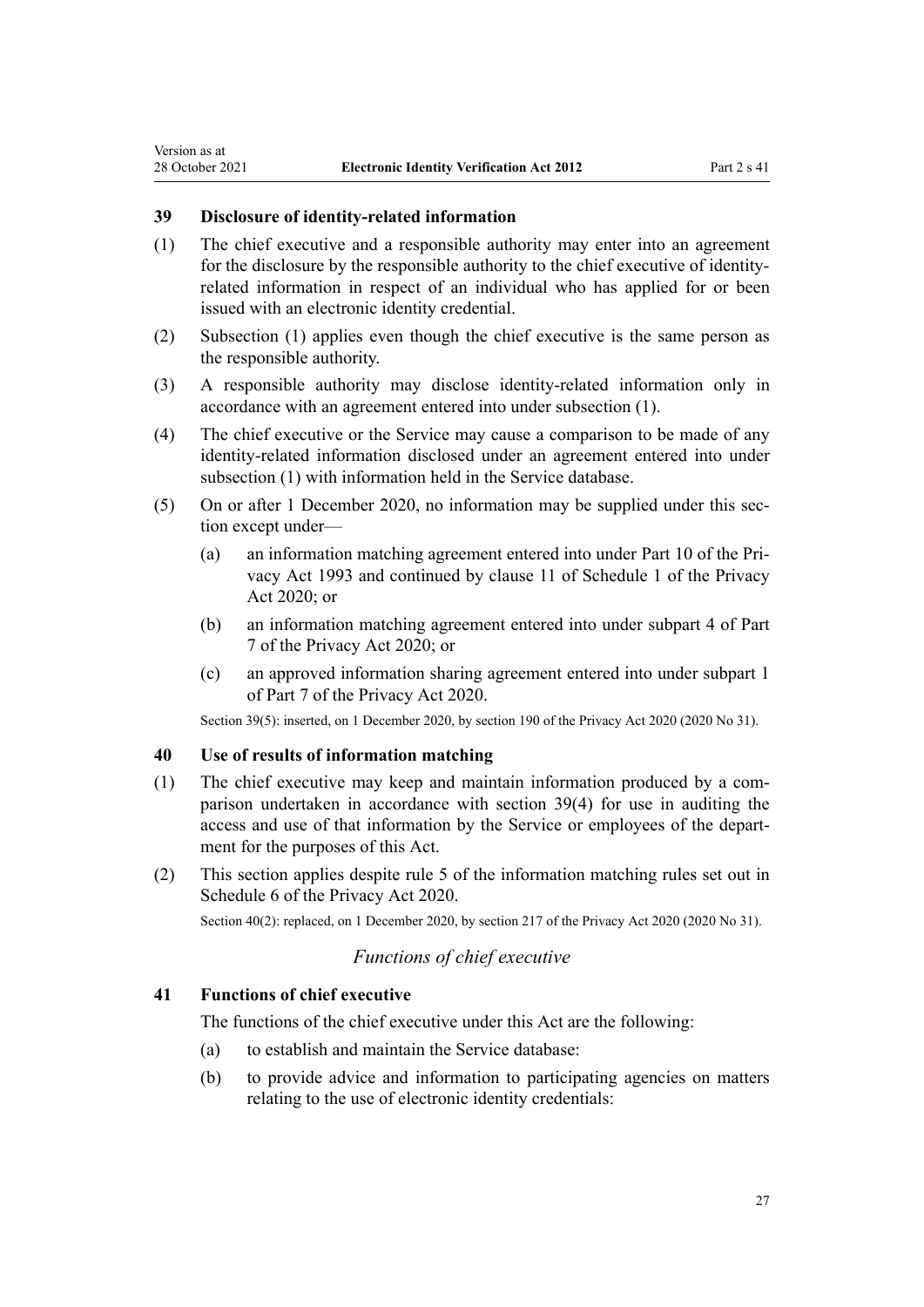- <span id="page-27-0"></span>(c) to enter into and carry out any agreement with a third party under [section](#page-33-0) [51\(1\)\(b\)](#page-33-0) for the performance of any function or duty, or the exercise of any power, imposed or conferred on the chief executive by this Act:
- (d) to prepare reports required by the Privacy Commissioner under [section](#page-36-0) [57:](#page-36-0)
- (e) to perform any other functions and duties and exercise any other powers specified in this Act or in regulations made under this Act:
- (f) to administer this Act:
- $(g)$  to perform any functions that are incidental and related to, or consequential upon, the functions set out in paragraphs (a) to (f).

# *Duties of chief executive*

# **42 Chief executive must take all reasonable steps to authenticate individual's identity**

- (1) The chief executive must take all reasonable steps to ensure that the identity of an individual has been authenticated before an electronic identity credential is issued to the individual.
- (2) Without limiting subsection (1), examples of reasonable steps that the chief executive could take to authenticate an individual's identity include the following:
	- (a) to cause a comparison to be made of any identity-related information disclosed under an agreement entered into under [section 39\(1\)](#page-26-0) with information held in the Service database:
	- (b) to ask for an identity information check to be carried out in accordance with [Schedule 1](#page-50-0).

## **43 Chief executive must publish material**

- (1) The chief executive must publish the material described in subsection (2)—
	- (a) on an Internet site maintained by or on behalf of the chief executive; and
	- (b) by any other means he or she considers appropriate.
- (2) The material is—
	- (a) approvals given by the chief executive under [section 45](#page-28-0):
	- (b) requirements for information specified by the chief executive under sec[tion 46](#page-29-0):
	- (c) *[Repealed]*
	- (d) reports required by the chief executive under [section 48](#page-30-0).
- (3) The chief executive may publish the material described in subsection  $(2)(d)$ 
	- (a) in its entirety; or
	- (b) with information withheld—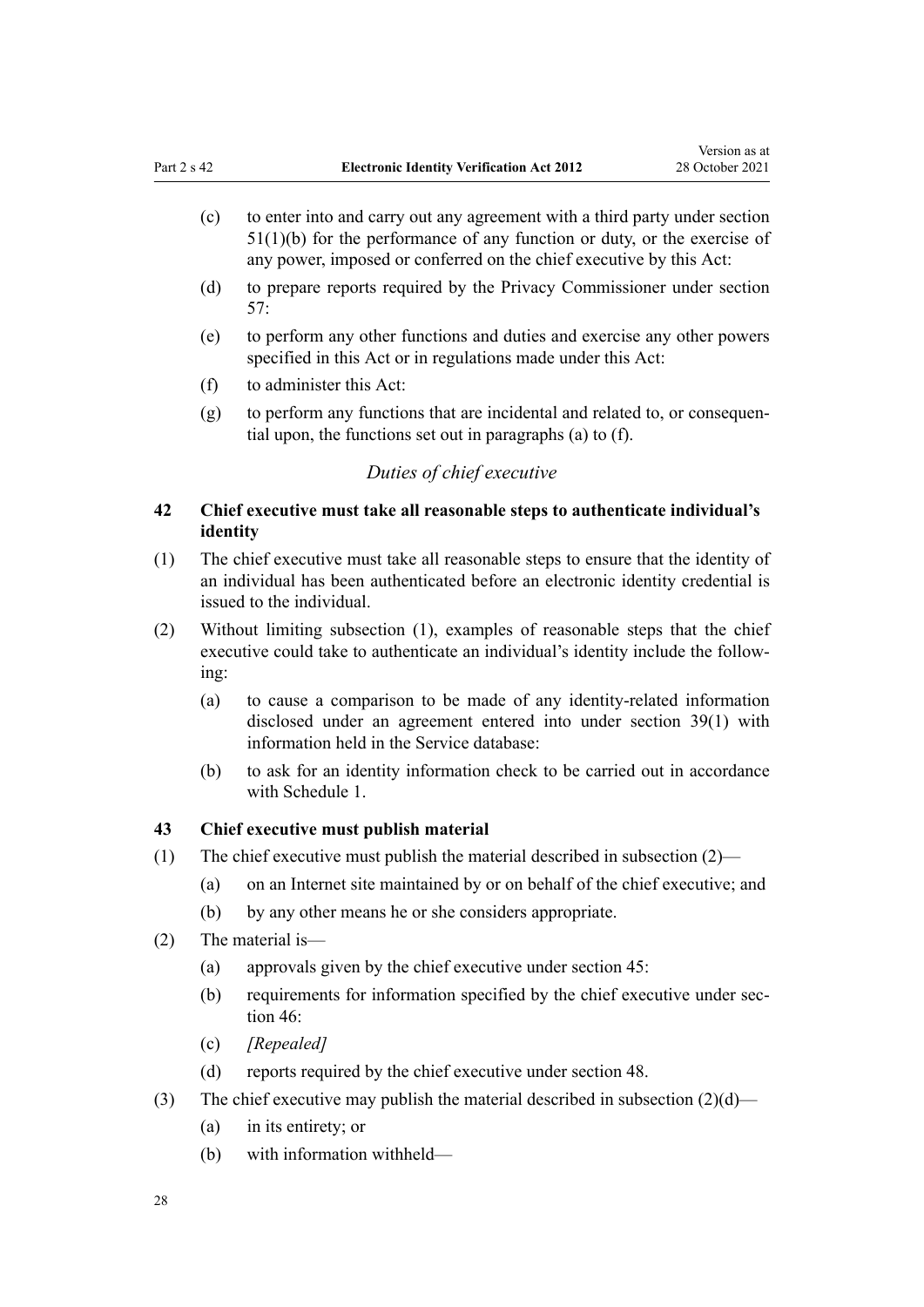- <span id="page-28-0"></span>(i) for reasons in the [Official Information Act 1982](http://legislation.govt.nz/pdflink.aspx?id=DLM64784); or
- (ii) to protect the security or integrity of the Service.

Section 43(2)(c): repealed, on 28 October 2021, by [section 3](http://legislation.govt.nz/pdflink.aspx?id=LMS268932) of the Secondary Legislation Act 2021 (2021 No 7).

Section 43(3): amended, on 28 October 2021, by [section 3](http://legislation.govt.nz/pdflink.aspx?id=LMS268932) of the Secondary Legislation Act 2021 (2021 No 7).

#### **44 Chief executive must keep record of usage history for prescribed period**

- (1) The chief executive must keep a record of usage history for each electronic identity credential (whether the credential is current or otherwise) and each electronic identity photograph (whether or not the subject of the photograph has a current electronic identity credential).
- (2) The record of usage history—
	- (a) must include, subject to subsection  $(3)$ , information about which participating agencies have done either or both of the following:
		- (i) used an individual's electronic identity credential to verify the identity of the individual:
		- (ii) used an electronic identity photograph for a purpose described in section  $20A(1)(c)$ ; and
	- (b) must include information about each occasion that any of the persons referred to in [section 23\(1\)](#page-18-0) accesses the record; and
	- (c) must be available for access at all times by the individual whose elec‐ tronic identity credential or electronic identity photograph it is (subject to section  $23(2)$ ; and
	- (d) may be kept in electronic form so long as it is readily retrievable.
- (3) The record of usage history must not include details about any transaction between an individual and a participating agency.
- (4) The chief executive must delete the record of usage history at the end of the period for which the Service may retain the record of usage history, if a period has been prescribed in regulations made under [section 70\(3\).](#page-44-0)

Section 44(1): amended, on 16 December 2017, by [section 32\(1\)](http://legislation.govt.nz/pdflink.aspx?id=DLM6962165) of the Electronic Interactions Reform Act 2017 (2017 No 50).

Section  $44(2)(a)$ : replaced, on 16 December 2017, by section  $32(2)$  of the Electronic Interactions Reform Act 2017 (2017 No 50).

Section  $44(2)(c)$ : amended, on 16 December 2017, by [section 32\(3\)](http://legislation.govt.nz/pdflink.aspx?id=DLM6962165) of the Electronic Interactions Reform Act 2017 (2017 No 50).

# *Powers of chief executive*

#### **45 Chief executive may approve manner in which applications to be made**

(1) The chief executive may approve the manner in which applications must be made.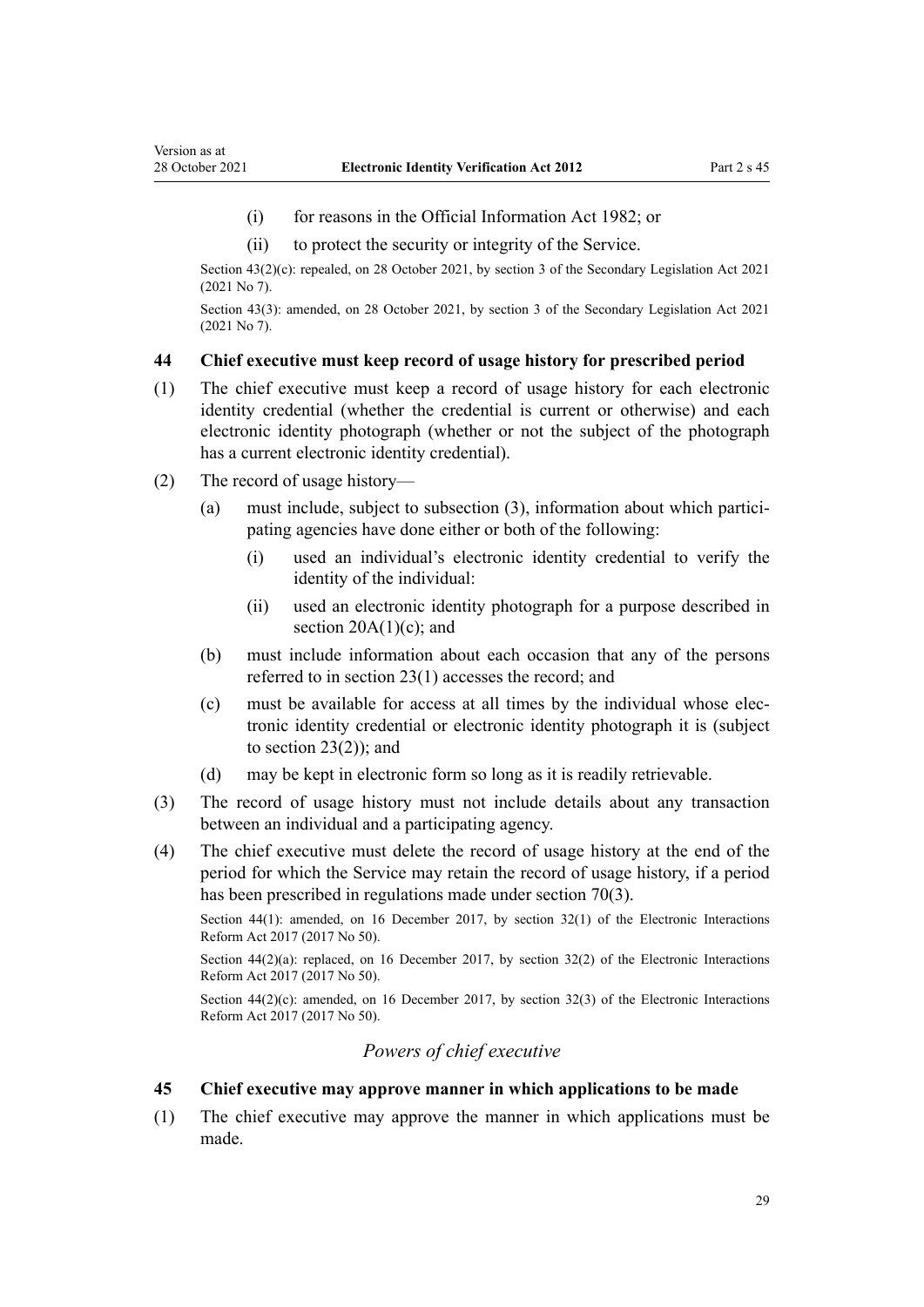- <span id="page-29-0"></span>(2) Without limiting subsection (1), the chief executive may—
	- (a) allow applications to be lodged electronically or by any other means; and
	- (b) specify the electronic format for applications that may be lodged elec‐ tronically.

# **46 Chief executive may specify information to be provided with applications**

- (1) The chief executive may specify what information must be provided with an application.
- (2) Without limiting subsection (1), the chief executive may—
	- (a) issue standard forms (including electronic forms) requiring information or setting out information that must be provided with an application; and
	- (b) specify requirements in connection with the use of standard forms, including requirements relating to electronic signatures on electronic forms; and
	- (c) specify what evidence of identity is required to be provided with an application.
- (3) Any evidence of identity requirements under subsection (2)(c) may apply—
	- (a) generally or in respect of a specified class or classes of applicants:
	- (b) differently to different applicants in different circumstances.
- (4) The evidence of identity requirements may include—
	- (a) a requirement that every applicant submit, or allow the Service to take, a photograph of the applicant:
	- (b) requirements in connection with photographs.
- (5) The chief executive may compare the photograph with information held in the Service database or with information disclosed under an agreement entered into under [section 39\(1\)](#page-26-0) to ensure that the applicant is not—
	- (a) applying for more than 1 electronic identity credential to be issued to him or her at any given time (subject to [section 12](#page-12-0)); or
	- (b) applying for an electronic identity credential to be issued or renewed on the basis of any false or fraudulent representation or declaration; or
	- (c) an individual to whom an electronic identity credential must not be issued because of a court order under [section 64\(1\)\(a\)](#page-40-0).
- $(6)$  A comparison under subsection  $(5)$  may be carried out manually or electronically (for example, using facial recognition software).

Section 46(4): replaced, on 16 December 2017, by [section 33](http://legislation.govt.nz/pdflink.aspx?id=DLM7509100) of the Electronic Interactions Reform Act 2017 (2017 No 50).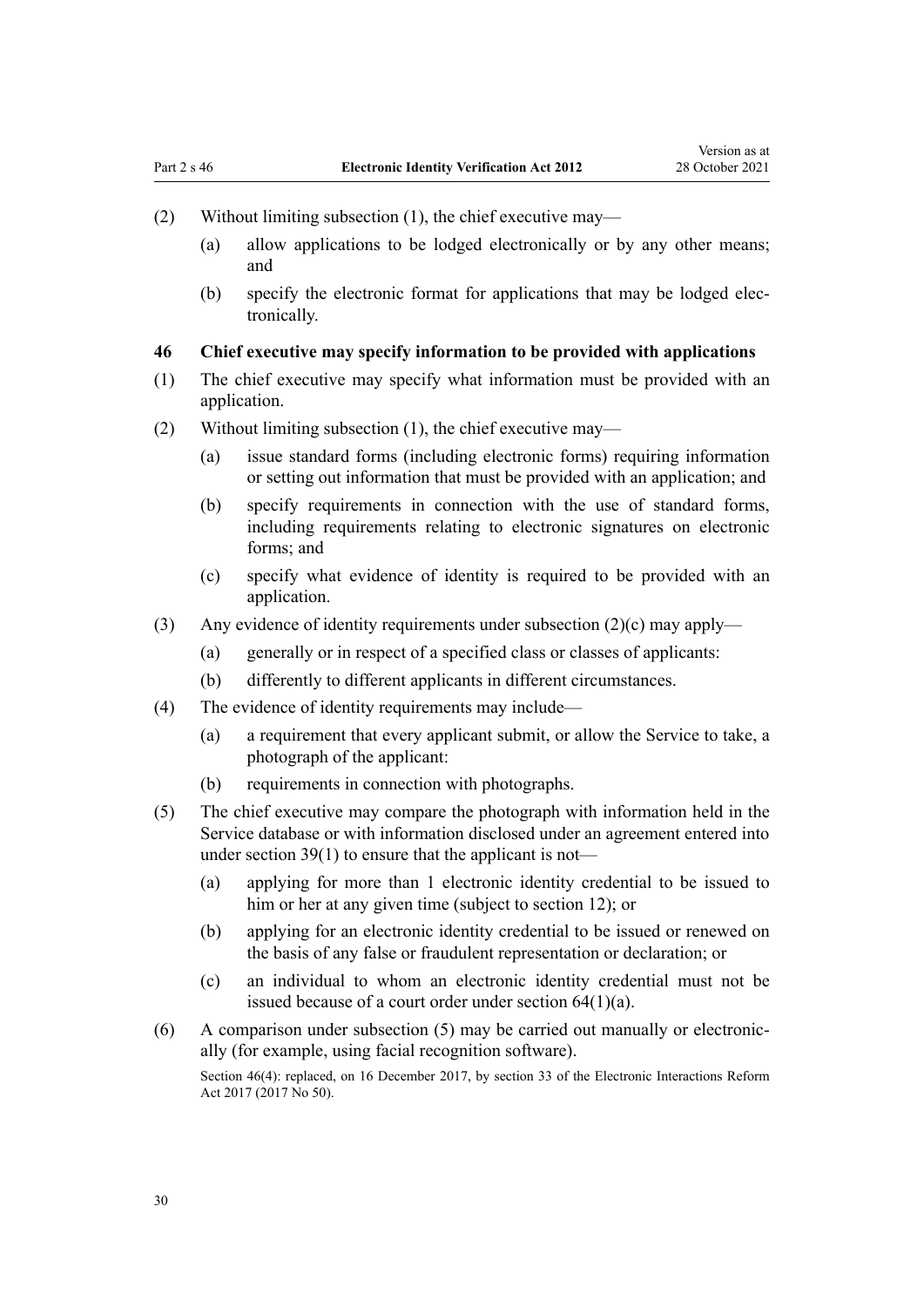# <span id="page-30-0"></span>**47 Chief executive may set standards or specifications for use of electronic identity credentials and electronic identity photographs by participating agencies**

- (1) The chief executive may set standards or specifications that participating agen‐ cies must comply with in respect of the use of electronic identity credentials or electronic identity photographs by those agencies.
- (2) Without limiting subsection (1), the standards and specifications may relate to 1 or more of the following:
	- (a) measures to protect the privacy of individuals:
	- (b) measures to protect and enhance the security of information supplied to participating agencies:
	- (c) minimum requirements for the storage of information supplied by the Service.
- (3) A standard or specification under this section is secondary legislation (*see* [Part](http://legislation.govt.nz/pdflink.aspx?id=DLM7298343) [3](http://legislation.govt.nz/pdflink.aspx?id=DLM7298343) of the Legislation Act 2019 for publication requirements).

| Legislation Act 2019 requirements for secondary legislation made under this section |                                                                                                                                                                            |                           |  |
|-------------------------------------------------------------------------------------|----------------------------------------------------------------------------------------------------------------------------------------------------------------------------|---------------------------|--|
| <b>Publication</b>                                                                  | The maker must:                                                                                                                                                            | LA19 ss 73, 74 $(1)(a)$ , |  |
|                                                                                     | • publish it on an Internet site maintained by or on behalf<br>of the maker                                                                                                | Sch 1 cl 14               |  |
|                                                                                     | • publish it by any other means the maker considers<br>appropriate                                                                                                         |                           |  |
|                                                                                     | However, the maker may withhold information from<br>publication:                                                                                                           |                           |  |
|                                                                                     | (a) for reasons in the Official Information Act 1982; or                                                                                                                   |                           |  |
|                                                                                     | (b) to protect the security or integrity of the Service                                                                                                                    |                           |  |
| <b>Presentation</b>                                                                 | It is not required to be presented to the House of<br>Representatives because a transitional exemption applies cl 32(1)(a)<br>under Schedule 1 of the Legislation Act 2019 | LA19 s 114, Sch 1         |  |
| <b>Disallowance</b>                                                                 | It may be disallowed by the House of Representatives                                                                                                                       | LA19 ss 115, 116          |  |
| This note is not part of the Act.                                                   |                                                                                                                                                                            |                           |  |

Section 47 heading: amended, on 16 December 2017, by [section 34\(1\)](http://legislation.govt.nz/pdflink.aspx?id=DLM6962166) of the Electronic Interactions Reform Act 2017 (2017 No 50).

Section 47(1): amended, on 16 December 2017, by [section 34\(2\)](http://legislation.govt.nz/pdflink.aspx?id=DLM6962166) of the Electronic Interactions Reform Act 2017 (2017 No 50).

Section 47(3): inserted, on 28 October 2021, by [section 3](http://legislation.govt.nz/pdflink.aspx?id=LMS268932) of the Secondary Legislation Act 2021 (2021 No 7).

## **48 Chief executive may require participating agencies to report on use of electronic identity credentials or electronic identity photographs**

(1) The chief executive may require a participating agency to provide to the chief executive, by a given date and time or at specified intervals, a written or an electronic report on the use of electronic identity credentials or electronic identity photographs by the agency.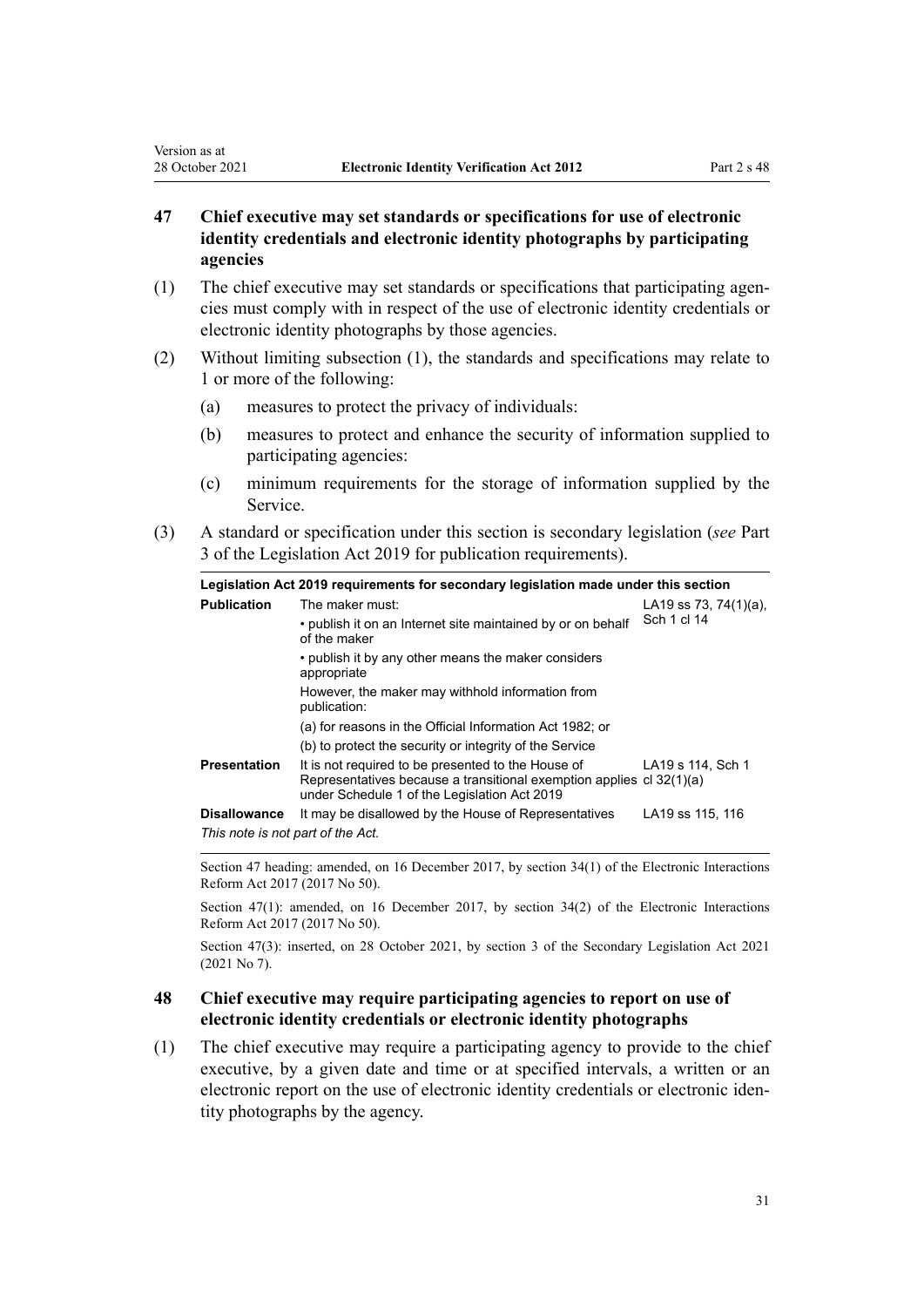- <span id="page-31-0"></span>(2) Without limiting subsection (1), the chief executive may require the report to include information about 1 or more of the following:
	- (a) the numbers and types of applicable transactions or services offered by the participating agency:
	- (b) the types of core identity information that the participating agency is accepting or requiring for the purpose of verifying an individual's iden‐ tity:
	- (ba) the numbers and types of applicable transactions or services for which electronic identity photographs are used:
	- (c) how the participating agency proposes to comply, or is complying, with the standards or specifications set by the chief executive under [section](#page-30-0) [47.](#page-30-0)
- (3) The chief executive may also require a participating agency to include an audi‐ tor's report on the information contained in the written report.
- (4) A participating agency must comply with a requirement made under this section.

Section 48 heading: amended, on 16 December 2017, by [section 35\(1\)](http://legislation.govt.nz/pdflink.aspx?id=DLM6962167) of the Electronic Interactions Reform Act 2017 (2017 No 50).

Section 48(1): amended, on 16 December 2017, by [section 35\(2\)](http://legislation.govt.nz/pdflink.aspx?id=DLM6962167) of the Electronic Interactions Reform Act 2017 (2017 No 50).

Section 48(2)(ba): inserted, on 16 December 2017, by [section 35\(3\)](http://legislation.govt.nz/pdflink.aspx?id=DLM6962167) of the Electronic Interactions Reform Act 2017 (2017 No 50).

# **49 Chief executive may suspend use of electronic identity credentials or electronic identity photographs by participating agencies**

- (1) The chief executive may suspend the use of electronic identity credentials or electronic identity photographs (or both) by a participating agency if satisfied that—
	- (a) the participating agency has failed to comply with—
		- (i) the standards and specifications set by the chief executive under [section 47](#page-30-0):
		- (ii) a reporting requirement under [section 48;](#page-30-0) or
	- (b) the suspension is necessary to protect the security or integrity of the Service in respect of an investigation that it is undertaking into the possible misuse of electronic identity credentials or electronic identity photographs (or both) by that participating agency or any other participating agency.
- (2) Before exercising the power of suspension conferred by subsection (1), the chief executive must give the participating agency—
	- (a) written or electronic notice of the proposed suspension and the reason for it; and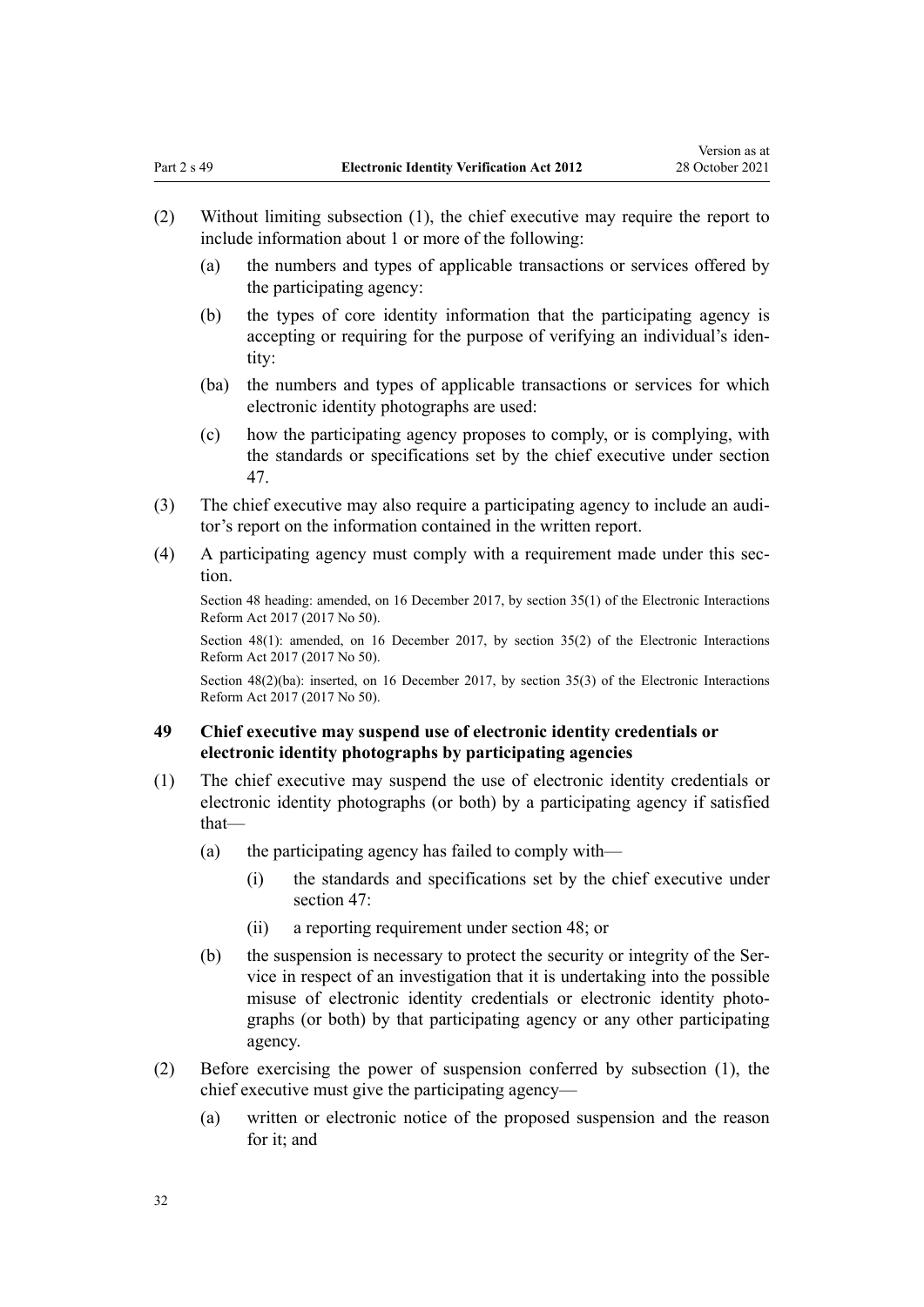- (b) a reasonable opportunity to make written or electronic submissions.
- (3) However, subsection (2) does not apply if subsection (1)(b) applies and the chief executive considers that giving written or electronic notice to the participating agency may prejudice the investigation in question.
- (4) If the chief executive decides to exercise the power of suspension conferred by subsection (1) after considering any written or electronic submissions made by the participating agency, the chief executive must, as soon as practicable, give written or electronic notice of the suspension to the agency.
- (5) The written or electronic notice must specify—

<span id="page-32-0"></span>Version as at

- (a) the reason for the suspension; and
- (b) the period of the suspension; and
- (c) the date on which and the time at which the suspension commences.
- (6) Despite the suspension, the participating agency continues to be subject to the provisions of this Act and, among other things, remains liable to pay any outstanding fees or charges prescribed by regulations made under this Act or set by an agreement referred to in section  $71(4)(a)(ii)$  or (b)(ii).

Section 49 heading: amended, on 16 December 2017, by [section 36\(1\)](http://legislation.govt.nz/pdflink.aspx?id=DLM6962168) of the Electronic Interactions Reform Act 2017 (2017 No 50).

Section 49(1): amended, on 16 December 2017, by [section 36\(2\)](http://legislation.govt.nz/pdflink.aspx?id=DLM6962168) of the Electronic Interactions Reform Act 2017 (2017 No 50).

Section 49(1)(b): amended, on 16 December 2017, by [section 36\(3\)](http://legislation.govt.nz/pdflink.aspx?id=DLM6962168) of the Electronic Interactions Reform Act 2017 (2017 No 50).

#### **50 Chief executive may delegate functions, duties, and powers**

- (1) The chief executive may delegate to any person (whether an employee of the State services or not), either generally or particularly, any of the chief executive's functions, duties, and powers under this Act.
- (2) However, the chief executive must not delegate any function, duty, or power to a person or class of persons who are employed outside the State services with‐ out the written consent of the Minister.
- (3) A delegation may be made to—
	- (a) a specified person; or
	- (b) a person belonging to a specified class of persons; or
	- (c) the holder of a specified office or appointment; or
	- (d) the holder of an office or appointment of a specified class.
- (4) A delegation—
	- (a) must be written; and
	- (b) may not include a power to further delegate any function, duty, or power; and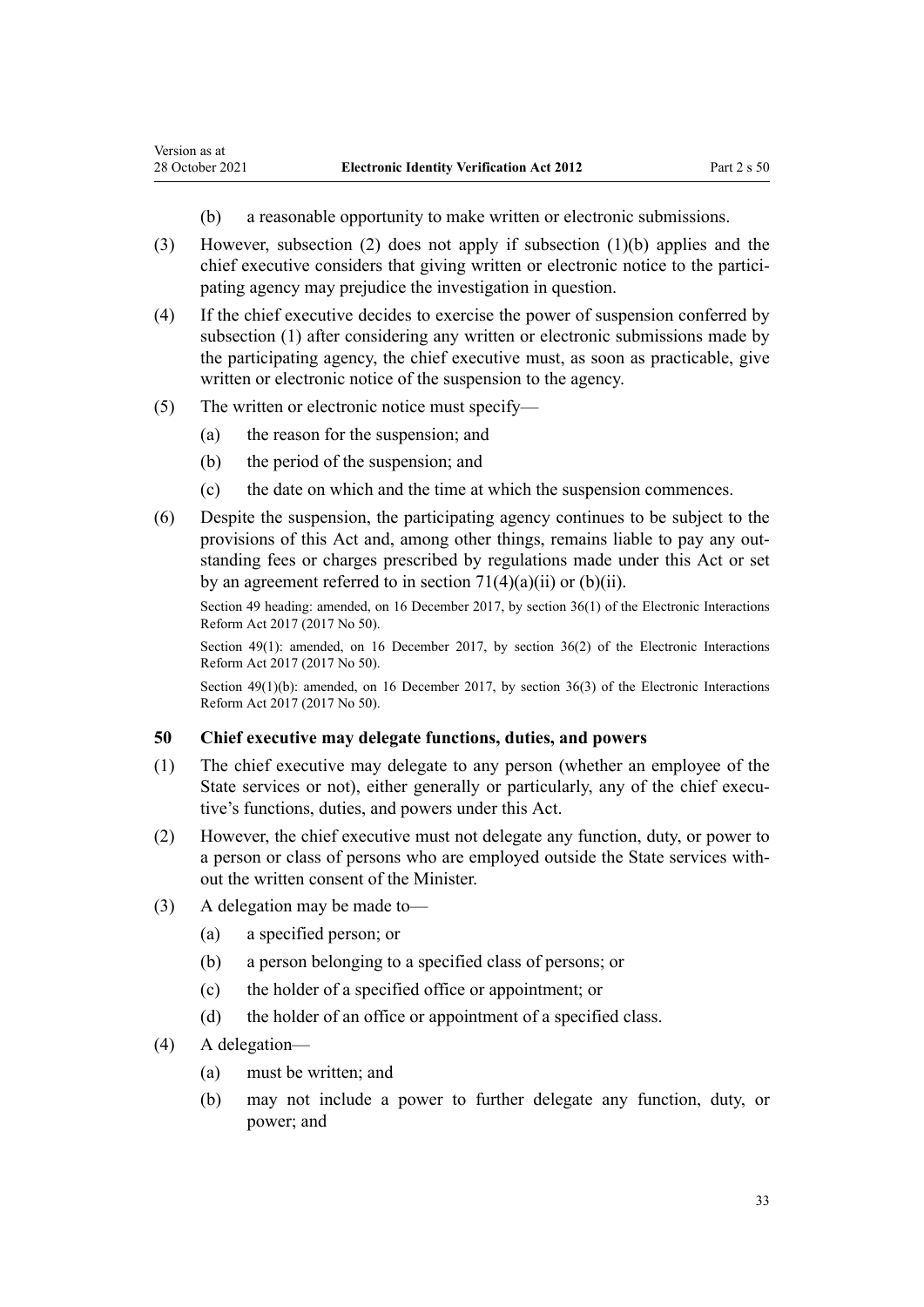- <span id="page-33-0"></span>(c) may be made subject to any restrictions and conditions that the chief executive thinks fit; and
- (d) is revocable at any time, in writing; and
- (e) does not prevent the performance of a function or duty, or the exercise of a power, by the chief executive.
- (5) A person to whom any functions, duties, or powers are delegated may perform and exercise them in the same manner and with the same effect as if they had been conferred directly by this Act and not by delegation.
- (6) A person who appears to act under a delegation is presumed to be acting in accordance with its terms in the absence of evidence to the contrary.
- (7) This section does not limit or affect the chief executive's power of delegation under [clauses 2](http://legislation.govt.nz/pdflink.aspx?id=LMS356992) and [3](http://legislation.govt.nz/pdflink.aspx?id=LMS247061) of Schedule 6 of the Public Service Act 2020.

Section 50(7): amended, on 7 August 2020, by [section 135](http://legislation.govt.nz/pdflink.aspx?id=LMS176959) of the Public Service Act 2020 (2020) No 40).

# **51 Chief executive may enter into agreement with third party for performance of functions and duties, or exercise of powers, under this Act**

- (1) The chief executive may perform his or her functions and duties, or exercise his or her powers, under this Act—
	- (a) through the employees of the department:
	- (b) by entering into an agreement with a third party (whether corporate or unincorporate).
- (2) The chief executive must not enter into an agreement under subsection (1)(b) or agree to an extension of the term of an agreement without the written consent of the Minister.
- (3) Nothing in this section or in any agreement entered into under subsection (1)(b) relieves the chief executive of the obligation to perform any function or duty, or to exercise any power, imposed or conferred on the chief executive by this Act.
- **52 Application of Ombudsmen Act 1975 and Official Information Act 1982 to certain delegates of chief executive and to certain third parties**
- (1) This section applies to the following:
	- (a) a person to whom the chief executive has delegated, under section  $50(1)$ , the chief executive's functions, duties, or powers under this Act and who is not an employee of the State services:
	- (b) a third party with whom the chief executive has entered into an agree‐ ment under section  $51(1)(b)$  for the performance of the chief executive's functions and duties, or the exercise of the chief executive's powers, under this Act.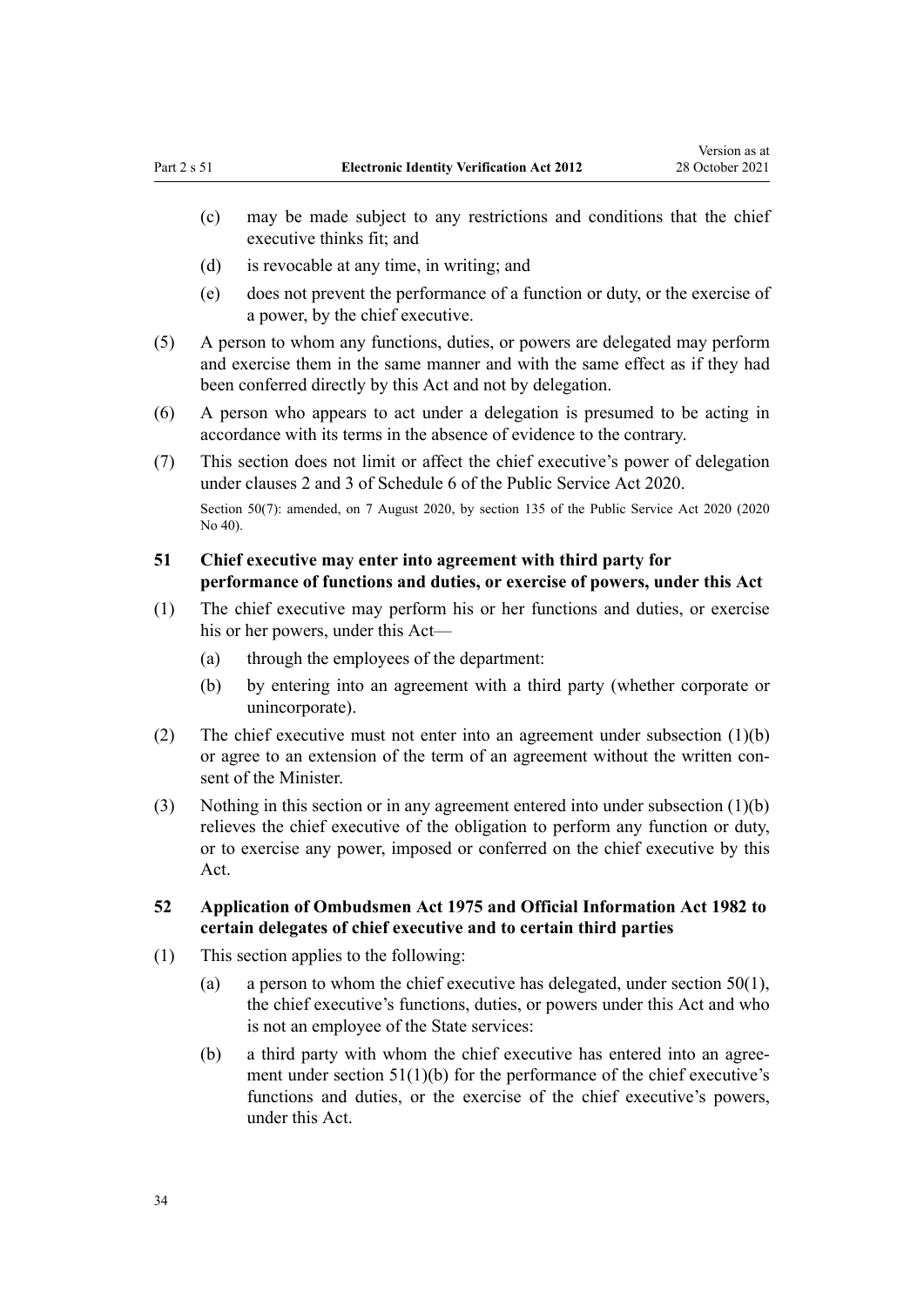(2) For the purposes of the [Ombudsmen Act 1975](http://legislation.govt.nz/pdflink.aspx?id=DLM430983) and the [Official Information Act](http://legislation.govt.nz/pdflink.aspx?id=DLM64784) [1982](http://legislation.govt.nz/pdflink.aspx?id=DLM64784), a person or third party to whom this section applies is to be treated as part of the department when performing the chief executive's functions and duties, or exercising the chief executive's powers, under this Act.

# *Reconsideration of decisions*

#### **53 Application of section 54**

<span id="page-34-0"></span>Version as at

Section 54 applies to the following decisions that are made by the chief executive:

- (a) a decision to refuse to issue an electronic identity credential under [sec‐](#page-20-0) [tion 28](#page-20-0); or
- (b) a decision to refuse to renew an electronic identity credential under [sec‐](#page-21-0) [tion 29](#page-21-0); or
- (c) a decision to refuse to amend an electronic identity credential under [sec‐](#page-21-0) [tion 30](#page-21-0); or
- (d) a decision to refuse to cancel an electronic identity credential under sec[tion 31](#page-22-0); or
- (e) a decision to amend an electronic identity credential under [section 32;](#page-23-0) or
- (f) a decision to cancel an electronic identity credential under [section 33;](#page-23-0) or
- (g) a decision to suspend the processing of an application under [section](#page-24-0)  $34(2)(a)$ ; or
- (h) a decision to suspend an electronic identity credential under [section](#page-24-0)  $34(2)(b)$ ; or
- (i) a decision to revoke an electronic identity credential under [section 35;](#page-24-0) or
- (j) a decision to suspend the use of electronic identity credentials or elec‐ tronic identity photographs (or both) by a participating agency under [section 49](#page-31-0).

Section 53(j): amended, on 16 December 2017, by [section 37](http://legislation.govt.nz/pdflink.aspx?id=DLM6962169) of the Electronic Interactions Reform Act 2017 (2017 No 50).

#### **54 Reconsideration of decision**

- (1) A person dissatisfied with a decision to which this section applies may apply to the chief executive for a reconsideration of the decision.
- (2) An application under subsection (1) must be made in a manner approved by the chief executive and, for the purposes of this subsection, [section 45](#page-28-0) applies with any necessary modifications.
- (3) If the original decision was made by the chief executive personally, it must be reconsidered by the chief executive personally.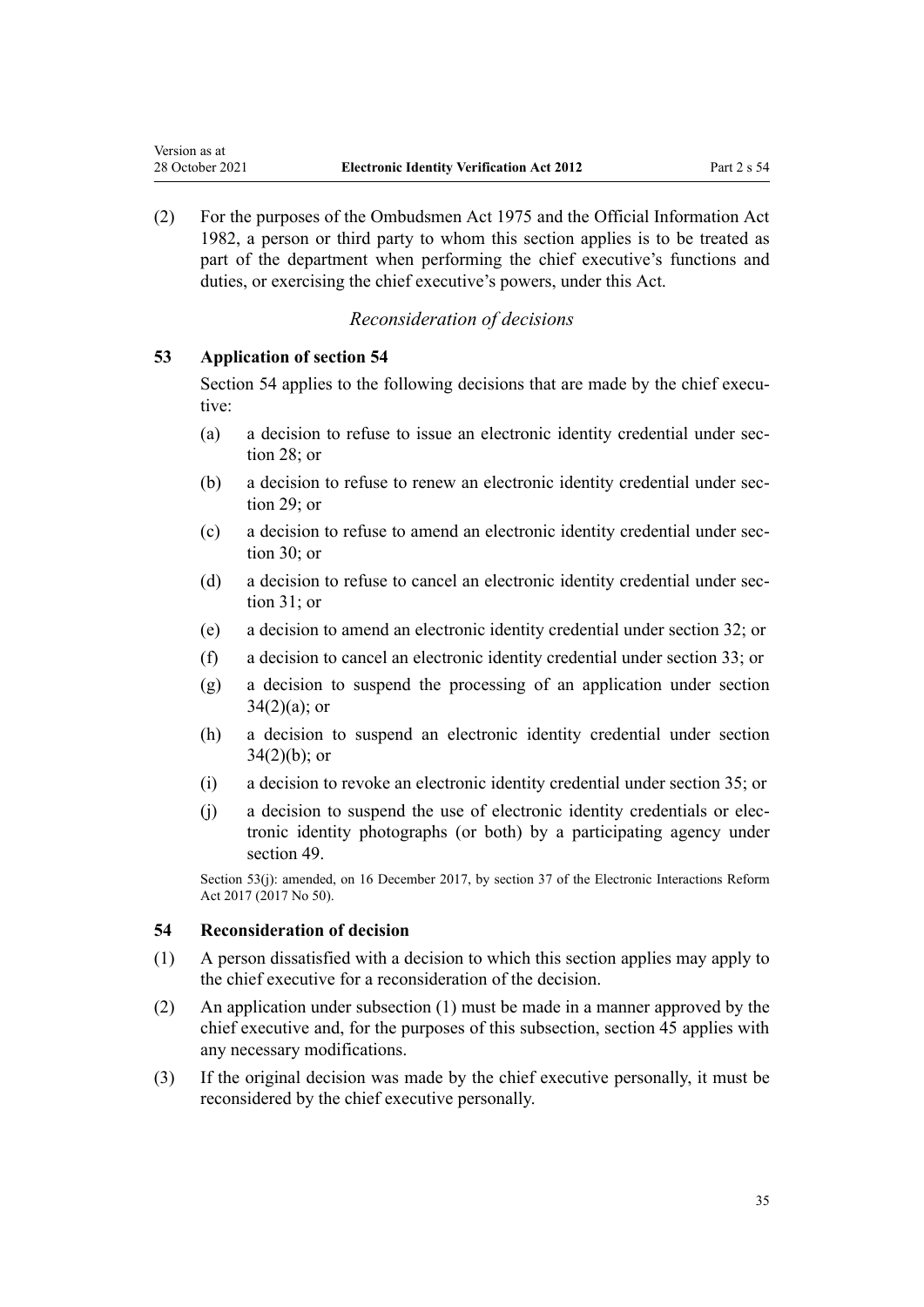- <span id="page-35-0"></span>(4) If the original decision was made by a person acting under the delegated authority of the chief executive under [section 50](#page-32-0) or by a third party under an agreement made under [section 51,](#page-33-0) it must be reconsidered by—
	- (a) a person not involved in making the original decision; or
	- (b) the chief executive.
- (5) The person undertaking the reconsideration—
	- (a) may take into account any new or additional information supplied by the applicant for reconsideration; and
	- (b) must complete the reconsideration within 20 working days after the date on which the chief executive receives the application for reconsideration under subsection (1); and
	- (c) must, as soon as practicable, give the applicant written or electronic notice of—
		- (i) the decision on the reconsideration; and
		- (ii) the reasons for the decision on the reconsideration.
- (6) The decision on the reconsideration is final and no further application for reconsideration of that decision can be made.
- (7) This section does not affect the right of any person to apply, in accordance with law, for judicial review.

#### *Electronic Identity Verification Service*

#### **55 Electronic Identity Verification Service**

The Electronic Identity Verification Service is the same service as the Identity Verification Service that—

- (a) was operating immediately before the commencement of this Act; and
- (b) issued pre-commencement electronic identity credentials.

#### **56 Function of Service**

- (1) The function of the Service is to support the chief executive in performing his or her functions or duties, and in exercising his or her powers, under this Act.
- (2) The Service and, in particular, the employees of the department, perform func‐ tions or duties, and exercise powers, that the chief executive may from time to time delegate to those employees under [section 50.](#page-32-0)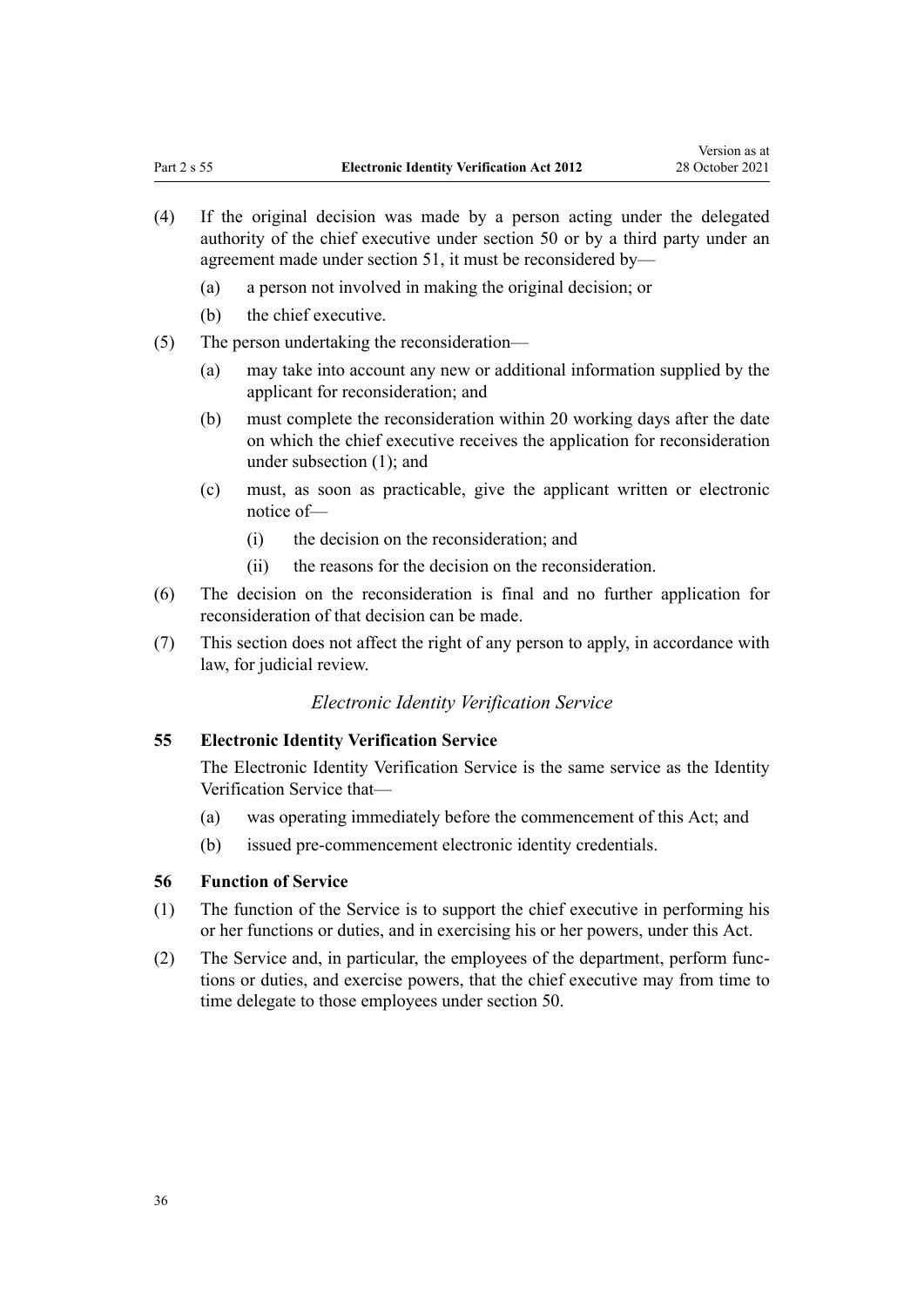<span id="page-36-0"></span>Version as at

#### *Reporting requirements*

## **57 Privacy Commissioner may require periodic reports on operation of Service or of confirmation agreement**

- (1) The Privacy Commissioner may, at intervals not shorter than 12 months, require the chief executive to provide the Privacy Commissioner with a report on—
	- (a) the operation of the Service or any aspect of the Service:
	- (b) the operation of a confirmation agreement entered into in accordance with [Schedule 1](#page-50-0).
- (2) Without limiting subsection (1)(a), the Privacy Commissioner may require the chief executive to include information about the following matters in a report under that subsection:
	- (a) the number of participating agencies:
	- (b) the number of electronic identity credentials that have been issued or cancelled:
	- (c) the types of transactions or services for which electronic identity creden‐ tials or electronic identity photographs are used:
	- (d) the number of times electronic identity credentials have been used by all or any classes of individuals:
	- (e) the number of times that persons have accessed individuals' records of usage history under section  $23(1)(b)$  to (d):
	- (f) any issues that have arisen, or that are likely to arise, in the use of the Service.
- (3) A single report may address the matters in subsection (1)(a) and (b) if reports on both of those matters are required by the Privacy Commissioner to be the subject of a report.

Section  $57(2)(c)$ : amended, on 16 December 2017, by [section 38](http://legislation.govt.nz/pdflink.aspx?id=DLM6962170) of the Electronic Interactions Reform Act 2017 (2017 No 50).

#### **Part 3**

# **Miscellaneous provisions**

#### *Relationship with other Acts*

#### **58 Official Information Act 1982**

The following provisions apply to the relationship between this Act and the [Official Information Act 1982](http://legislation.govt.nz/pdflink.aspx?id=DLM64784) (**OIA**):

- (a) [sections 21 to 24](#page-17-0) are given precedence by section  $52(3)(a)$  and (b) of the OIA:
- (b) section  $43(3)(b)(i)$  incorporates by reference provisions of the OIA: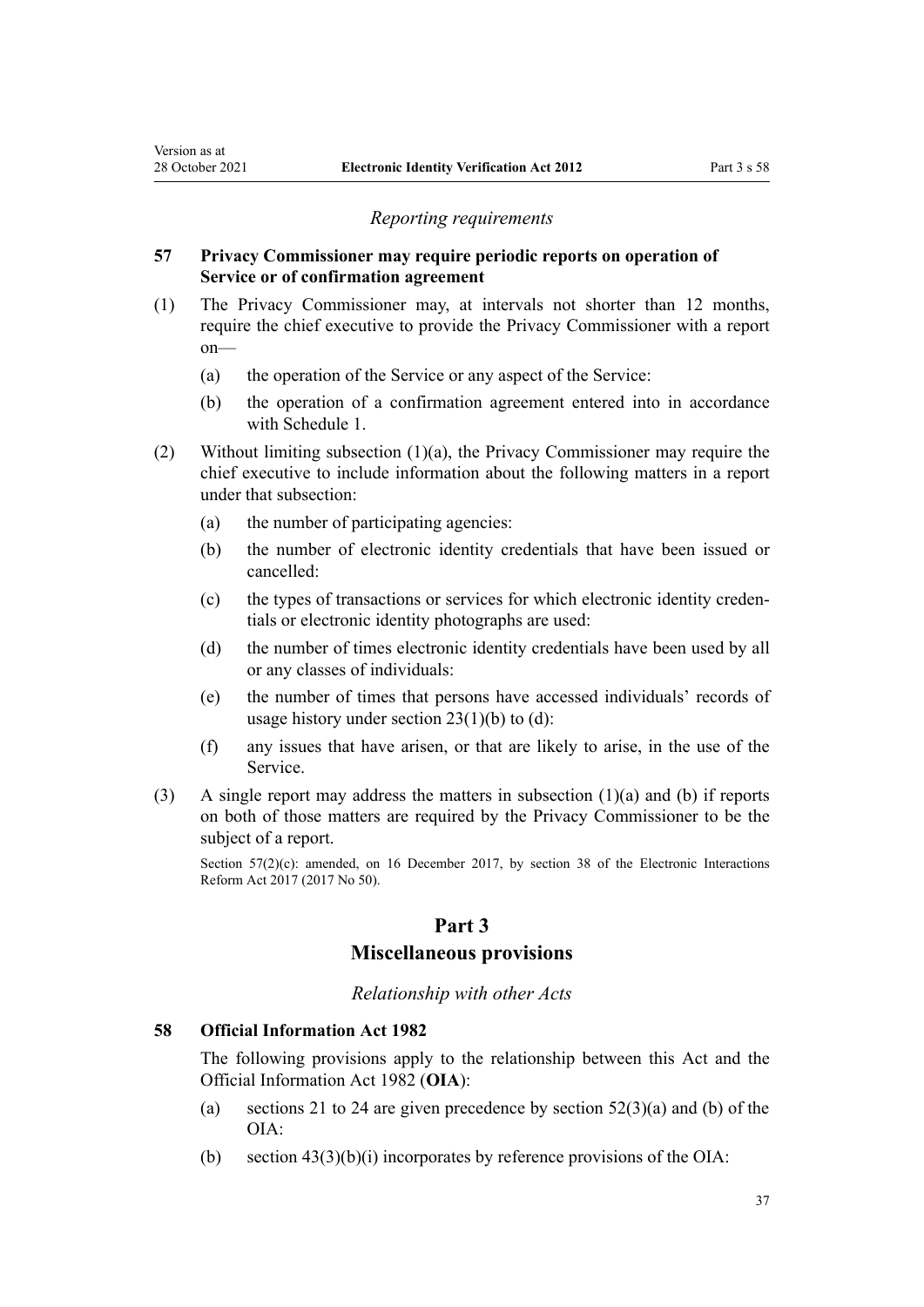<span id="page-37-0"></span>(c) [section 52\(2\)](#page-33-0) extends the application of the OIA.

#### **59 Privacy Act 2020**

- (1) In this section, **PA** means the [Privacy Act 2020](http://legislation.govt.nz/pdflink.aspx?id=LMS23193).
- (2) When an individual's application to amend his or her electronic identity cre‐ dential is refused, the right in [section 30\(6\)](#page-21-0) applies instead of information pri‐ vacy principle 7 set out in [section 22](http://legislation.govt.nz/pdflink.aspx?id=LMS23342) of the PA.
- (3) [Section 40\(2\)](#page-26-0) excludes a provision of the PA.
- (4) If regulations are made under [section 70\(3\),](#page-44-0) the regulations apply instead of information privacy principle 9 set out in [section 22](http://legislation.govt.nz/pdflink.aspx?id=LMS23342) of the PA.
- (5) If core identity information held in electronic identity credentials, photographs, and records of usage history held in accordance with the provisions of this Act are to be disclosed, the disclosure is made in accordance with this Act, instead of information privacy principle 11 set out in [section 22](http://legislation.govt.nz/pdflink.aspx?id=LMS23342) of the PA, as required by the precedence given to this Act by [section 24\(1\)](http://legislation.govt.nz/pdflink.aspx?id=LMS23345) of the PA.
- (6) For the purposes of the PA, [Part 5,](http://legislation.govt.nz/pdflink.aspx?id=LMS23492) a person is taken to have breached an infor‐ mation privacy principle under its section  $69(2)(a)(i)$  if the person contravenes a provision of this Act that—
	- (a) imposes a prohibition or restriction in relation to the use or availability of personal information; or
	- (b) regulates the manner in which personal information may be obtained, used, or made available.
- (7) [Section 65\(2\)](#page-41-0) saves the PA, [Part 5,](http://legislation.govt.nz/pdflink.aspx?id=LMS23492) from the exclusion of civil liability.
- (8) *[Repealed]*

Section 59 heading: amended, on 1 December 2020, by [section 217](http://legislation.govt.nz/pdflink.aspx?id=LMS23706) of the Privacy Act 2020 (2020 No 31).

Section 59(1): amended, on 1 December 2020, by [section 217](http://legislation.govt.nz/pdflink.aspx?id=LMS23706) of the Privacy Act 2020 (2020 No 31). Section 59(2): amended, on 1 December 2020, by [section 217](http://legislation.govt.nz/pdflink.aspx?id=LMS23706) of the Privacy Act 2020 (2020 No 31). Section 59(4): amended, on 1 December 2020, by [section 217](http://legislation.govt.nz/pdflink.aspx?id=LMS23706) of the Privacy Act 2020 (2020 No 31). Section 59(5): amended, on 1 December 2020, by [section 217](http://legislation.govt.nz/pdflink.aspx?id=LMS23706) of the Privacy Act 2020 (2020 No 31). Section 59(6): amended, on 1 December 2020, by [section 217](http://legislation.govt.nz/pdflink.aspx?id=LMS23706) of the Privacy Act 2020 (2020 No 31). Section 59(7): amended, on 1 December 2020, by [section 217](http://legislation.govt.nz/pdflink.aspx?id=LMS23706) of the Privacy Act 2020 (2020 No 31). Section 59(8): repealed, on 1 December 2020, by [section 217](http://legislation.govt.nz/pdflink.aspx?id=LMS23706) of the Privacy Act 2020 (2020 No 31).

# *Offences and penalties*

#### **60 Offences relating to Service information and material**

- (1) A person commits an offence who knowingly—
	- (a) deletes, alters, or copies any information recorded in or on the Service database; or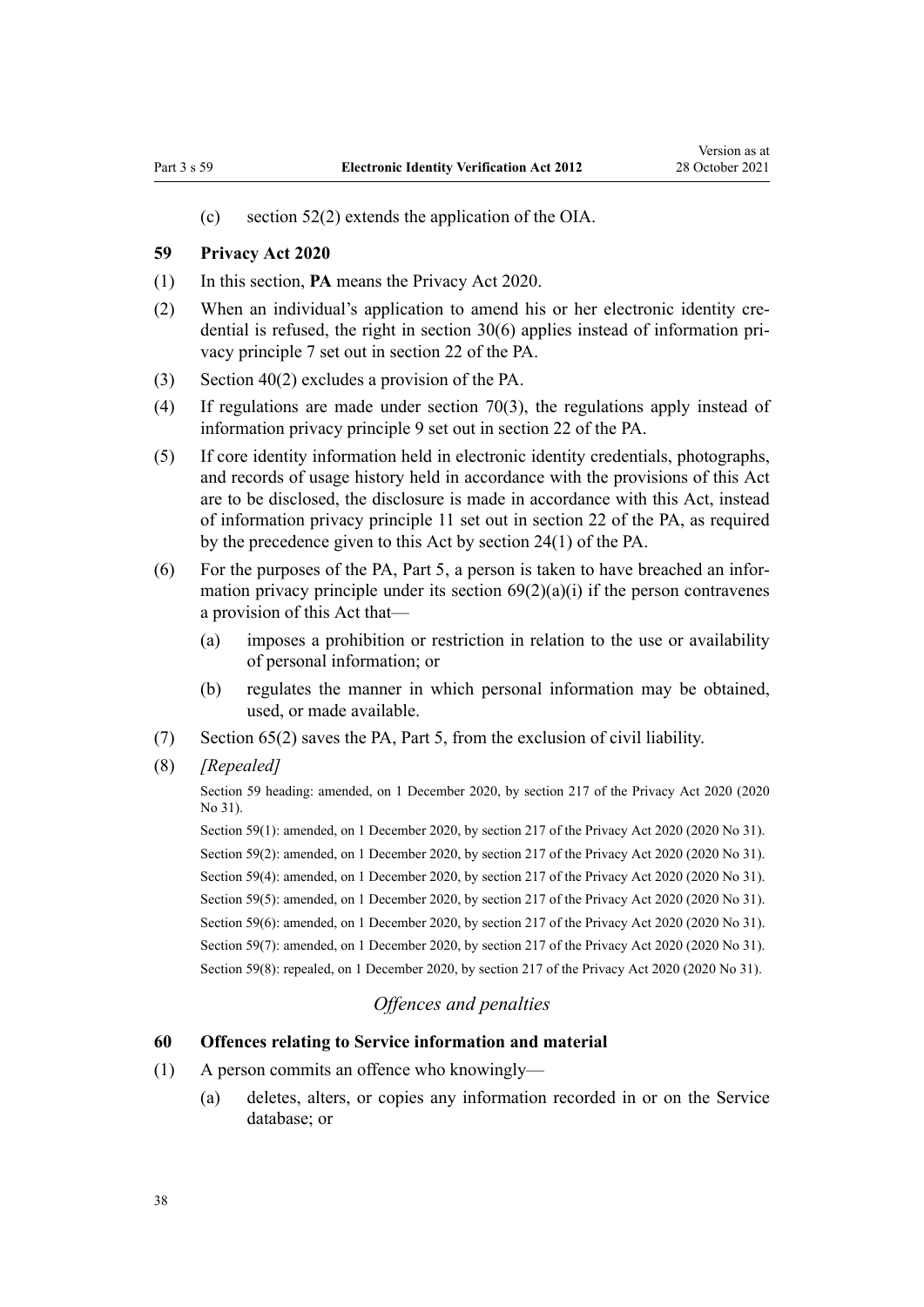- <span id="page-38-0"></span>(b) allows any information recorded in or on the Service database to be deleted, altered, or copied; or
- (c) records or stores any information (whether correct or incorrect and including software) in or on the Service database; or
- (d) allows any information (whether correct or incorrect and including soft‐ ware) to be recorded or stored in or on the Service database; or
- (e) causes the operation of the Service database to—
	- (i) fail; or
	- (ii) deny service to any authorised users; or
	- (iii) provide service to any unauthorised users.
- (2) Subsection (1) applies to—
	- (a) the deletion or alteration of information recorded in the Service database, or the recording or storage of information in the Service database, whether it is achieved directly or by altering or damaging the database, its programming, another device, the programming of another device, or any electronic storage; and
	- (b) the copying of information recorded in the Service database (whether it is achieved directly from the database, by means of another device, by the interception or copying of an electronic message, or from any form of electronic storage).
- (3) A person who commits an offence against this section is liable on conviction to,—
	- $(a)$  if an individual,—
		- (i) imprisonment for a term not exceeding 10 years; or
		- (ii) a fine not exceeding \$250,000; or
		- (iii) both:
	- (b) if an organisation, a fine not exceeding \$1,000,000.

Section 60(3): amended, on 1 July 2013, by [section 413](http://legislation.govt.nz/pdflink.aspx?id=DLM3360714) of the Criminal Procedure Act 2011 (2011 No 81).

#### **61 Offence relating to improper issue**

- (1) A person commits an offence who intentionally or recklessly issues an elec‐ tronic identity credential to an individual to whom it does not relate.
- (2) A person who commits an offence against this section is liable on conviction to imprisonment for a term not exceeding 10 years, or to a fine not exceeding \$250,000, or to both.

Section 61(2): amended, on 1 July 2013, by [section 413](http://legislation.govt.nz/pdflink.aspx?id=DLM3360714) of the Criminal Procedure Act 2011 (2011) No 81).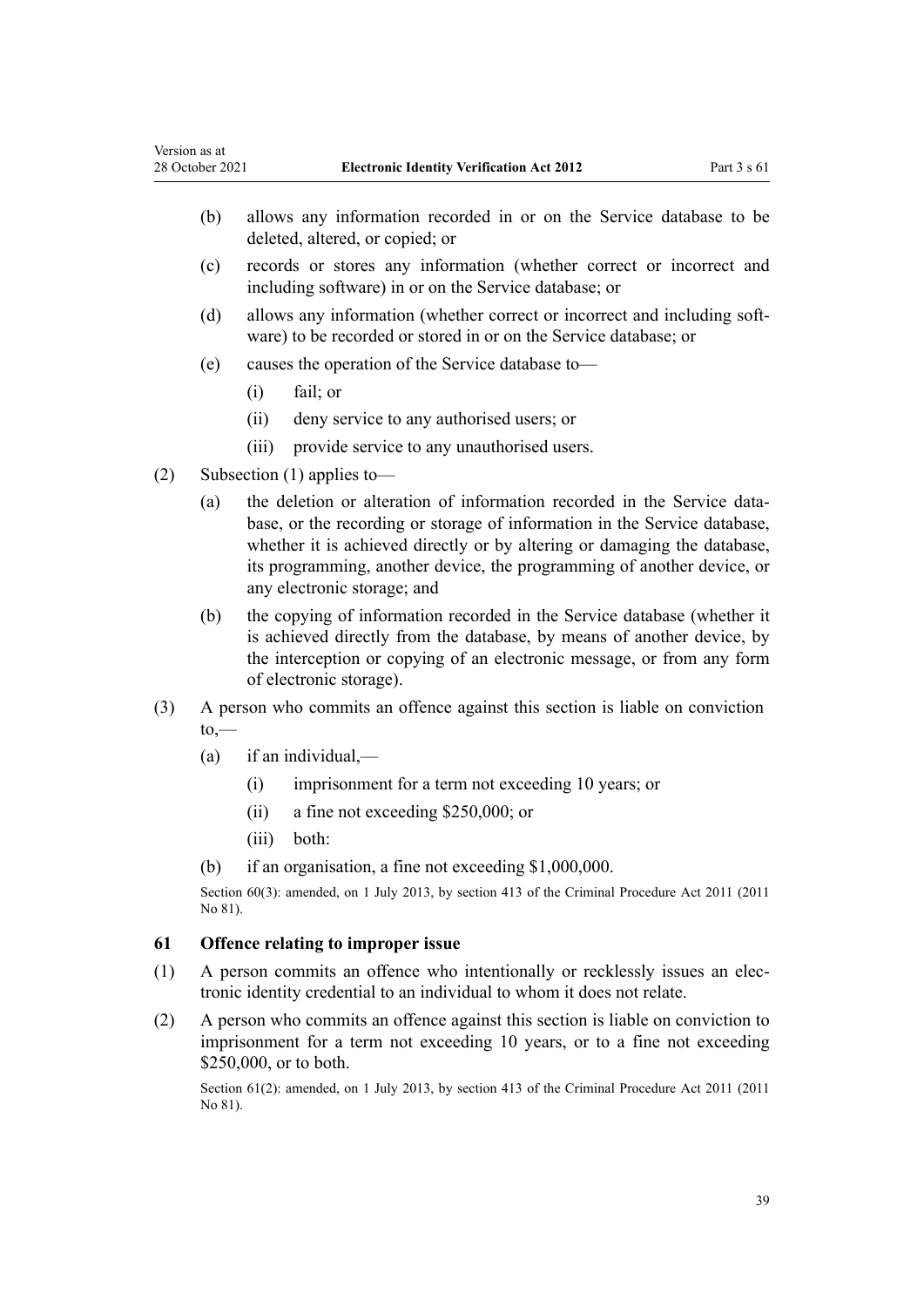# <span id="page-39-0"></span>**62 Offences relating to improper access and use**

- (1) A person commits an offence who knowingly—
	- (a) accesses the Service database directly or indirectly to obtain any of the following information:
		- (i) core identity information contained in an individual's electronic identity credential; or
		- (ii) information about the status of the individual's electronic identity credential; or
		- (iii) the technical code for the individual's electronic identity creden‐ tial; or
		- (iv) a photograph of the individual; or
	- (b) supplies to any other person or otherwise uses or discloses the information.
- (2) A person other than a participating agency commits an offence who knowingly asks another person to use an electronic identity credential to verify that other person's identity in relation to any transaction or service (whether the transaction or service is offered online or not).
- (3) A person commits an offence who knowingly uses an electronic identity credential that has not been issued to him or her.
- (3A) A person commits an offence if the person knowingly uses an individual's electronic identity photograph—
	- (a) for a purpose described in section  $20A(1)(c)$  without the individual's consent; or
	- (b) for a purpose other than a purpose described in section  $20A(1)(c)$  (with or without the individual's consent).
- (3B) A person other than a participating agency commits an offence if the person—
	- (a) knowingly uses an electronic identity photograph in relation to any transaction or service (whether the transaction or service is offered online or not); and
	- (b) is not the subject of the photograph.
- (4) A person who commits an offence against this section is liable on conviction  $to,$ 
	- (a) if an individual,—
		- (i) imprisonment for a term not exceeding 2 years; or
		- (ii) a fine not exceeding \$50,000; or
		- (iii) both:
	- (b) if an organisation, a fine not exceeding \$200,000.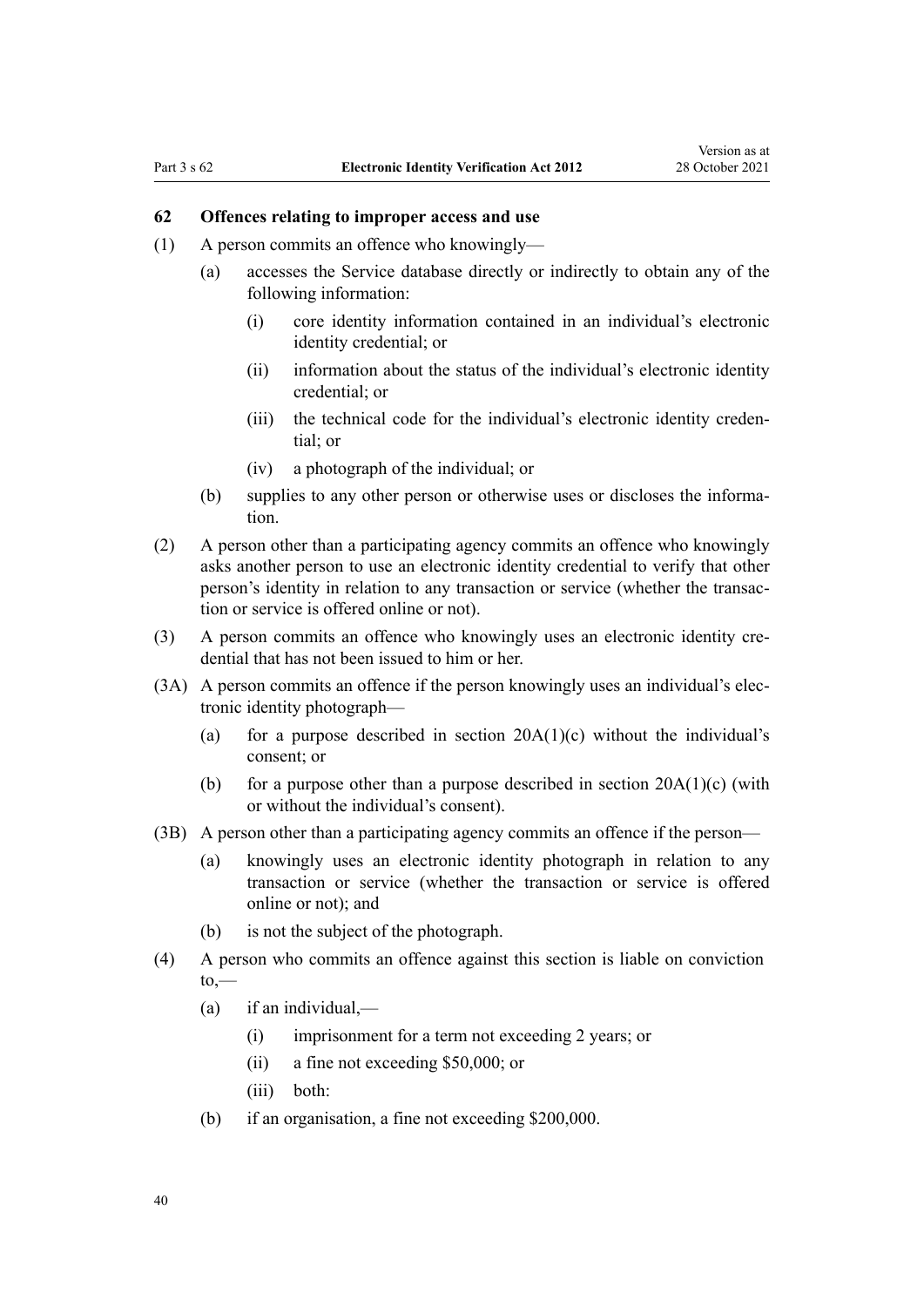<span id="page-40-0"></span>Section 62(1)(a)(iv): inserted, on 16 December 2017, by [section 39\(1\)](http://legislation.govt.nz/pdflink.aspx?id=DLM6962171) of the Electronic Interactions Reform Act 2017 (2017 No 50).

Section 62(3A): inserted, on 16 December 2017, by [section 39\(2\)](http://legislation.govt.nz/pdflink.aspx?id=DLM6962171) of the Electronic Interactions Reform Act 2017 (2017 No 50).

Section 62(3B): inserted, on 16 December 2017, by [section 39\(2\)](http://legislation.govt.nz/pdflink.aspx?id=DLM6962171) of the Electronic Interactions Reform Act 2017 (2017 No 50).

Section 62(4): amended, on 1 July 2013, by [section 413](http://legislation.govt.nz/pdflink.aspx?id=DLM3360714) of the Criminal Procedure Act 2011 (2011 No 81).

#### **63 Offences involving statements or documentation**

- (1) A person commits an offence who, in making an application (either for himself or herself or for an individual under 14 years of age),—
	- (a) makes a written or oral statement knowing that it is false or misleading in a material particular; or
	- (b) makes a written or oral statement that is recklessly false or misleading in a material particular; or
	- (c) provides any means of identification knowing that it is false or having reason to suspect that it has been forged or falsified.
- (2) A person who commits an offence against this section is liable on conviction to imprisonment for a term not exceeding 5 years, or to a fine not exceeding \$50,000, or to both.

Section 63(2): amended, on 1 July 2013, by [section 413](http://legislation.govt.nz/pdflink.aspx?id=DLM3360714) of the Criminal Procedure Act 2011 (2011 No 81).

#### *Court orders*

#### **64 Court may make certain orders in relation to specified offence**

- (1) When sentencing an individual for a specified offence, a court may make all or any of the following orders:
	- (a) an order that an electronic identity credential must not be issued to the individual, either indefinitely or for any period that may be specified in the order:
	- (b) an order that an electronic identity credential that has been issued to the individual be revoked:
	- (c) an order giving any direction that the court thinks fit about the validity of any applicable transaction or service that was completed or provided as a result of, or in connection with, the commission of the specified offence.
- (2) The court may make an order under subsection  $(1)(a)$  or  $(b)$  if satisfied that it is desirable to do so for reasons of the security or integrity of the Service or of the Service database.
- (3) An order under subsection  $(1)(a)$  or (b) may be in addition to, or instead of, any other penalty the court may impose under this Act or any other enactment.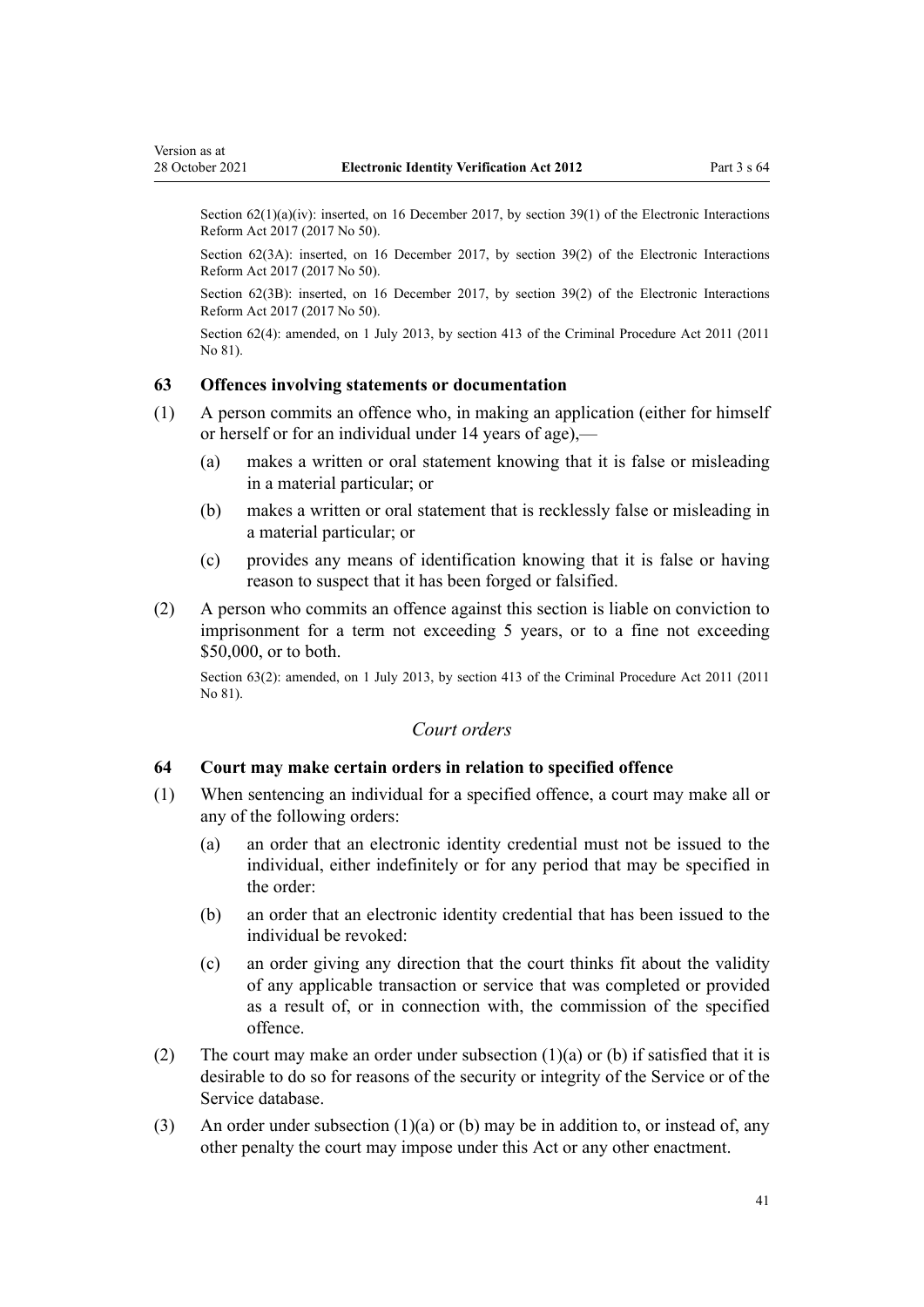- <span id="page-41-0"></span>(4) If the court makes an order under subsection (1), the Registrar of the court must ensure that a copy of the order is given to the chief executive within 5 working days after the making of the order.
- (5) The chief executive must, as soon as practicable, take any action that is neces‐ sary to give effect to the order.

#### *Liability*

#### **65 Protection from liability**

- (1) Subsection (2) applies to any act or omission by the chief executive, an employee of the department, or another person acting on behalf of the chief executive in the course of—
	- (a) performing functions or duties or exercising powers under this Act; or
	- (b) purporting to perform functions or duties or exercise powers under this Act.
- (2) The persons referred to in subsection (1) are subject to [Part 5](http://legislation.govt.nz/pdflink.aspx?id=LMS23492) of the Privacy Act 2020 in respect of the act or omission, but—
	- (a) have no other civil liability for the act or omission; and
	- (b) have no criminal liability for the act or omission.
- (3) There is no cause of action against the Crown or a Minister of the Crown, or against any other person, to recover damages for any loss or damage that is due directly or indirectly to—
	- (a) the use of an electronic identity credential to verify an individual's iden‐ tity; or
	- (b) the use of an electronic identity photograph for a purpose described in section  $20A(1)(c)$ .
- (4) Subsection (3) applies whether the loss or damage is caused by any person's act or omission, so long as the act or omission occurred in the course of—
	- (a) performing functions or duties or exercising powers under this Act; or
	- (b) purporting to perform functions or duties or exercise powers under this Act.
- (5) A person is not exempted from liability under this section for any act or omis‐ sion that constitutes bad faith or gross negligence on the part of that person. Section 65(2): amended, on 1 December 2020, by [section 217](http://legislation.govt.nz/pdflink.aspx?id=LMS23706) of the Privacy Act 2020 (2020 No 31). Section 65(3): replaced, on 16 December 2017, by [section 40](http://legislation.govt.nz/pdflink.aspx?id=DLM6962172) of the Electronic Interactions Reform Act 2017 (2017 No 50).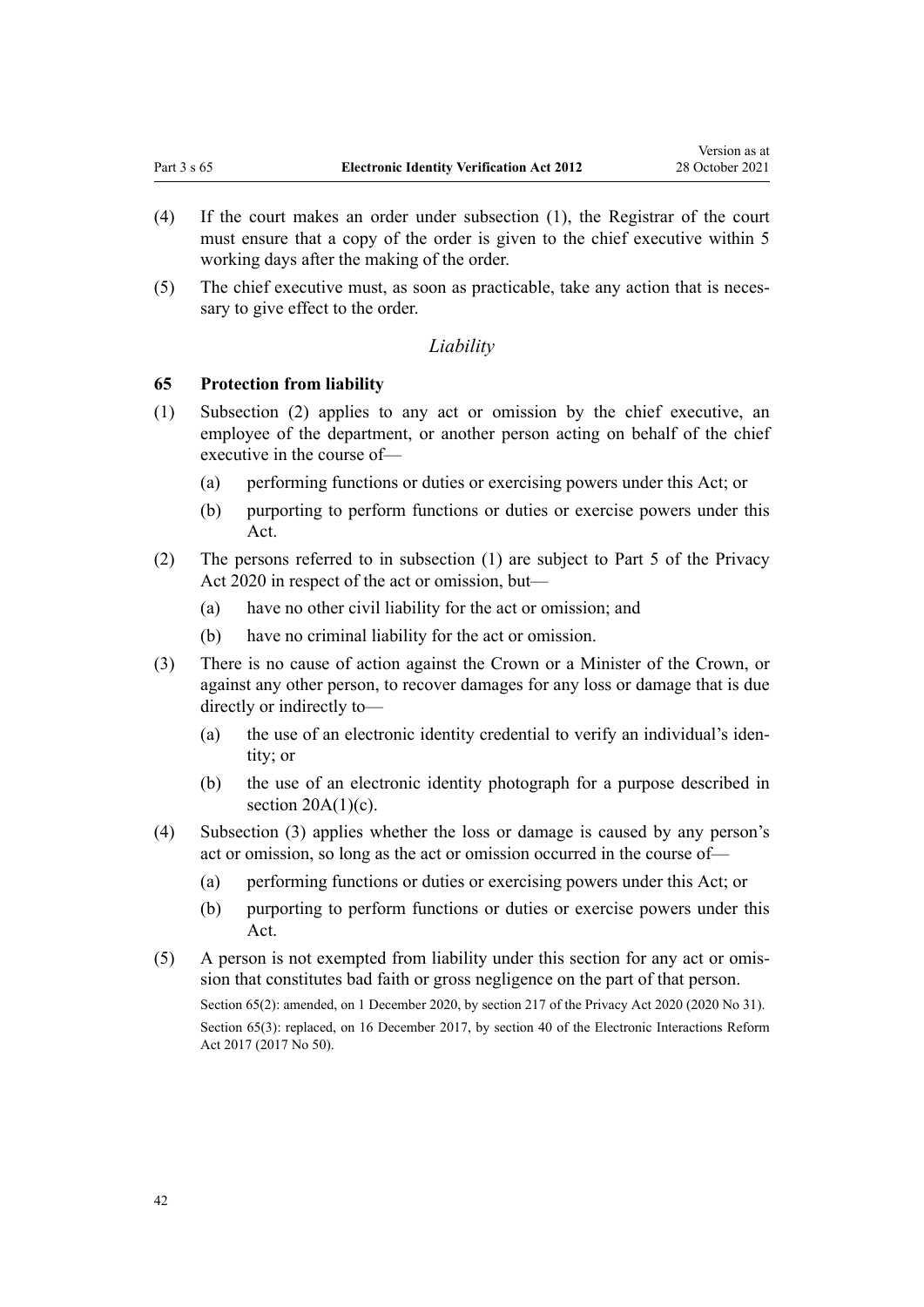#### *Notices*

#### **66 Giving of notices**

<span id="page-42-0"></span>Version as at

- (1) Any notice or any other document required to be given to any person under this Act, or any regulation made under this Act, may be given by—
	- (a) delivering it to that person; or
	- (b) delivering it to that person's usual or last known place of residence or business; or
	- (c) posting it to that person's usual or last known place of residence or busi‐ ness; or
	- (d) sending it by fax, if the person has nominated a fax address; or
	- (e) sending it by email or other similar means of communication, if the per‐ son has provided an email or similar address.
- (2) A notice or document that is sent to a person at a fax number or an email address must be treated as received by that person not later than 2 days after the date on which it is sent.
- (3) A notice or document that is posted to a person must be treated as received by that person not later than 7 days after the date on which it is posted.
- (4) However, a notice or document must not be treated as received if the person to whom it is posted or sent proves that it was not received, otherwise than through fault on the person's part.

#### *Regulations*

# **67 Regulations relating to participating agencies**

- (1) The Governor-General may, by Order in Council, make regulations declaring any of the following to be a participating agency for the purposes of this Act:
	- (a) a government department named in [Part 1](http://legislation.govt.nz/pdflink.aspx?id=DLM431205) of Schedule 1 of the Ombuds‐ men Act 1975:
	- (b) an organisation named in [Part 2](http://legislation.govt.nz/pdflink.aspx?id=DLM431296) of Schedule 1 of the Ombudsmen Act 1975:
	- (c) a local organisation named in [Part 3](http://legislation.govt.nz/pdflink.aspx?id=DLM431685) of Schedule 1 of the Ombudsmen Act 1975:
	- (ca) a court or tribunal specified in an order made under [section 6](http://legislation.govt.nz/pdflink.aspx?id=DLM6943528) of the Electronic Courts and Tribunals Act 2016:
	- (d) any other organisation, whether part of the State services or not:
	- (e) a statutory office or statutory officer established or appointed by or under an Act administered by a body referred to in paragraphs (a) to (d).
- (2) The Governor-General may, by Order in Council, make regulations amending any regulations made under subsection (1) to—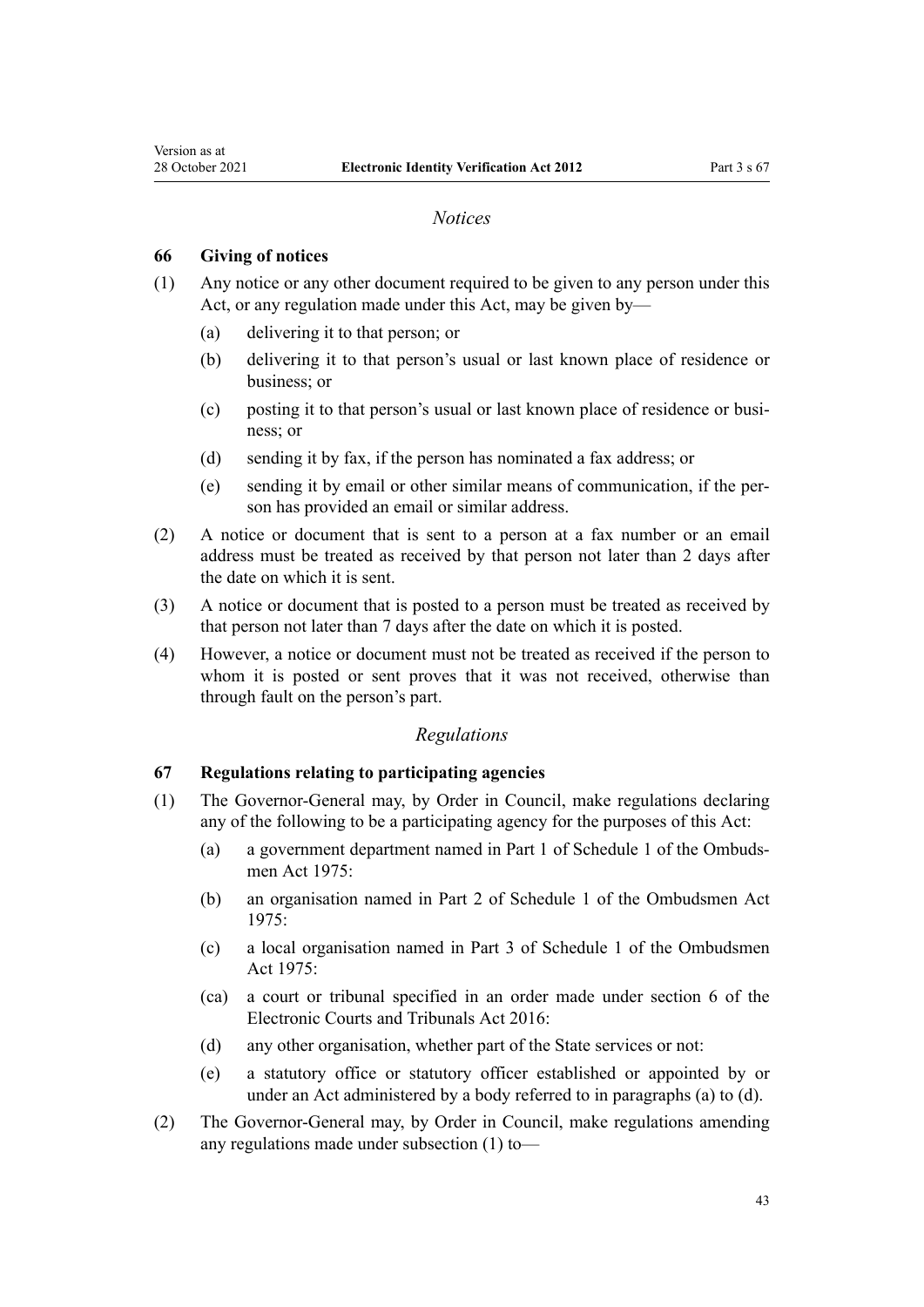- <span id="page-43-0"></span>(a) add the name of a body, office, or officer declared to be a participating agency under that subsection:
- (b) omit the name of a participating agency and substitute the name of another participating agency:
- (c) omit the name of a participating agency and substitute another name in recognition of a change in the participating agency's name:
- (d) omit the name of a participating agency.
- (3) Regulations made under subsection (1) may specify a particular body, office, or officer or a class or classes of bodies, offices, or officers.
- (4) Regulations under subsection (2)(d) may be made only on the recommendation of the Minister made in accordance with section 68.
- (5) Regulations under this section are secondary legislation (*see* [Part 3](http://legislation.govt.nz/pdflink.aspx?id=DLM7298343) of the Legislation Act 2019 for publication requirements).

| Legislation Act 2019 requirements for secondary legislation made under this section |                                                                                                  |                                    |  |
|-------------------------------------------------------------------------------------|--------------------------------------------------------------------------------------------------|------------------------------------|--|
| <b>Publication</b>                                                                  | PCO must publish it on the legislation website and notify LA19 s $69(1)(c)$<br>it in the Gazette |                                    |  |
| <b>Presentation</b>                                                                 | The Minister must present it to the House of<br>Representatives                                  | LA19 s 114, Sch 1<br>cl $32(1)(a)$ |  |
| <b>Disallowance</b>                                                                 | It may be disallowed by the House of Representatives                                             | LA19 ss 115, 116                   |  |
| This note is not part of the Act.                                                   |                                                                                                  |                                    |  |

Section 67(1)(ca): inserted, on 1 March 2017, by [section 34\(2\)](http://legislation.govt.nz/pdflink.aspx?id=DLM6943561) of the Electronic Courts and Tribunals Act 2016 (2016 No 52).

Section 67(5): inserted, on 28 October 2021, by [section 3](http://legislation.govt.nz/pdflink.aspx?id=LMS268932) of the Secondary Legislation Act 2021 (2021 No 7).

# **68 When Minister may recommend certain regulations relating to participating agencies**

The Minister may recommend the making of regulations under section  $67(2)(d)$ to omit the name of a participating agency if, among other things,—

- (a) the agency has persistently failed to comply with—
	- (i) the standards and specifications set by the chief executive under [section 47](#page-30-0):
	- (ii) a reporting requirement under [section 48;](#page-30-0) or
- (b) the agency's use of electronic identity credentials or electronic identity photographs has been suspended by the chief executive for an indefinite period under [section 49](#page-31-0).

Section 68(b): amended, on 16 December 2017, by [section 41](http://legislation.govt.nz/pdflink.aspx?id=DLM6962173) of the Electronic Interactions Reform Act 2017 (2017 No 50).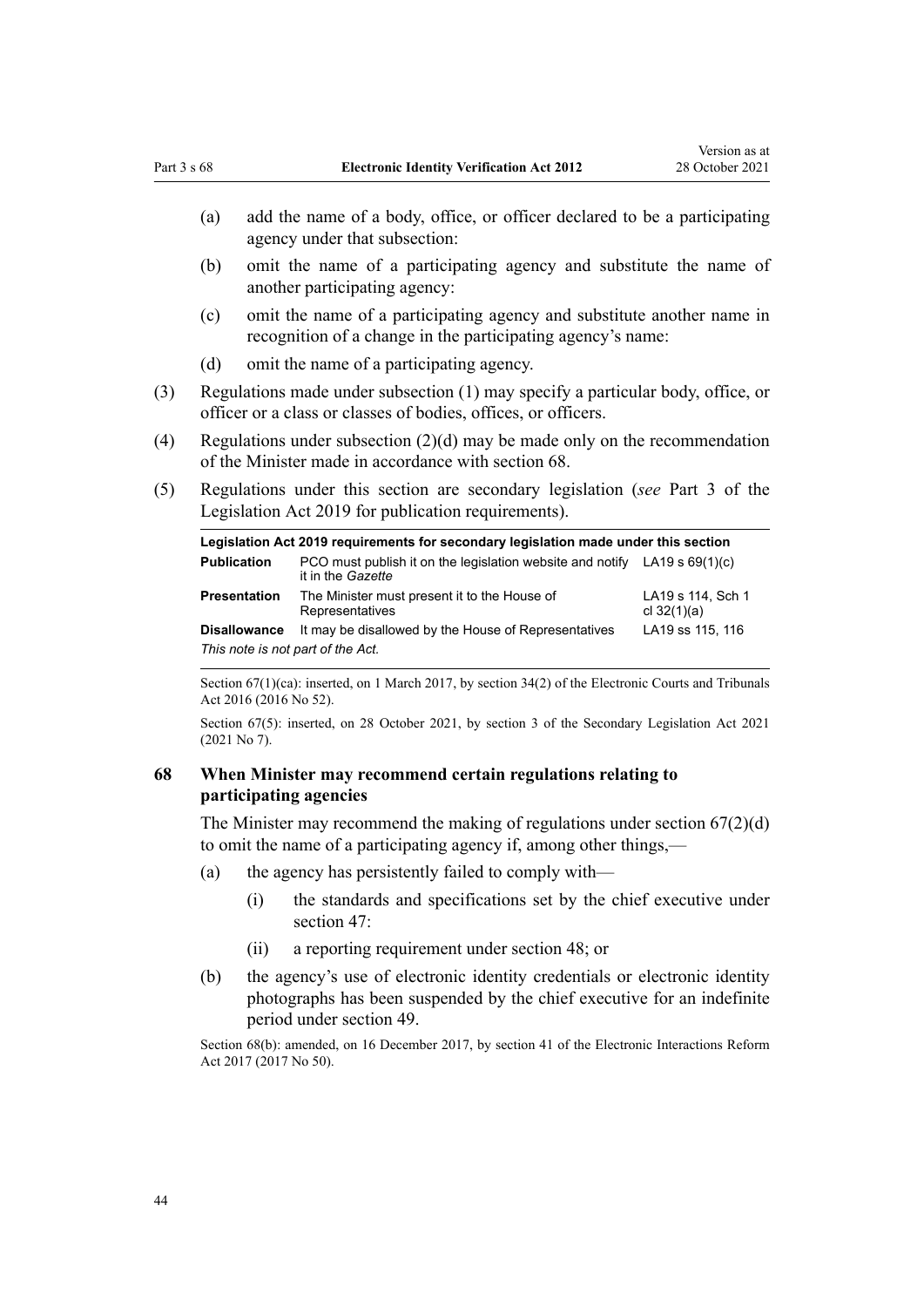#### **69 Regulations relating to agencies for purposes of Schedule 1**

- (1) The Governor-General may, by Order in Council, make regulations declaring any organisation, whether in the public sector or private sector, to be an agency for the purposes of [Schedule 1](#page-50-0).
- (2) The Governor-General may, by Order in Council, make regulations amending any regulations made under subsection (1) to—
	- (a) add the name of a person or body of persons declared to be an agency under that subsection:
	- (b) omit the name of an agency and substitute the name of another agency:
	- (c) omit the name of an agency and substitute another name in recognition of a change in the agency's name:
	- (d) omit the name of an agency.

<span id="page-44-0"></span>Version as at

- (3) Regulations made under subsection (1) may specify a particular organisation or a class or classes of organisations.
- (4) Regulations under this section are secondary legislation (*see* [Part 3](http://legislation.govt.nz/pdflink.aspx?id=DLM7298343) of the Legislation Act 2019 for publication requirements).

| Legislation Act 2019 requirements for secondary legislation made under this section |                                                                                                  |                                    |  |
|-------------------------------------------------------------------------------------|--------------------------------------------------------------------------------------------------|------------------------------------|--|
| <b>Publication</b>                                                                  | PCO must publish it on the legislation website and notify LA19 s $69(1)(c)$<br>it in the Gazette |                                    |  |
| <b>Presentation</b>                                                                 | The Minister must present it to the House of<br>Representatives                                  | LA19 s 114, Sch 1<br>cl $32(1)(a)$ |  |
| <b>Disallowance</b>                                                                 | It may be disallowed by the House of Representatives                                             | LA19 ss 115, 116                   |  |
| This note is not part of the Act.                                                   |                                                                                                  |                                    |  |

Section 69(4): inserted, on 28 October 2021, by [section 3](http://legislation.govt.nz/pdflink.aspx?id=LMS268932) of the Secondary Legislation Act 2021  $(2021$  No 7).

#### **70 Regulations relating to time periods**

- (1) The Governor-General may, by Order in Council, make regulations for the pur‐ poses of [section 10](#page-11-0)—
	- (a) prescribing the period for which an electronic identity credential is effective for all individuals; or
	- (b) prescribing different periods for which an electronic identity credential is effective for—
		- (i) an individual under 14 years of age; and
		- (ii) an individual of 14 years of age or above.
- (2) The Governor-General may, by Order in Council, make regulations under sub‐ section (3) that deal with—
	- (a) the following kinds of electronic identity credentials:
		- (i) those that are cancelled by the chief executive under [section 31](#page-22-0) or [33:](#page-23-0)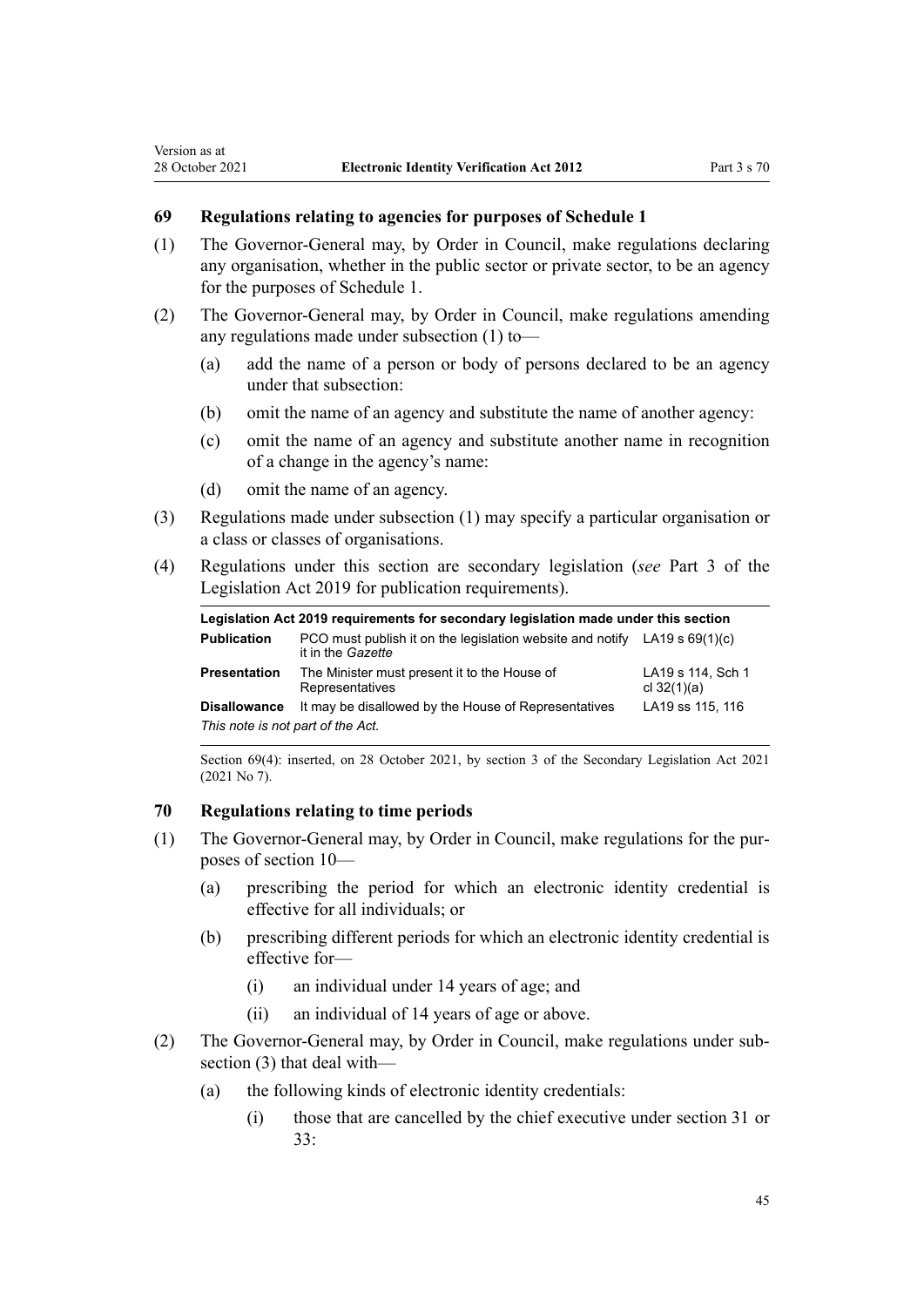- (ii) those that are revoked by the chief executive under [section 35](#page-24-0):
- (iii) those that are revoked by order of a court under section  $64(1)(b)$ :
- (iv) those that expire because the periods for which they are effective expire; and
- (b) the following kinds of information:
	- (i) core identity information:
	- (ii) records of usage history:
	- (iii) photographs:
	- (iv) information about the status of electronic identity credentials:
	- (v) technical codes.
- (3) The regulations may do 1 or more of the following for 1 or more kinds of elec‐ tronic identity credentials and 1 or more kinds of information:
	- (a) prescribe the information that the Service may retain:
	- (b) prescribe the period or periods for which the Service may retain the information:
	- (c) prescribe the period or periods for which the Service may retain different kinds of information:
	- (d) prescribe a period or periods for which the Service may retain information according to the ground in [section 33\(1\)](#page-23-0) on which the electronic identity credential is cancelled:
	- (e) specify that the chief executive may authorise the extension of a pre‐ scribed period to enable the completion of an investigation into and, if applicable, a prosecution for the commission of a specified offence.
- (4) The Minister must consult the Privacy Commissioner before recommending to the Governor-General the making of regulations under subsection (3).
- (5) Regulations under this section are secondary legislation (*see* [Part 3](http://legislation.govt.nz/pdflink.aspx?id=DLM7298343) of the Legislation Act 2019 for publication requirements).

| Legislation Act 2019 requirements for secondary legislation made under this section |                                                                                                  |                                    |  |
|-------------------------------------------------------------------------------------|--------------------------------------------------------------------------------------------------|------------------------------------|--|
| <b>Publication</b>                                                                  | PCO must publish it on the legislation website and notify LA19 s $69(1)(c)$<br>it in the Gazette |                                    |  |
| <b>Presentation</b>                                                                 | The Minister must present it to the House of<br>Representatives                                  | LA19 s 114, Sch 1<br>cl $32(1)(a)$ |  |
| <b>Disallowance</b>                                                                 | It may be disallowed by the House of Representatives                                             | LA19 ss 115, 116                   |  |
| This note is not part of the Act.                                                   |                                                                                                  |                                    |  |

Section 70(5): inserted, on 28 October 2021, by [section 3](http://legislation.govt.nz/pdflink.aspx?id=LMS268932) of the Secondary Legislation Act 2021 (2021 No 7).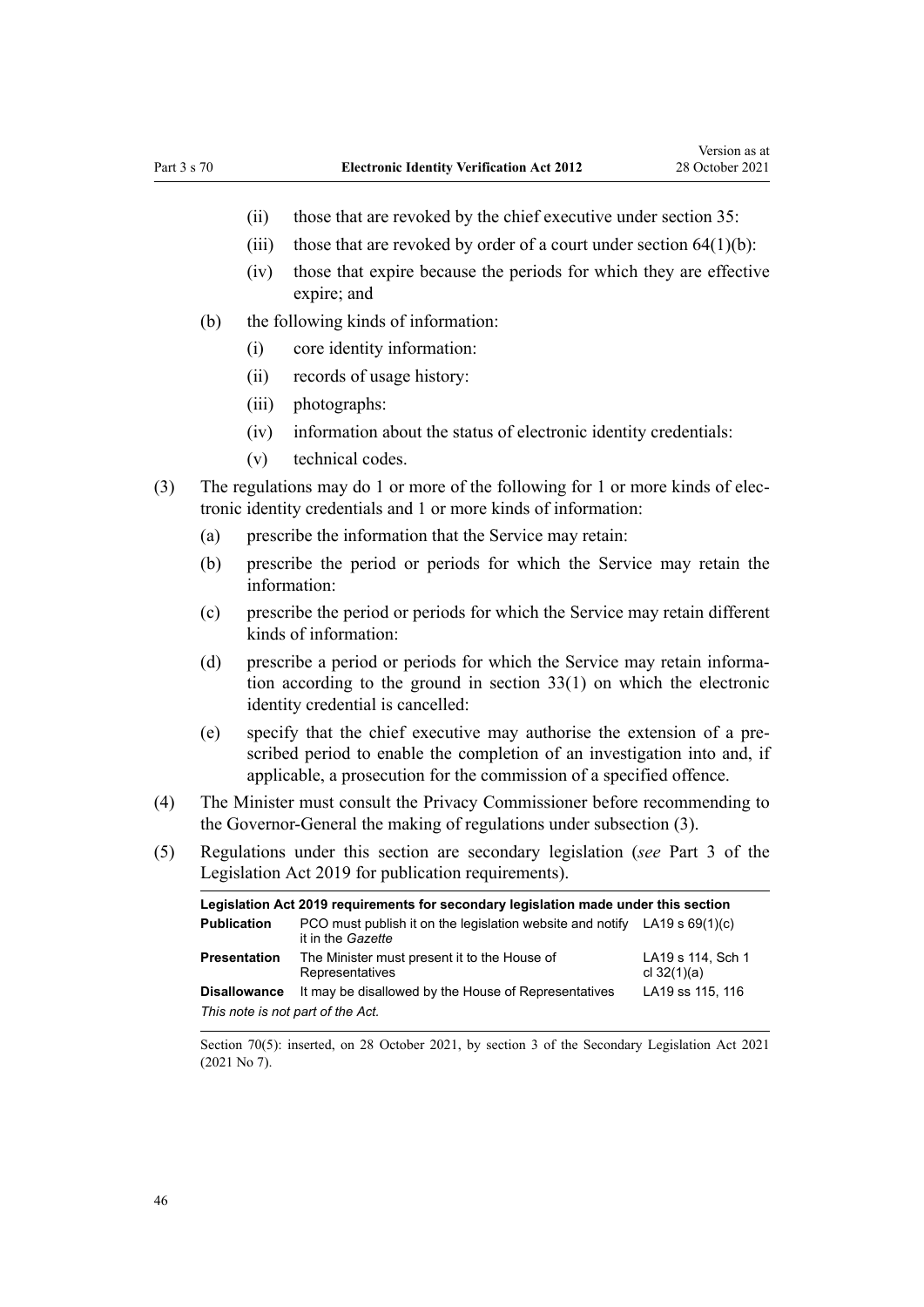<span id="page-46-0"></span>Version as at

- (1) The Governor-General may, by Order in Council, make regulations prescribing the fees or charges payable to enable the recovery of direct and indirect costs of the department in administering this Act that are not provided for by—
	- (a) money that is funded by the Crown for the purpose; or
	- (b) money payable to the chief executive under an agreement entered into under section  $51(1)(b)$  or an agreement referred to in subsection  $(4)(a)(ii)$ .
- (2) Examples of the costs that may be recovered include—
	- (a) the costs of processing applications:
	- (b) the costs of issuing electronic identity credentials:
	- (c) the costs of providing, operating, and maintaining the Service, the Service database, or other processes in connection with the administration of this Act.
- (3) Regulations made under subsection (1) may specify—
	- (a) the matters for which fees or charges are payable:
	- (b) the amounts of fees or charges or the method or rates by which they are to be assessed:
	- (c) the individuals or participating agencies, or classes of individuals or par‐ ticipating agencies, liable for payment of the fees or charges:
	- (d) the conditions or circumstances for which the fees or charges must be paid:
	- (e) how the fees or charges are to be paid.
- (4) Without limiting subsection  $(3)(a)$ , regulations made under subsection  $(1)$ 
	- (a) may provide that they do not apply to any fees or charges that—
		- (i) are payable to the chief executive by a participating agency or a class of participating agencies for the use of electronic identity credentials under [section 18](#page-14-0) or electronic identity photographs under [section 20A;](#page-16-0) and
		- (ii) the chief executive may set in accordance with an agreement between the chief executive and the participating agency or participating agencies:
	- (b) do not apply to any fees or charges that—
		- (i) are payable to a third party by any person other than the chief executive for the performance of any of the chief executive's functions or duties, or the exercise of any of the chief executive's powers, under this Act in accordance with an agreement entered into under [section 51\(1\)\(b\);](#page-33-0) and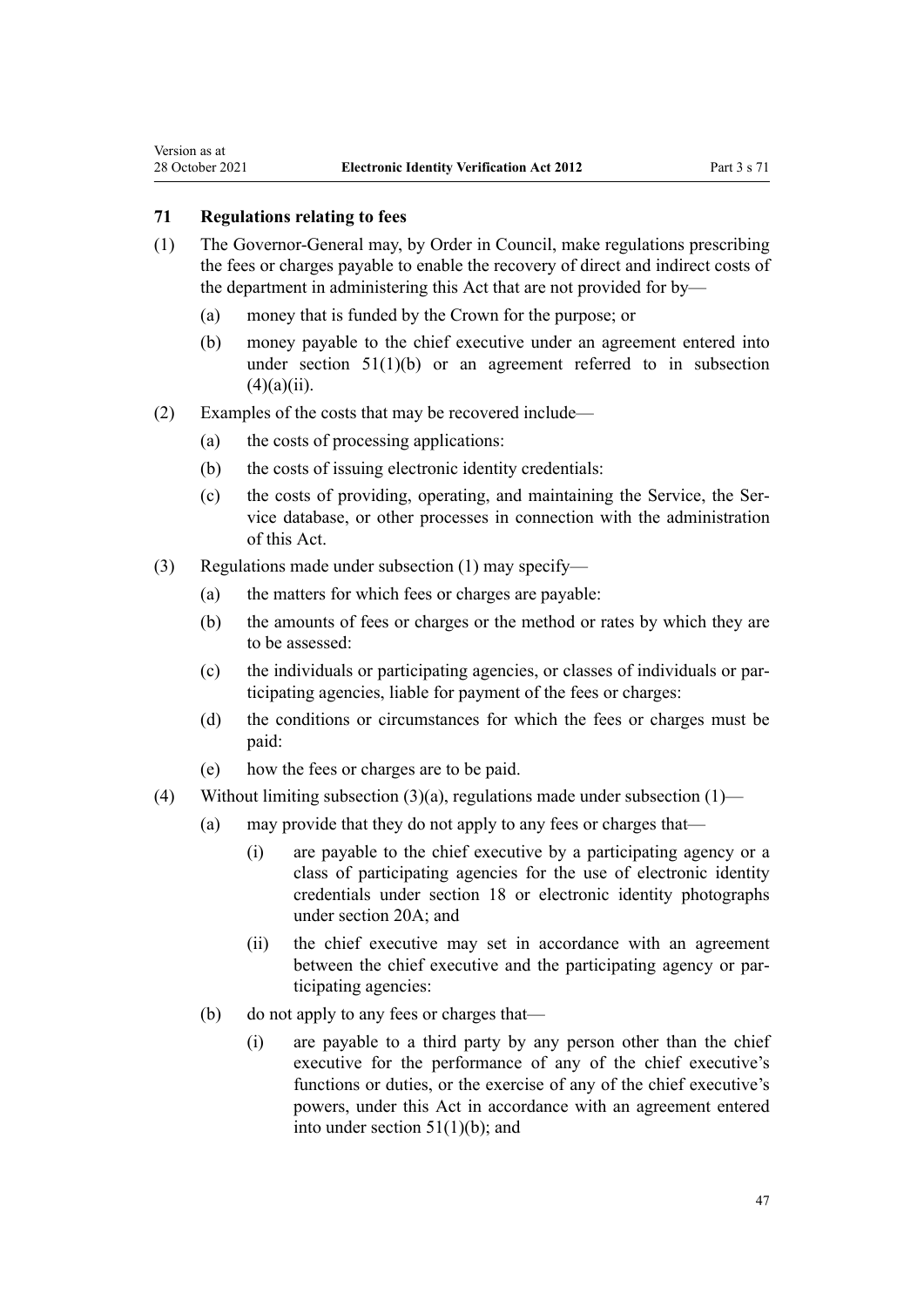- (ii) may be set by the third party in accordance with a separate agree‐ ment between the third party and the other person.
- <span id="page-47-0"></span>(5) Nothing in subsection (4) prevents regulations being made under subsection (1) prescribing the fees or charges that are payable for applications to which any of sections  $28(1)(d)$ ,  $30(2)(e)$ , and  $31(1)(b)$  apply even though the agreement referred to in subsection  $(4)(b)(i)$  provides for a third party to perform functions or duties, or exercise powers, in relation to those applications.
- (6) Regulations under this section are secondary legislation (*see* [Part 3](http://legislation.govt.nz/pdflink.aspx?id=DLM7298343) of the Legislation Act 2019 for publication requirements).

| Legislation Act 2019 requirements for secondary legislation made under this section |                                                                                                  |                                    |  |  |
|-------------------------------------------------------------------------------------|--------------------------------------------------------------------------------------------------|------------------------------------|--|--|
| <b>Publication</b>                                                                  | PCO must publish it on the legislation website and notify LA19 s $69(1)(c)$<br>it in the Gazette |                                    |  |  |
| <b>Presentation</b>                                                                 | The Minister must present it to the House of<br>Representatives                                  | LA19 s 114, Sch 1<br>cl $32(1)(a)$ |  |  |
| <b>Disallowance</b>                                                                 | It may be disallowed by the House of Representatives                                             | LA19 ss 115, 116                   |  |  |
| This note is not part of the Act.                                                   |                                                                                                  |                                    |  |  |

Section 71(4)(a)(i): amended, on 16 December 2017, by [section 42](http://legislation.govt.nz/pdflink.aspx?id=DLM6962174) of the Electronic Interactions Reform Act 2017 (2017 No 50).

Section 71(6): inserted, on 28 October 2021, by [section 3](http://legislation.govt.nz/pdflink.aspx?id=LMS268932) of the Secondary Legislation Act 2021 (2021 No 7).

#### **72 Other regulations**

- (1) The Governor-General may, by Order in Council, make regulations—
	- (a) declaring any government department to be a law enforcement agency for the purposes of this Act:
	- (b) prescribing any other information or documentation that must be included in an application:
	- (ba) specifying any other purposes for which the Service may supply elec‐ tronic identity photographs to a participating agency under [section 20A](#page-16-0):
	- (c) providing for any other matters contemplated by this Act that are necessary for its administration or necessary for giving it full effect.
- (2) Regulations under this section are secondary legislation (*see* [Part 3](http://legislation.govt.nz/pdflink.aspx?id=DLM7298343) of the Legislation Act 2019 for publication requirements).

| Legislation Act 2019 requirements for secondary legislation made under this section |                                                                                                         |                                    |  |  |
|-------------------------------------------------------------------------------------|---------------------------------------------------------------------------------------------------------|------------------------------------|--|--|
| <b>Publication</b>                                                                  | PCO must publish it on the legislation website and notify LA19 s $69(1)(c)$<br>it in the <i>Gazette</i> |                                    |  |  |
| <b>Presentation</b>                                                                 | The Minister must present it to the House of<br>Representatives                                         | LA19 s 114, Sch 1<br>cl $32(1)(a)$ |  |  |
| <b>Disallowance</b>                                                                 | It may be disallowed by the House of Representatives                                                    | LA19 ss 115, 116                   |  |  |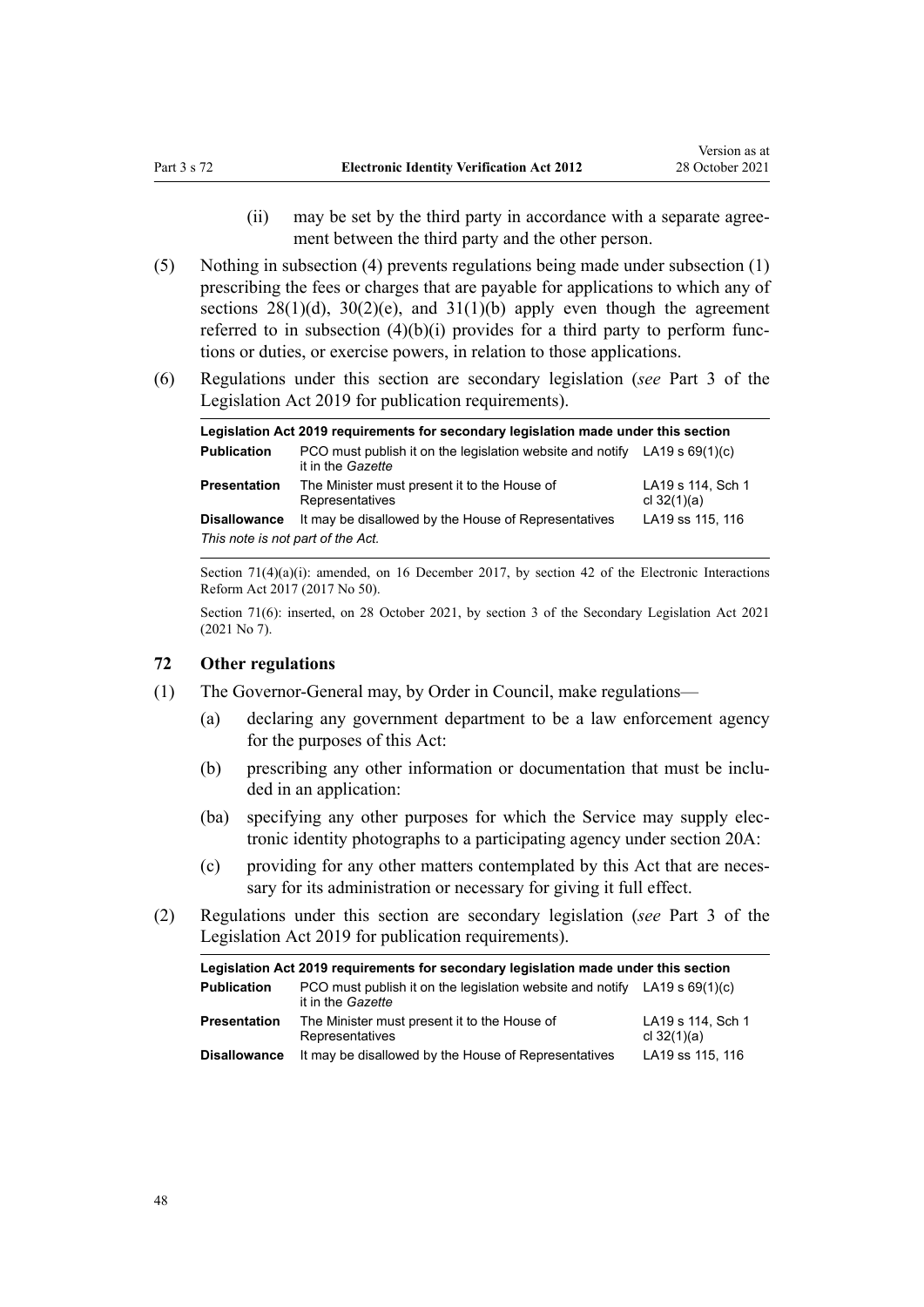#### <span id="page-48-0"></span>*This note is not part of the Act.*

Section 72(1)(ba): inserted, on 16 December 2017, by [section 43](http://legislation.govt.nz/pdflink.aspx?id=DLM6962175) of the Electronic Interactions Reform Act 2017 (2017 No 50).

Section 72(2): inserted, on 28 October 2021, by [section 3](http://legislation.govt.nz/pdflink.aspx?id=LMS268932) of the Secondary Legislation Act 2021 (2021 No1 7).

## *Transitional provisions*

#### **73 Pre-commencement electronic identity credential**

- (1) This section applies to an electronic identity credential (a **pre-commencement electronic identity credential**) that—
	- (a) was issued before the date of commencement of this section under an agreement between the department and any individual; and
	- (b) is current or suspended as at that date.
- (2) On and from the commencement of this section, a pre-commencement elec‐ tronic identity credential must be treated as if it were an electronic identity credential that had been issued under this Act and, subject to subsection (3), the provisions of this Act apply accordingly with all necessary modifications.
- (3) A pre-commencement electronic identity credential expires at the time at which it would have expired if this Act had not been enacted.
- (4) Without limiting subsection (2), a pre-commencement electronic identity credential may be renewed, amended, cancelled, suspended, revoked, or otherwise dealt with in accordance with this Act.

#### **74 Existing application for pre-commencement electronic identity credential**

- (1) This section applies to an application for a pre-commencement electronic iden‐ tity credential to be issued that—
	- (a) had been received by the Service before the date of commencement of this section; and
	- (b) had not been granted, refused, or withdrawn before that date.
- (2) On and from the commencement of this section, the application must be dealt with as if it were an application for an electronic identity credential to be issued under [section 28](#page-20-0).

#### **75 Pre-commencement third-party agreement**

- (1) This section applies to an agreement (a **pre-commencement third-party agreement**)—
	- (a) between the chief executive and a third party for the third party to per‐ form the chief executive's functions and duties, or exercise the chief executive's powers, under this Act; and
	- (b) that was entered into before the date of commencement of this section; and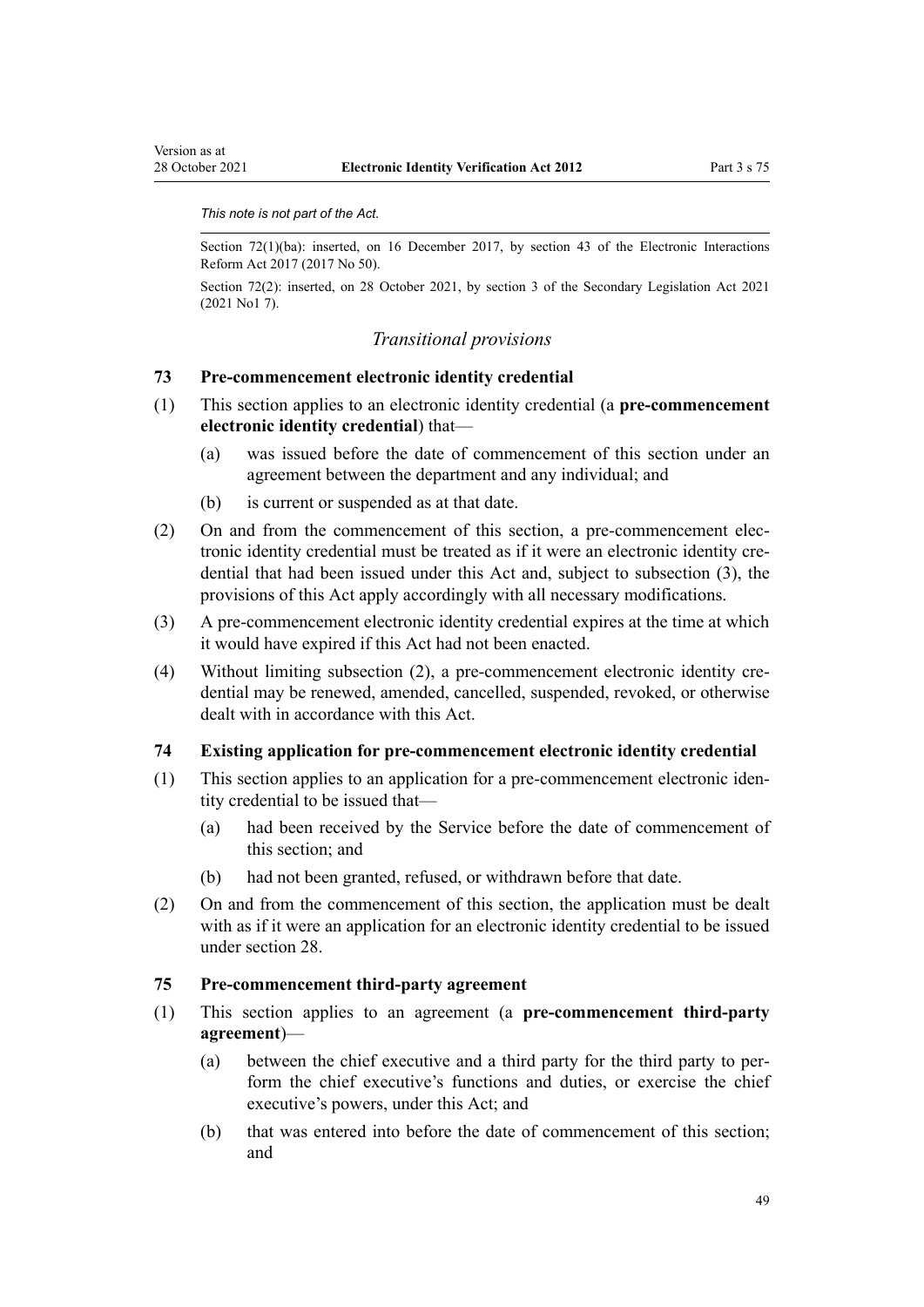- (c) that is in force as at that date.
- <span id="page-49-0"></span>(2) On and from the commencement of this section,—
	- (a) the pre-commencement third-party agreement must be treated as if it were an agreement entered into under section  $51(1)(b)$  (except that section 51(2) does not apply); and
	- (b) a reference in this Act to an agreement entered into under that section must be taken to include a reference to the pre-commencement thirdparty agreement; and
	- (c) a reference in this Act to a third party must be taken to include the third party that entered into the pre-commencement third-party agreement.

# *Consequential amendments*

# **76 Consequential amendments**

The enactments specified in [Schedule 2](#page-56-0) are consequentially amended as indicated in that schedule.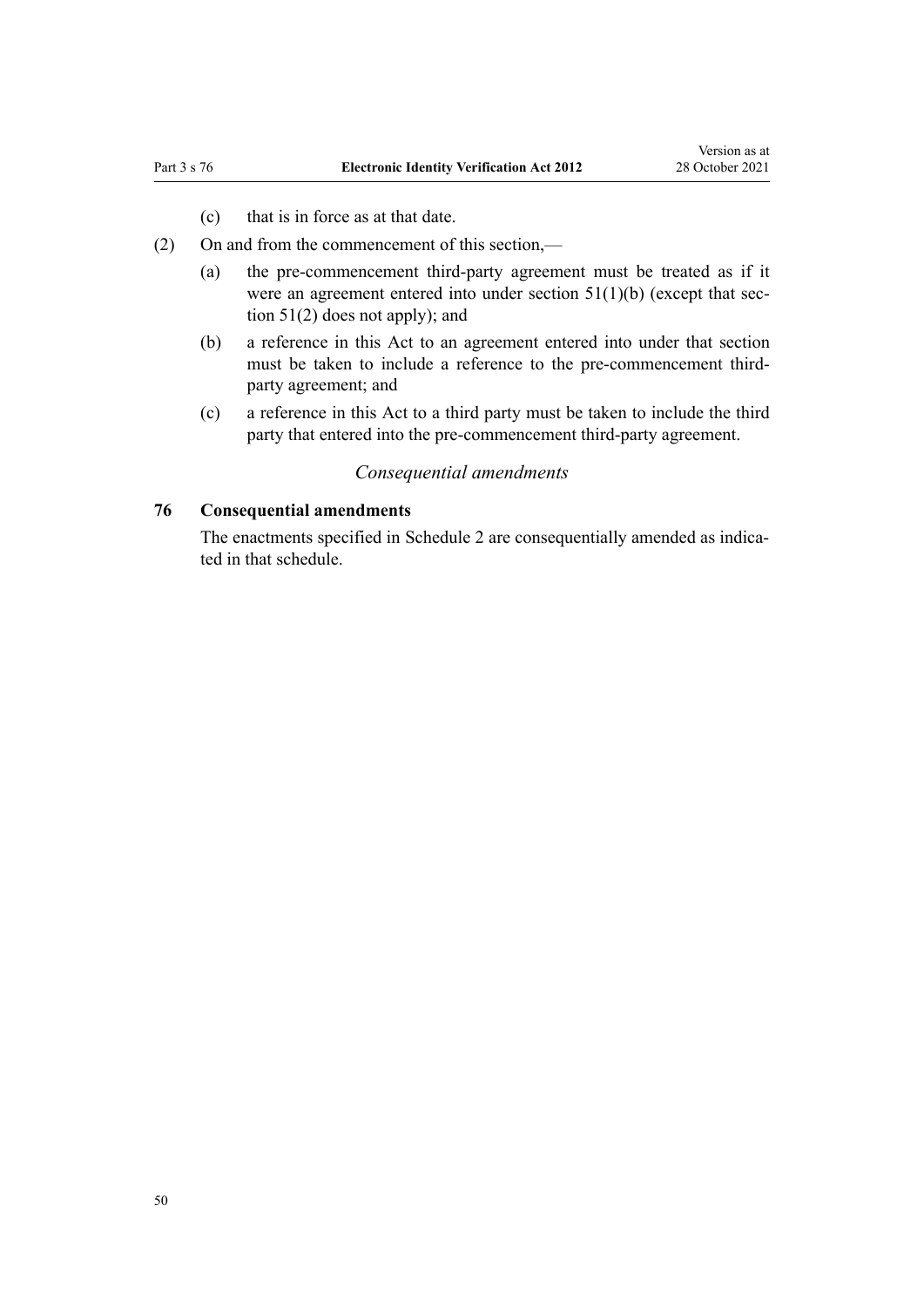# <span id="page-50-0"></span>**Schedule 1 Identity information checks**

[ss 42\(2\),](#page-27-0) [69](#page-44-0)

#### **Contents**

Page

#### *Preliminary*

| $\mathbf{1}$ | Purpose of schedule                                                            | 51 |
|--------------|--------------------------------------------------------------------------------|----|
|              | Interpretation                                                                 | 51 |
|              | Identity information checks                                                    |    |
| 3            | Conditions for carrying out identity information check                         | 52 |
|              | How identity information check is carried out                                  | 53 |
|              | Confirmation agreements                                                        |    |
| 5            | Parties to confirmation agreement                                              | 53 |
| 6            | Form and content of confirmation agreement                                     | 54 |
| 7            | Standard terms or conditions for confirmation agreement                        | 55 |
| 8            | Periodic review of terms or conditions of confirmation agreements<br>generally | 55 |
|              | Information requirements                                                       |    |
| 9            | List of agencies                                                               | 56 |

## *Preliminary*

# **1 Purpose of schedule**

The purpose of this schedule is to facilitate the authentication of an individual's identity by providing a mechanism for the chief executive to confirm whether an individual's identity information is consistent with any information recorded by an agency.

#### **2 Interpretation**

(1) In this schedule, unless the context otherwise requires,—

## **action**—

- (a) includes failure to act; and
- (b) also includes any policy or practice

**adverse action** means any action that may adversely affect the rights, benefits, privileges, obligations, or interests of any specific individual

**agency** means a person or body of persons declared by the Governor-General, by regulations made under [section 69](#page-44-0), to be an agency for the purposes of this schedule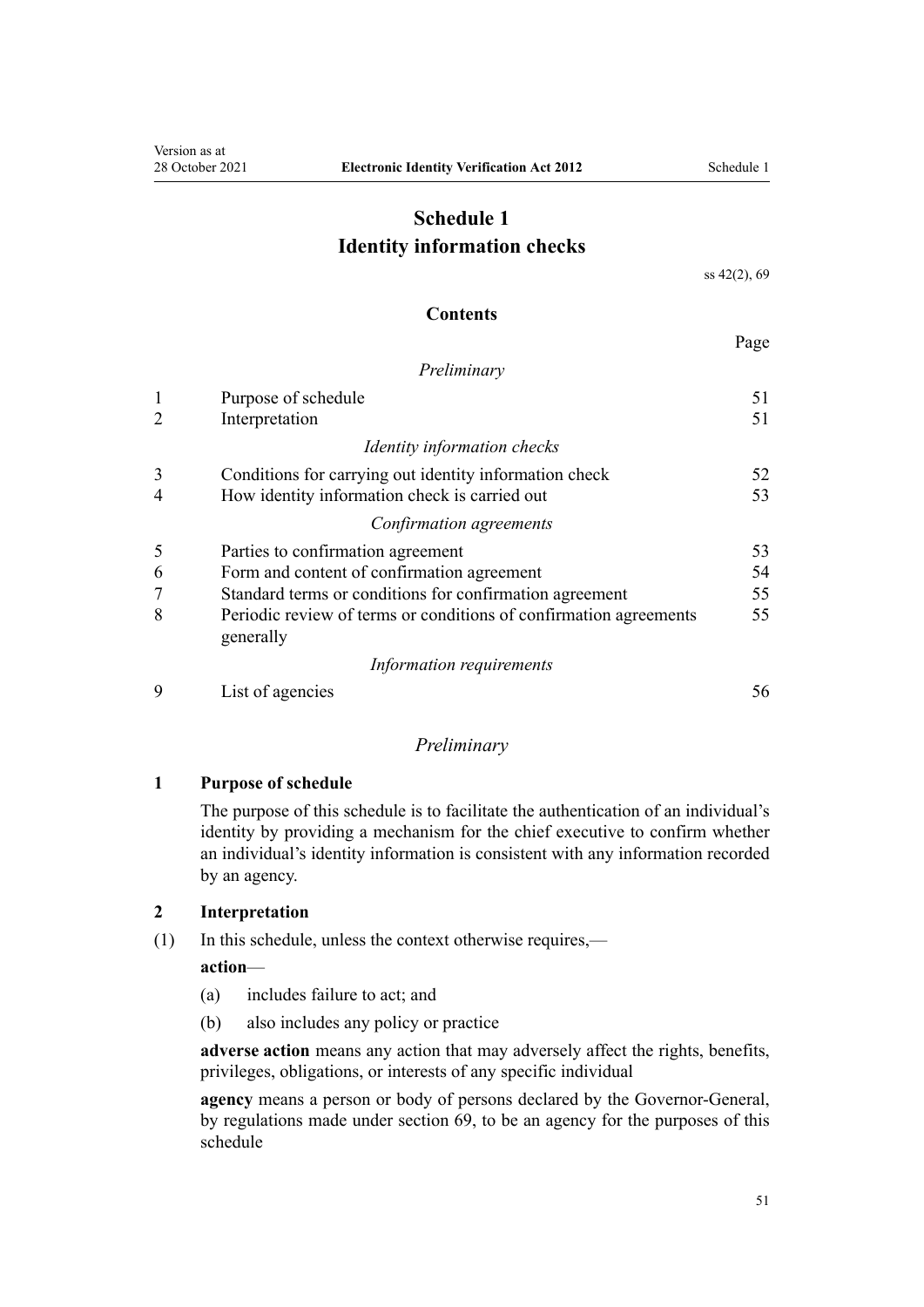<span id="page-51-0"></span>**database**, in relation to an agency, means any file, register, device, or computer system in or on which information is recorded by the agency

#### **identity information**—

- (a) means core identity information as defined in [section 7](#page-6-0); and
- (b) includes any other information relating to an individual (for example, a document or part of a document relating to the individual) that the individual provides to the Service for the purpose of authenticating the indi‐ vidual's identity with the Service; and
- (c) also includes any information about the status of any other recorded information referred to in paragraph (b)

**identity information check** means a check that is carried out for the purpose described in [clause 1](#page-50-0)

**recorded information** means information that is recorded in or on an agency's database.

(2) Any term that is defined in [section 7](#page-6-0) and used, but not defined, in this schedule has the same meaning as in that section.

# *Identity information checks*

## **3 Conditions for carrying out identity information check**

- (1) An agency may carry out an identity information check for the chief executive if—
	- (a) the individual who is or will be the subject of the check has consented (in written or electronic form) to the check before it is carried out; and
	- (b) the chief executive has given the agency an assurance (in written or elec‐ tronic form) that the individual has consented to the check; and
	- (c) the chief executive and the agency are parties to a confirmation agree‐ ment that complies with [clause 6](#page-53-0); and
	- (d) the check is carried out in accordance with the agreement; and
	- (e) the chief executive has paid or has made an arrangement to pay any fees and charges payable under the agreement.
- (2) For the purposes of subclause  $(1)(a)$ , an individual may consent to an identity information check on—
	- (a) a one-off basis (that is, for each identity information check); or
	- (b) an ongoing basis (that is, for a series of identity information checks, whether repeated or otherwise).
- (3) An individual who consents to an identity information check may withdraw the consent before—
	- (a) the check is carried out, in the case of a consent given on a one-off basis; or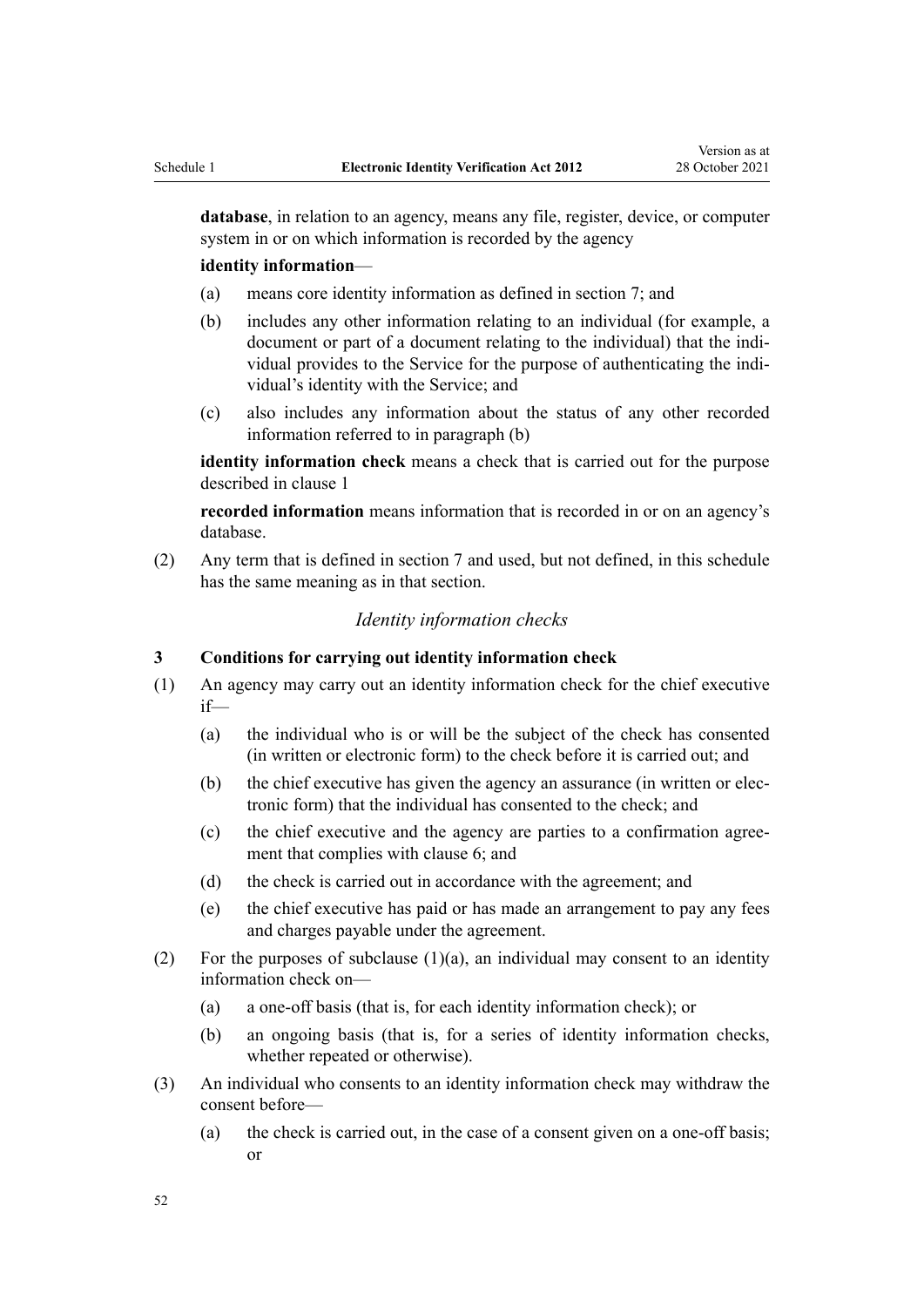(b) all of the checks, or any further checks, are carried out, in the case of a consent given on an ongoing basis.

#### **4 How identity information check is carried out**

<span id="page-52-0"></span>Version as at

- (1) In order for an identity information check to be carried out by an agency, the chief executive must submit an individual's identity information to the agency by any electronic or other means specified in the relevant confirmation agree‐ ment.
- (2) On receiving the individual's identity information, the agency must carry out a search of its database for any recorded information about the individual.
- (3) If it is impracticable for the agency to comply with subclause (2) for any rea‐ son, the agency must advise the chief executive that the identity information check cannot be carried out and may ask the chief executive to resubmit the individual's identity information.
- (4) The agency must not, at any stage, supply to the chief executive any recorded information about the individual who is the subject of the search.
- (5) However, subclause (4) does not limit or prevent the disclosure of any informa‐ tion about the status of any recorded information in relation to the individual.
- (6) After carrying out the search referred to in subclause (2), the agency must sup‐ ply to the chief executive information about the search result and, in particular, whether any or all of the individual's identity information submitted to the agency is consistent with any recorded information.
- (7) Without limiting subclause (6), the information that may be supplied under that subclause generally includes, subject to subclause (4), one of the following search results:

| <b>Result</b>  | <b>Description</b>                                                   |
|----------------|----------------------------------------------------------------------|
| Consistent     | Identity information is consistent with recorded informa-<br>tion    |
| Not consistent | Identity information is not consistent with recorded<br>information  |
| Exception      | Information about the status of recorded information is<br>available |

(8) For the purposes of subclauses (6) and (7), identity information may be treated as consistent with recorded information despite any variation between them because of pronunciation or punctuation.

# *Confirmation agreements*

## **5 Parties to confirmation agreement**

The chief executive may enter into a confirmation agreement with any agency.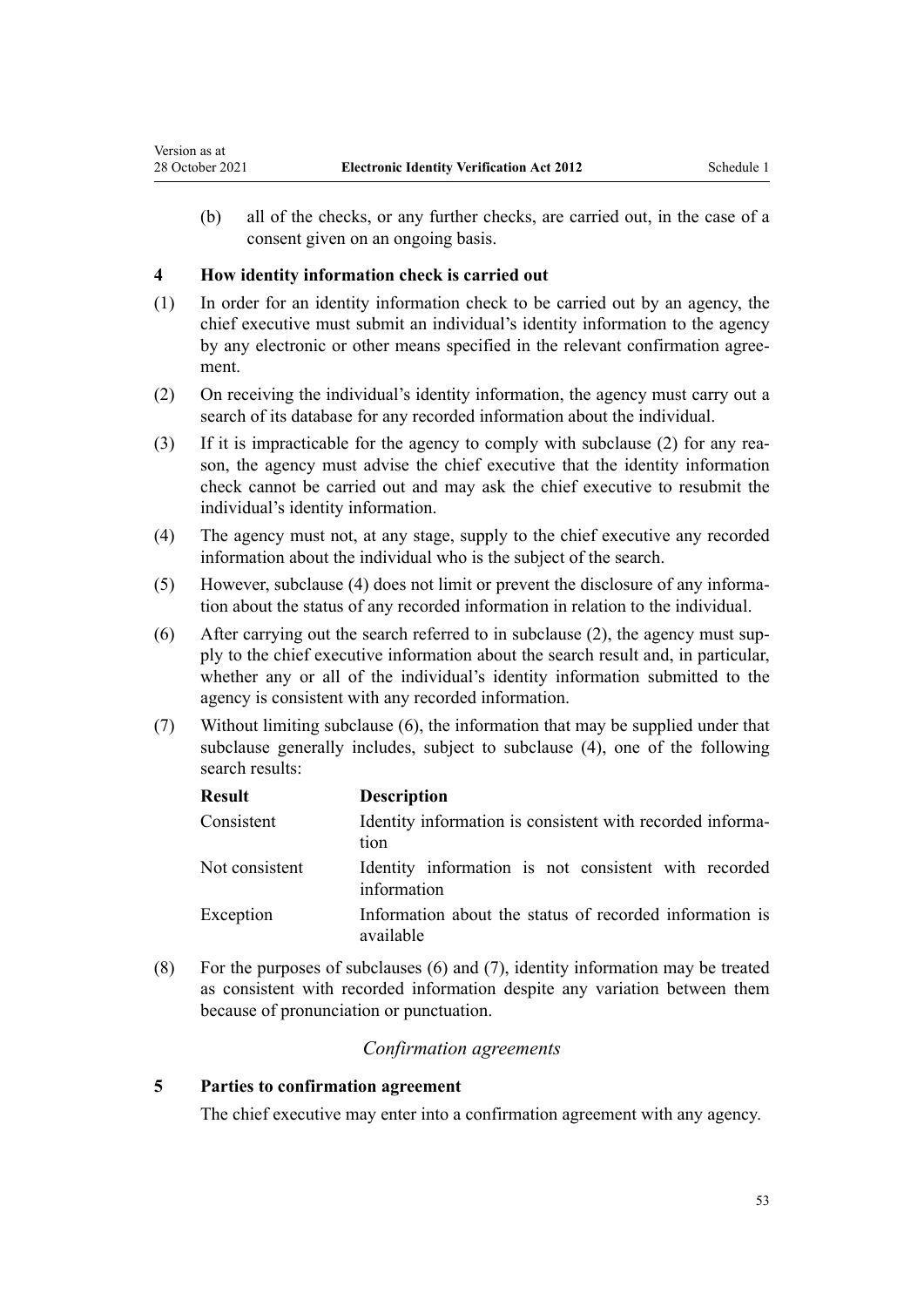# <span id="page-53-0"></span>**6 Form and content of confirmation agreement**

- (1) A confirmation agreement must be in writing.
- (2) A confirmation agreement must—
	- (a) state the purpose of the agreement; and
	- (b) specify which database it applies to.
- (3) In addition, a confirmation agreement must specify the following terms or con‐ ditions:
	- (a) the conditions for carrying out identity information checks, including the conditions specified in [clause 3;](#page-51-0) and
	- (b) the manner in which the chief executive may obtain an individual's consent for an identity information check; and
	- (c) the circumstances in which an individual's consent for an identity infor‐ mation check that is given on an ongoing basis must be treated as having expired; and
	- (d) the procedures that the chief executive must follow before taking adverse action against an individual as a result of carrying out an identity information check, including the requirement to give the individual a reasonable opportunity to make submissions or to be heard; and
	- (e) an alternative process for dealing with an individual whose identity information cannot be confirmed using an identity information check because, for example, there is no recorded information about the individual or the individual has not given his or her consent to an identity information check; and
	- (f) the fees and charges payable for identity information checks and the manner in which those fees and charges are to be paid; and
	- (g) the grounds on which the agreement may be terminated; and
	- (h) the process that must be followed by the parties before exercising any right to terminate the agreement; and
	- $(i)$  the process for monitoring the parties' compliance with the terms or conditions of the agreement, including the requirement for the parties to keep, for monitoring purposes, records in respect of identity information checks and the requirement to provide those records to the Privacy Com‐ missioner if requested; and
	- (i) the requirement that the chief executive must consult the Privacy Commissioner about the terms or conditions of confirmation agreements, including the consultation requirements in [clause 7.](#page-54-0)
- (4) A confirmation agreement may specify any other terms or conditions that the parties consider to be appropriate.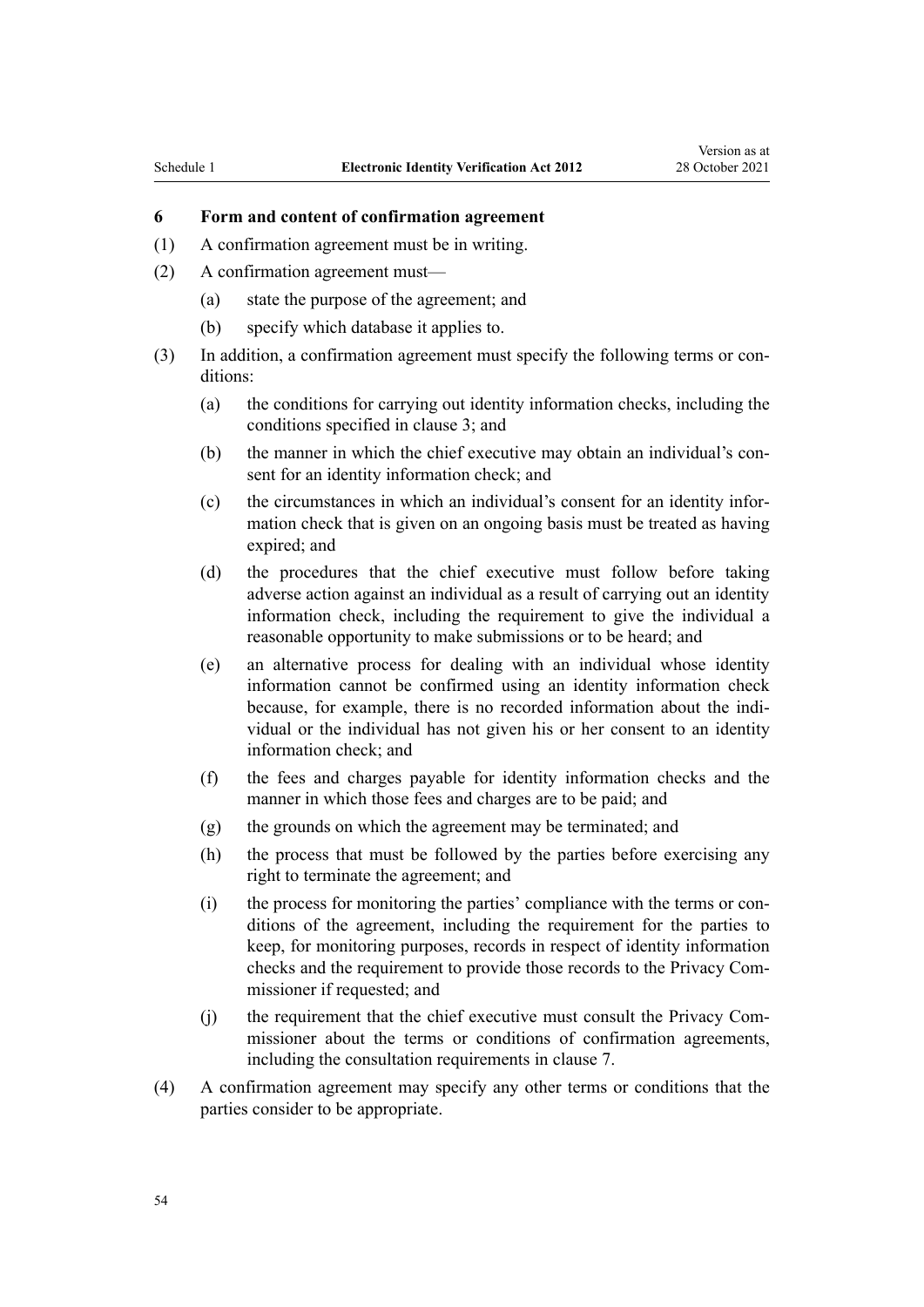- (5) A confirmation agreement may specify different terms or conditions from those contained in another confirmation agreement even though the agencies concerned belong—
	- (a) in the same class; or

<span id="page-54-0"></span>Version as at

- (b) in different classes.
- (6) A confirmation agreement may be varied by further agreement between the parties.

# **7 Standard terms or conditions for confirmation agreement**

- (1) The chief executive may develop standard terms or conditions for a confirm‐ ation agreement that apply, or are proposed to apply, to particular agencies or classes of agencies, but must consult the Privacy Commissioner before or while doing so.
- (2) If the chief executive is proposing to enter into a confirmation agreement that will contain terms or conditions that are materially different from the standard terms or conditions developed under subclause (1), the chief executive may develop alternative terms or conditions for the proposed agreement, but must consult the Privacy Commissioner about those terms or conditions before entering into the agreement.
- (3) If the chief executive is proposing to vary a confirmation agreement by amend‐ ing any terms or conditions developed under subclause  $(1)$  or  $(2)$  that are contained in the agreement, the chief executive must consult the Privacy Commissioner about the proposed amendments to those terms or conditions before varying the agreement.
- (4) However, the requirement to consult the Privacy Commissioner under sub‐ clause (3) does not apply if the variation relates to—
	- (a) the fees and charges payable under the agreement; or
	- (b) terms or conditions that are minor or incidental in nature.
- (5) If subclause (1) or (2) does not apply, the chief executive must consult the Pri‐ vacy Commissioner about the terms or conditions of a confirmation agreement.

# **8 Periodic review of terms or conditions of confirmation agreements generally**

- (1) The Privacy Commissioner may, at intervals not shorter than 12 months, require the chief executive to—
	- (a) review the terms or conditions of any confirmation agreement (whether or not they are standard terms or conditions developed under clause 7); and
	- (b) report on the outcome of the review to the Privacy Commissioner.
- (2) If, after a review under subclause (1), the Privacy Commissioner and the chief executive agree that amendments to the terms or conditions of a confirmation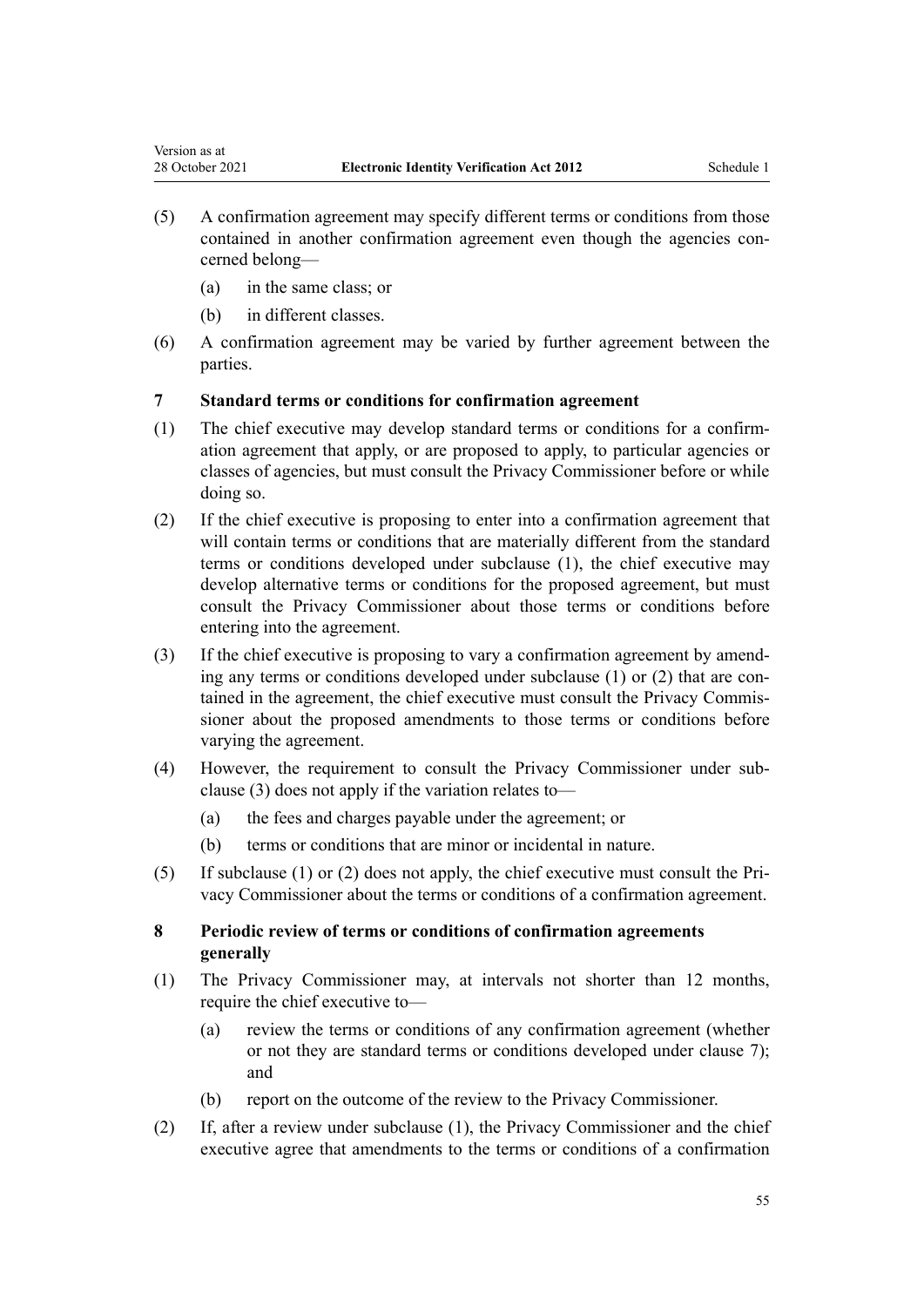<span id="page-55-0"></span>agreement are required, the chief executive must vary the confirmation agreement to include the amendments to the terms or conditions.

(3) A variation to a confirmation agreement under subclause (2) applies only if the agency that is party to the agreement agrees to it.

# *Information requirements*

#### **9 List of agencies**

The chief executive must publish a list of agencies that are party to a confirm‐ ation agreement on an Internet site maintained by or on behalf of the chief executive in an electronic form that—

- (a) is publicly accessible (at all reasonable times); and
- (b) is free of charge.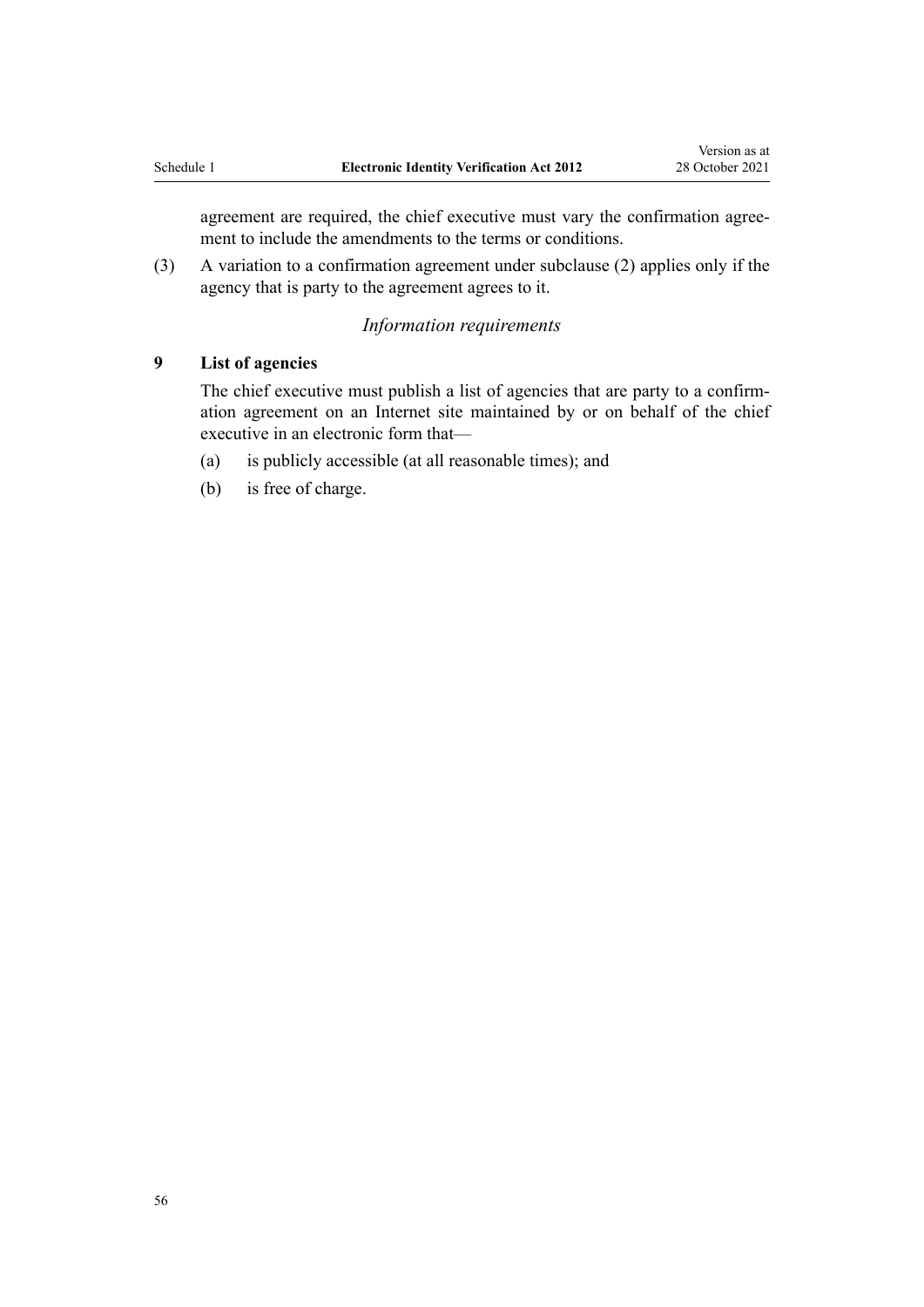# <span id="page-56-0"></span>**Schedule 2 Consequential amendments**

[s 76](#page-49-0)

# **Part 1 Amendments to Acts**

# **Criminal Procedure Act 2011 (2011 No 81)**

[Schedule 3:](http://legislation.govt.nz/pdflink.aspx?id=DLM3360935) insert:

# **Electronic Identity Verification Act 2012 (2012 No 123)**

Section 7: omit the definition of **conviction on indictment**.

Section 60(3): omit "on indictment".

Section 61(2): omit "on indictment".

Section 62(4): omit "on indictment".

Section 63(2): omit "on indictment".

# **Privacy Act 1993 (1993 No 28)**

[Schedule 3:](http://legislation.govt.nz/pdflink.aspx?id=DLM298748) insert in its appropriate alphabetical order: Electronic Identity Verification Act 2012 Section 39

# **Search and Surveillance Act 2012 (2012 No 24)**

New section 239A: insert:

# **239A Amendments to Electronic Identity Verification Act 2012**

- (1) This section amends the Electronic Identity Verification Act 2012.
- (2) In section 25, replace "A District Court Judge or Justice or Community Magis‐ trate or Registrar who is not a constable may issue a search warrant under the Summary Proceedings Act 1957" with "An issuing officer may issue a search warrant under the Search and Surveillance Act 2012".

# **Summary Proceedings Act 1957 (1957 No 87)**

[Part 2](http://legislation.govt.nz/pdflink.aspx?id=DLM311185) of Schedule 1: insert in its appropriate alphabetical order:

Electronic Identity Verification Act 2012

- 60 Offences relating to Service information and material
- 61 Offence relating to improper issue
- 62 Offences relating to improper access and use
- 63 Offences involving statements or docu‐ mentation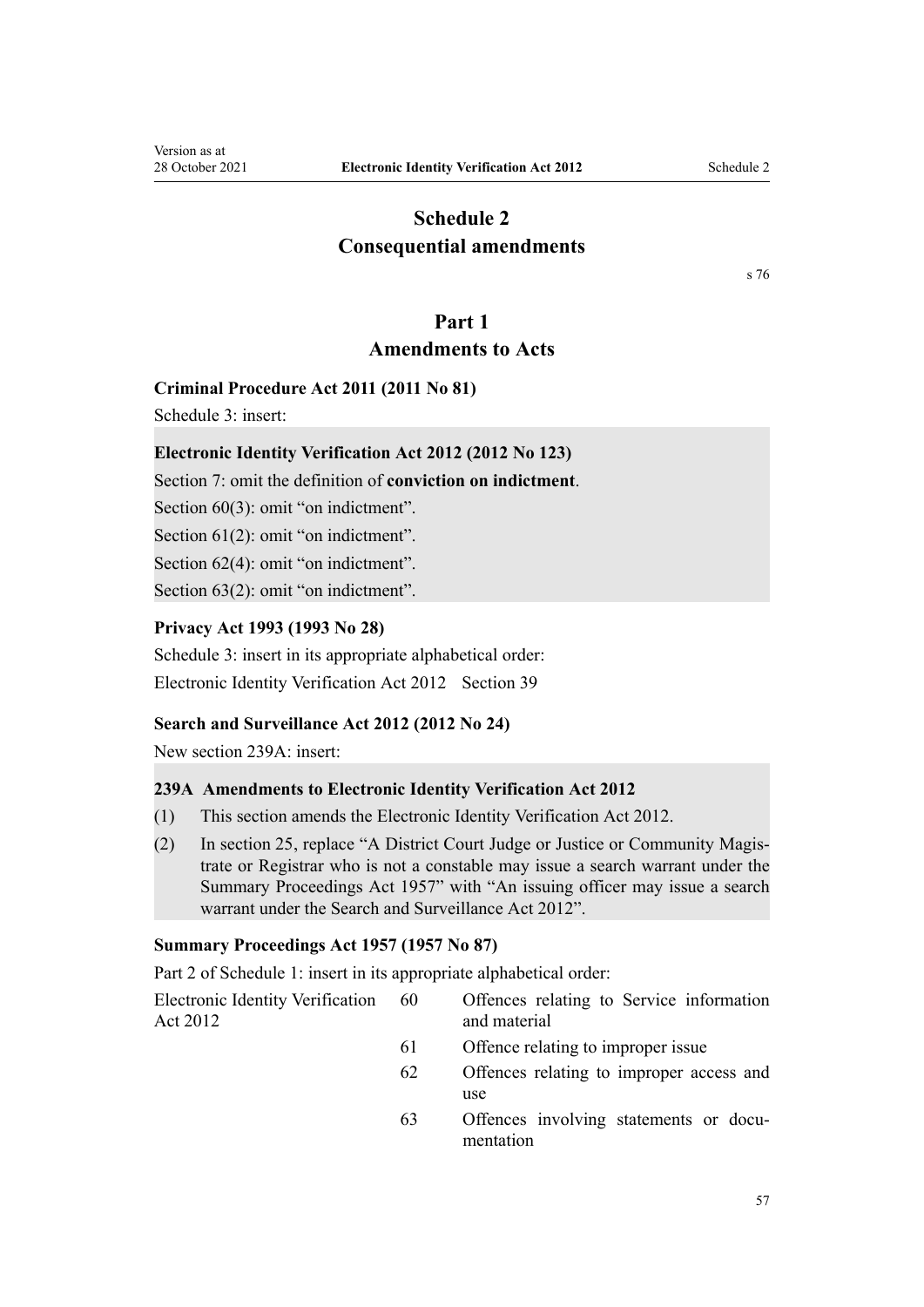# **Part 2**

# **Amendment to regulations**

# **Customs and Excise Regulations 1996 (SR 1996/232)**

[Regulation 74\(3\)\(b\):](http://legislation.govt.nz/pdflink.aspx?id=DLM221275) revoke and substitute:

- (b) any of the following:
	- (i) a passport:
	- (ii) a New Zealand driver licence:
	- (iii) a current electronic identity credential issued to the applicant (if applicable in terms of the Electronic Identity Verification Act 2012):
	- (iv) any other form of official identification bearing a photo of the applicant that is acceptable to the chief executive as a comparable form of official identification.